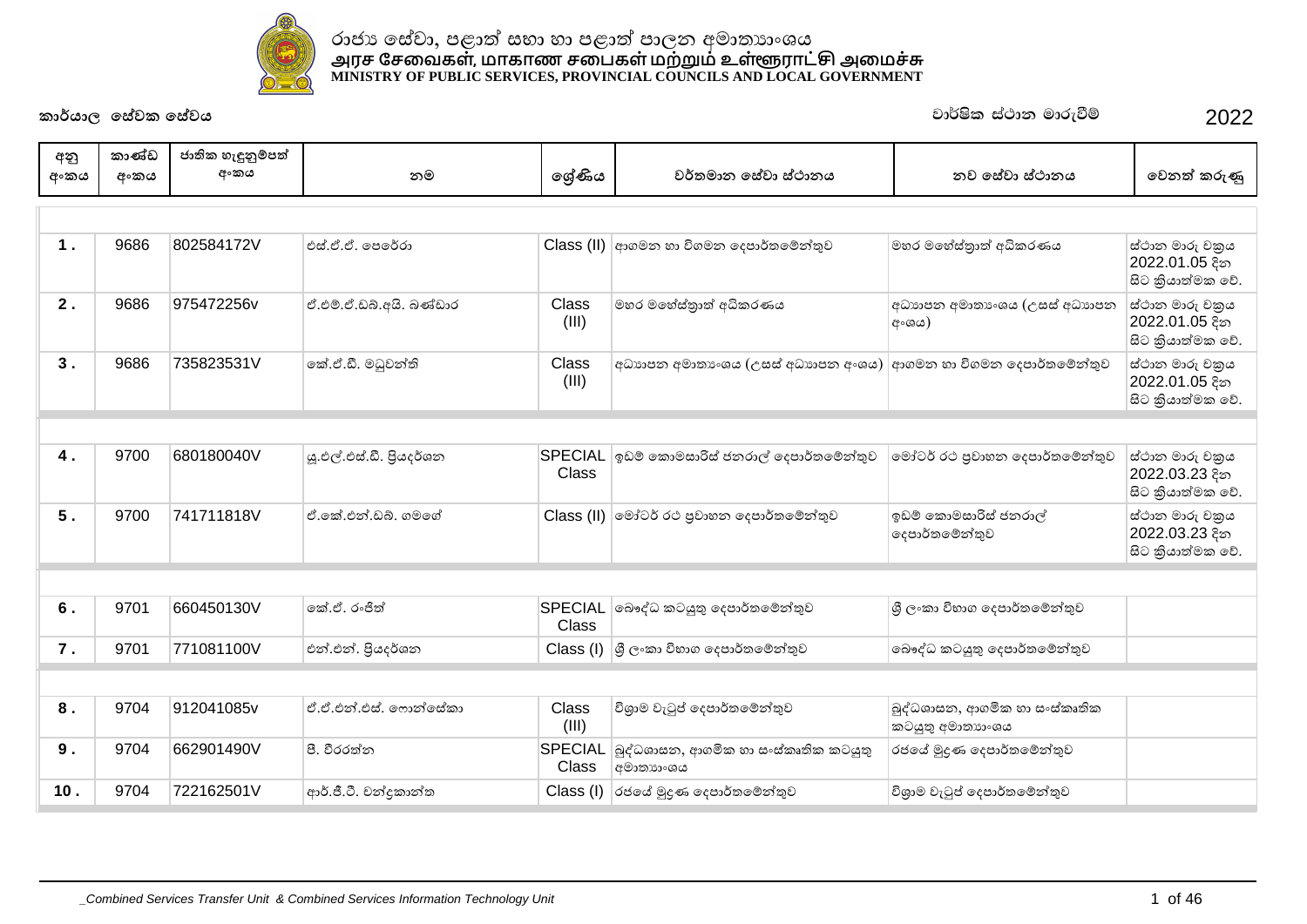

| අනු  | කාණ්ඩ | ජාතික හැඳුනුම්පත් |                                    |                |                                                                                                        |                                               |                                                       |
|------|-------|-------------------|------------------------------------|----------------|--------------------------------------------------------------------------------------------------------|-----------------------------------------------|-------------------------------------------------------|
| අංකය | අංකය  | අංකය              | නම                                 | ලශ්ණිය         | වර්තමාන සේවා ස්ථානය                                                                                    | නුව සේවා ස්ථානය                               | වෙනත් කරුණු                                           |
|      |       |                   |                                    |                |                                                                                                        |                                               |                                                       |
| 11.  | 9706  | 632481489V        | ආර්.ඩබ්.ඩී.එම්.එස්.පී.කේ. දිසානායක | Class (I)      | පොළොන්නරුව ජොෂ්ඨ පොලිස් අධිකාරී<br>කාර්යාලය                                                            | පොළොන්නරුව දිස්තික් ලේකම්<br>කාර්යාලය         |                                                       |
| 12.  | 9706  | 760562009V        | ඒ.එම්.එස්. සංජීව                   |                | Class (II)   පොළොන්නරුව දිස්තික් ලේකම් කාර්යාලය                                                        | පොළොන්නරුව ජොෂ්ඨ පොලිස්<br>අධිකාරී කාර්යාලය   |                                                       |
|      |       |                   |                                    |                |                                                                                                        |                                               |                                                       |
| 13.  | 9708  | 702721458V        | ඩබ්.ඒ.එම්. චන්නකුමාර               | <b>Class</b>   | SPECIAL පුද්ගලයන් ලියාපදිංචි කිරීමේ<br> දෙපාර්තමේන්තුව                                                 | ආගමන හා විගමන දෙපාර්තමේන්තුව                  |                                                       |
| 14.  | 9708  | 710663459V        | අයි.පී.එන්. පුෂ්පකුමාර මයා         | Class (II)     | ආගමන හා විගමන දෙපාර්තමේන්තුව                                                                           | අලුත්කඩේ මහේස්තුාත් අධිකරණය                   |                                                       |
| 15.  | 9708  | 956631041V        | ආර්.ඒ.පී.වී. ජයරත්න                | Class<br>(III) | අලුත්කඩේ මහේස්තුාත් අධිකරණය                                                                            | පුද්ගලයන් ලියාපදිංචි කිරීමේ<br>දෙපාර්තමේන්තුව |                                                       |
|      |       |                   |                                    |                |                                                                                                        |                                               |                                                       |
| 16.  | 9717  | 733341645v        | බී.ඒ.ශු. සේනාරත්න                  |                | $\textsf{Class} \left( \mathsf{I} \right)$ බස්නාහිර කලාප $\left( \textsf{iii} \right)$ කම්කරු කාර්යාලය | මුදල් අමාතාහංශය                               |                                                       |
| 17.  | 9717  | 631701116V        | එච්. ස්වර්ණසිරි                    |                | $\text{Class (II)}$ ගී ලංකා රේගු දෙපාර්තමේන්තුව                                                        | බස්තාහිර කලාප (iii) කම්කරු<br>කාර්යාලය        |                                                       |
|      |       |                   |                                    |                |                                                                                                        |                                               |                                                       |
| 18.  | 9722  | 731043060V        | ඩබ්.ජේ. චමින්ද                     |                | $Class (I)$ විශේෂ කාර්යය බලකාය                                                                         | මුදල් අමාතාහංශය                               |                                                       |
| 19.  | 9722  | 653660049V        | ඒ.එල්. ජයරත්ත                      |                | Class (II) ශූී ලංකා රේගු දෙපාර්තමේන්තුව                                                                | විශේෂ කාර්යය බලකාය                            |                                                       |
|      |       |                   |                                    |                |                                                                                                        |                                               |                                                       |
| 20.  | 9736  | 661710047V        | ඒ.එච්.එන්.එම්.ආර්.පී. රත්නකුමාර    |                | $Class (I)$ විශේෂ කාර්යය බලකාය                                                                         | මුදල් අමාතාහංශය                               | ස්ථාන මාරු චකුය<br>2022.04.04 දින<br>සිට කියාත්මක වේ. |
| 21.  | 9736  | 751014333V        | කේ.ජී. සරත්                        |                | $\textsf{Class}\left(\textsf{II}\right)$ ශූී ලංකා රේගු දෙපාර්තමේන්තුව                                  | විශේෂ කාර්යය බලකාය                            | ස්ථාන මාරු චකුය<br>2022.04.04 දින<br>සිට කියාත්මක වේ. |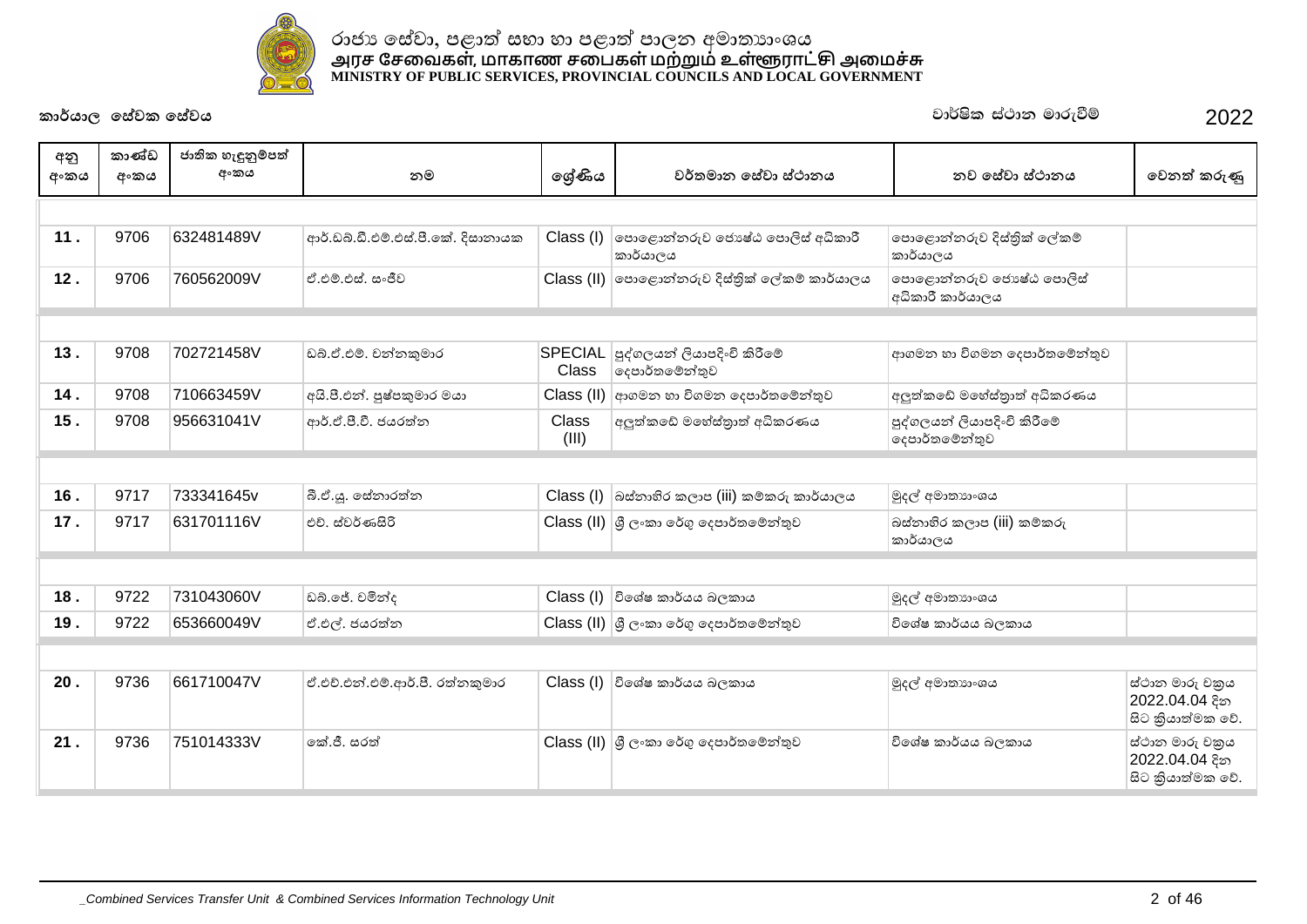

| අනු  | කාණ්ඩ | ජාතික හැඳුනුම්පත් |                         |                |                                                                                                |                                 |                                                        |
|------|-------|-------------------|-------------------------|----------------|------------------------------------------------------------------------------------------------|---------------------------------|--------------------------------------------------------|
| අංකය | අංකය  | අංකය              | නම                      | ලශ්ණිය         | වර්තමාන සේවා ස්ථානය                                                                            | නුව සේවා ස්ථානය                 | වෙනත් කරුණු                                            |
|      |       |                   |                         |                |                                                                                                |                                 |                                                        |
| 22.  | 9739  | 871852189V        | ටී.එච්.පී.අයි. සිල්වා   |                | Class (II)   පොලිස් වෛදා ෙස්වා කොට්ඨාශය                                                        | මුදල් අමාතාහංශය                 | ස්ථාන මාරු චකුය<br>2022.04.04 දින<br>සිට කියාත්මක වේ.  |
| 23.  | 9739  | 743062930V        | එම්.ඩී.ආර්. පුනාන්දු    |                | $\textsf{Class}\left(\textsf{II}\right)$ ශූී ලංකා රේගු දෙපාර්තමේන්තුව                          | පොලිස් වෛදා පෙස්වා කොට්ඨාශය     | ස්ථාන මාරු චකුය<br>2022.04.04 දින<br>සිට කුියාත්මක වේ. |
|      |       |                   |                         |                |                                                                                                |                                 |                                                        |
| 24.  | 9740  | 861570860v        | ඩී.පී.සී.ආර්. දේශපිය    | Class<br>(III) | වැවිලි අමාතාගංශය                                                                               | මුදල් අමාතාහංශය                 |                                                        |
| 25.  | 9740  | 651820278V        | නේ.කේ. පුනාන්දු         |                | $\textsf{Class}\left(\textsf{II}\right)$ $\textsf{G}\otimes\textsf{G}$ ංකා රේගු දෙපාර්තමේන්තුව | වැවිලි අමාතාගංශය                |                                                        |
|      |       |                   |                         |                |                                                                                                |                                 |                                                        |
| 26.  | 9741  | 731582130V        | එල්.කේ.පී. අල්ලිස්      | Class<br>(III) | විශුාම වැටුප් දෙපාර්තමේන්තුව                                                                   | දේශීය ආදායම් දෙපාර්තමේන්තුව     |                                                        |
| 27.  | 9741  | 937861486v        | ආර්.එම්.ටී.ඩී. කුලතුංග  | Class<br>(III) | දේශීය ආදායම් දෙපාර්තමේන්තුව                                                                    | මීරිගම පුාදේශීය ලේකම් කාර්යාලය  |                                                        |
| 28.  | 9741  | 652943381v        | එල්.එච්.පී.එස්. ජේමතිලක | Class (I)      | මීරිගම පුාදේශීය ලේකම් කාර්යාලය                                                                 | විශුාම වැටුප් දෙපාර්තමේන්තුව    |                                                        |
|      |       |                   |                         |                |                                                                                                |                                 |                                                        |
| 29.  | 9743  | 762940132V        | එස්.එම්. පල්ලෙවෙල       | Class (I)      | ශී ලංකා රේගු දෙපාර්තමේන්තුව                                                                    | කම්කරු අමාතහංශය                 |                                                        |
| 30.  | 9743  | 883271041V        | ්රේ.ඒ.එල්.එල්. ජයකොඩි   | Class<br>(III) | කම්කරු අමාතාහංශය                                                                               | මුදල් අමාතාගංශය                 |                                                        |
|      |       |                   |                         |                |                                                                                                |                                 |                                                        |
| 31.  | 9745  | 885773915V        | ලජ්.පී.ඩී. මධුෂානි      | Class<br>(III) | රත්මලාන පුාදේශීය ලේකම් කාර්යාලය                                                                | කළුතර දිස්තික් ලේකම් කාර්යාලය   |                                                        |
| 32.  | 9745  | 770940214V        | අයි.එච්.පී.පී.කේ. හේවගේ | Class<br>(III) | කළුතර දිස්තික් ලේකම් කාර්යාලය                                                                  | මුදල් අමාතාහංශය                 |                                                        |
| 33.  | 9745  | 761610341V        | එස්.එස්. කැලුම්         |                | Class (II) යු ලංකා රේගු දෙපාර්තමේන්තුව                                                         | රත්මලාන පුාදේශීය ලේකම් කාර්යාලය |                                                        |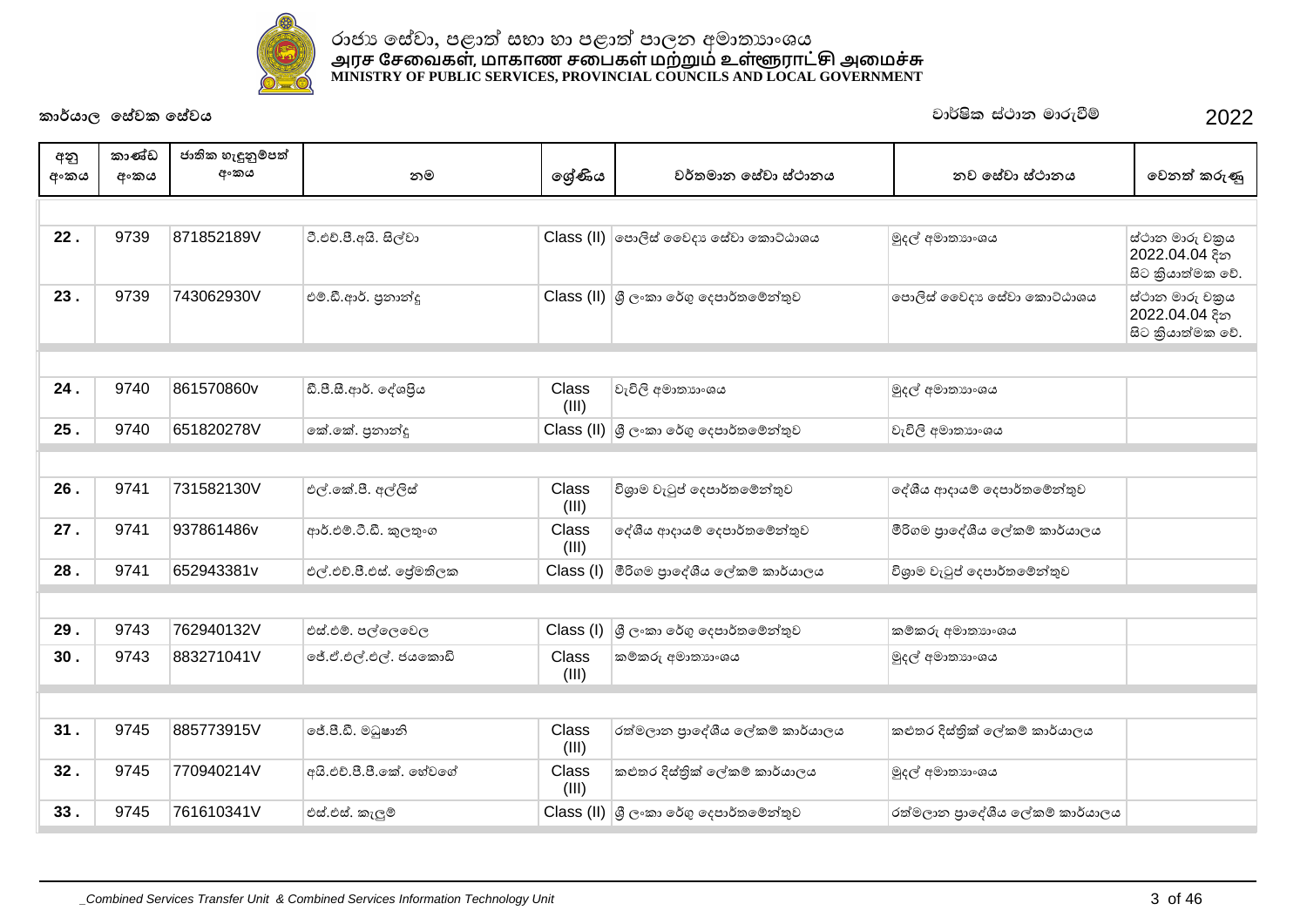

| අනු  | කාණ්ඩ | ජාතික හැඳුනුම්පත් |                       |                |                                                                   |                                                   |                                                       |
|------|-------|-------------------|-----------------------|----------------|-------------------------------------------------------------------|---------------------------------------------------|-------------------------------------------------------|
| අංකය | අංකය  | අංකය              | නම                    | ලශ්ණිය         | වර්තමාන සේවා ස්ථානය                                               | නව සේවා ස්ථානය                                    | වෙනත් කරුණු                                           |
|      |       |                   |                       |                |                                                                   |                                                   |                                                       |
| 34.  | 9746  | 862892097v        | ඩී.එම්.කේ. දිල්ෂාන්   | Class<br>(III) | අභාන්තර ආරක්ෂක හා ආපදා කළමනාකරණ මුදල් අමාතාහංශය<br>රාජා අමාතාහංශය |                                                   | ස්ථාන මාරු චකුය<br>2022.04.04 දින<br>සිට කියාත්මක වේ. |
| 35.  | 9746  | 681433023V        | ආර්.එම්. කුලතුංග      |                | Class (I) ශූ ලංකා රේගු දෙපාර්තමේන්තුව                             | අභාන්තර ආරක්ෂක හා ආපදා<br>කළමනාකරණ රාජා අමාතාහංශය | ස්ථාන මාරු චකුය<br>2022.04.04 දින<br>සිට කියාත්මක වේ. |
|      |       |                   |                       |                |                                                                   |                                                   |                                                       |
| 36.  | 9750  | 891414552v        | කේ.පී.කේ. පෙරේරා      | Class<br>(III) | පළාත් සහා හා පළාත් පාලන කටයුතු රාජා<br>අමාතාහංශය                  | මුදල් අමාතාහංශය                                   |                                                       |
| 37.  | 9750  | 760350222V        | කේ.පී.එන්.පී. ජයවිකුම | Class (I)      | ු ලි∘කා රේගු දෙපාර්තමේන්තුව                                       | පළාත් සභා හා පළාත් පාලන කටයුතු<br>රාජා අමාතාගංශය  |                                                       |
|      |       |                   |                       |                |                                                                   |                                                   |                                                       |
| 38.  | 9753  | 895060704V        | පී.ශූ. චතුරිකා        | Class<br>(III) | අලුත්කඩේ මහේස්තුාත් අධිකරණය                                       | මුදල් අමාතාගංශය                                   | ස්ථාන මාරු චකුය<br>2022.06.06 දින<br>සිට කියාත්මක වේ. |
| 39.  | 9753  | 793201117V        | එච්.ජී.ටී. සංජීව      |                | Class (II) යු ලංකා රේගු දෙපාර්තමේන්තුව                            | අලුත්කඩේ මහේස්තුාත් අධිකරණය                       | ස්ථාන මාරු චකුය<br>2022.06.06 දින<br>සිට කියාත්මක වේ. |
|      |       |                   |                       |                |                                                                   |                                                   |                                                       |
| 40.  | 9756  | 850590281V        | එම්.ඩී.ටී.ජේ. පිරිස්  | Class<br>(III) | අලුත්කඩේ මහේස්තුාත් අධිකරණය                                       | මුදල් අමාතාහංශය                                   | ස්ථාන මාරු චකුය<br>2022.05.02 දින<br>සිට කියාත්මක වේ. |
| 41.  | 9756  | 757450798V        | කේ.සී. දහනායක         |                | Class (II) ශූී ලංකා රේගු දෙපාර්තමේන්තුව                           | අලුත්කඩේ මහේස්තුාත් අධිකරණය                       | ස්ථාන මාරු චකුය<br>2022.05.02 දින<br>සිට කියාත්මක වේ. |
|      |       |                   |                       |                |                                                                   |                                                   |                                                       |
| 42.  | 9757  | 810122277V        | කේ.එම්.එන්.කේ. ජොරාන් |                | Class (II) ශූී ලංකා රේගු දෙපාර්තමේන්තුව                           | කොළඹ අභියාවනාධිකරණය                               |                                                       |
| 43.  | 9757  | 885710484v        | එම්.සී.එච්. ජයසේකර    | Class<br>(III) | කොළඹ අභියාවනාධිකරණය                                               | මුදල් අමාතාහංශය                                   |                                                       |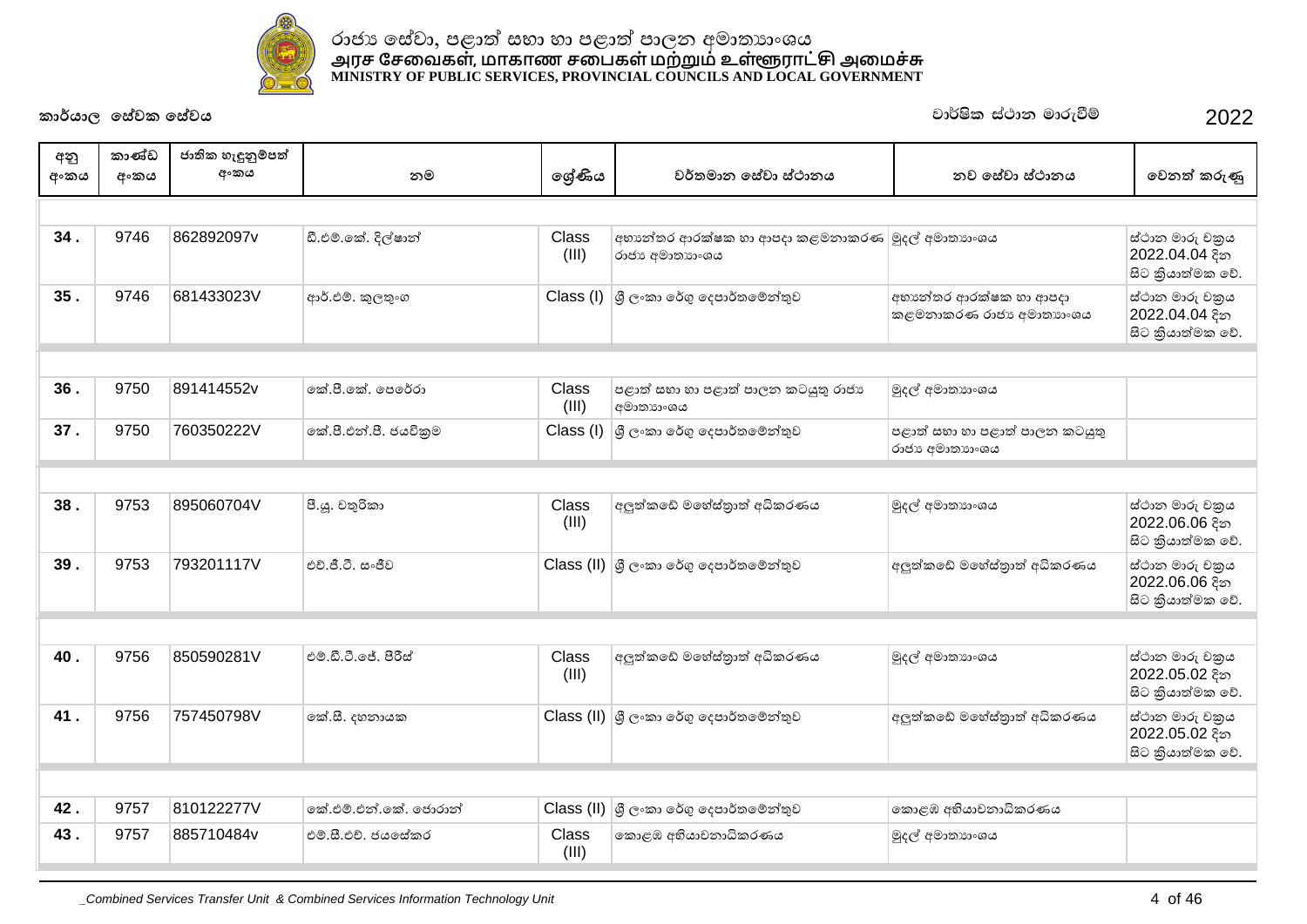

| අනු<br>අංකය | කාණ්ඩ<br>අංකය | ජාතික හැඳුනුම්පත්<br>අංකය | නම                         | ලේණිය                   | වර්තමාන සේවා ස්ථානය                                                                                 | නව සේවා ස්ථානය                                    | වෙනත් කරුණු |
|-------------|---------------|---------------------------|----------------------------|-------------------------|-----------------------------------------------------------------------------------------------------|---------------------------------------------------|-------------|
|             |               |                           |                            |                         |                                                                                                     |                                                   |             |
| 44.         | 9758          | 653110243V                | එල්.ඒ.එස්.එස්. ලියනගේ      | Class<br>(III)          | ශී ලංකා රේගු දෙපාර්තමේන්තුව                                                                         | කොළඹ අභියාවනාධිකරණය                               |             |
| 45.         | 9758          | 822310737V                | වී.ආර්.ඩබ්. විතාන          | Class<br>(III)          | කොළඹ අභියාචනාධිකරණය                                                                                 | මුදල් අමාතාගංශය                                   |             |
|             |               |                           |                            |                         |                                                                                                     |                                                   |             |
| 46.         | 9759          | 701180550V                | ආර්.එස්. විජේරත්ත          | Class (I)               | ු ලි∙කා රේගු දෙපාර්තමේන්තුව                                                                         | කෑගල්ල පුාදේශීය ලේකම් කාර්යාලය                    |             |
| 47.         | 9759          | 743233573V                | ඩී.ආර්.පී. දිසානායක        | Class<br>(III)          | කෑගල්ල පුාදේශීය ලේකම් කාර්යාලය                                                                      | මුදල් අමාතාහංශය                                   |             |
|             |               |                           |                            |                         |                                                                                                     |                                                   |             |
| 48.         | 9761          | 895754609V                | කේ.එම්. හෙට්ටිආරච්චි       | Class<br>(III)          | විගණකාධිපති දෙපාර්තමේන්තුව                                                                          | මුදල් අමාතාගංශය                                   |             |
| 49.         | 9761          | 846910956v                | ජී.ඒ.එන්.සී. ජේමරත්න       | Class<br>(III)          | දෙල්කඳ ඉඩම් හා දිස්තික් රෙජිස්ටුාර්<br>කාර්යාලය                                                     | විගණකාධිපති දෙපාර්තමේන්තුව                        |             |
| 50.         | 9761          | 650034953V                | ඩබ්.සී.එල්. පුනාන්දු       | SPECIAL<br><b>Class</b> | ආරක්ෂක අමාතාහංශය                                                                                    | දෙල්කඳු ඉඩම් හා දිස්තික් රෙජිස්ටුාර්<br>කාර්යාලය  |             |
| 51.         | 9761          | 652553710v                | කේ.ටී.ජී. ලාල්             |                         | $\textsf{Class} \left( \mathsf{I} \right) \left  \mathsf{G} \right\rangle$ ලංකා රේගු දෙපාර්තමේන්තුව | ආරක්ෂක අමාතාහංශය                                  |             |
|             |               |                           |                            |                         |                                                                                                     |                                                   |             |
| 52.         | 9763          | 711141731v                | ඩී.පී.සී.එම්. පෙරේරා       | Class (I)               | ු ලි∙කා රේගු දෙපාර්තමේන්තුව                                                                         | මහර මහේස්තුාත් අධිකරණය                            |             |
| 53.         | 9763          | 922920354V                | කේ.කේ. මල්ලවආරච්චි         | Class<br>(III)          | මහර මහේස්තුාත් අධිකරණය                                                                              | මුදල් අමාතාහංශය                                   |             |
|             |               |                           |                            |                         |                                                                                                     |                                                   |             |
| 54.         | 9766          | 693572312V                | එන්.ආර්. පියසේන            |                         | Class (II) ශූ ලංකා රේගු දෙපාර්තමේන්තුව                                                              | අභානේතර ආරක්ෂක හා ආපදා<br>කළමනාකරණ රාජා අමාතාාංශය |             |
| 55.         | 9766          | 912371450V                | එච්.ජී.පී.අයි.එච්. ගජමන්ගේ | Class<br>(III)          | අභානේතර ආරක්ෂක හා ආපදා කළමනාකරණ  <br>රාජා අමාතාගංශය                                                 | මුදල් අමාතාහංශය                                   |             |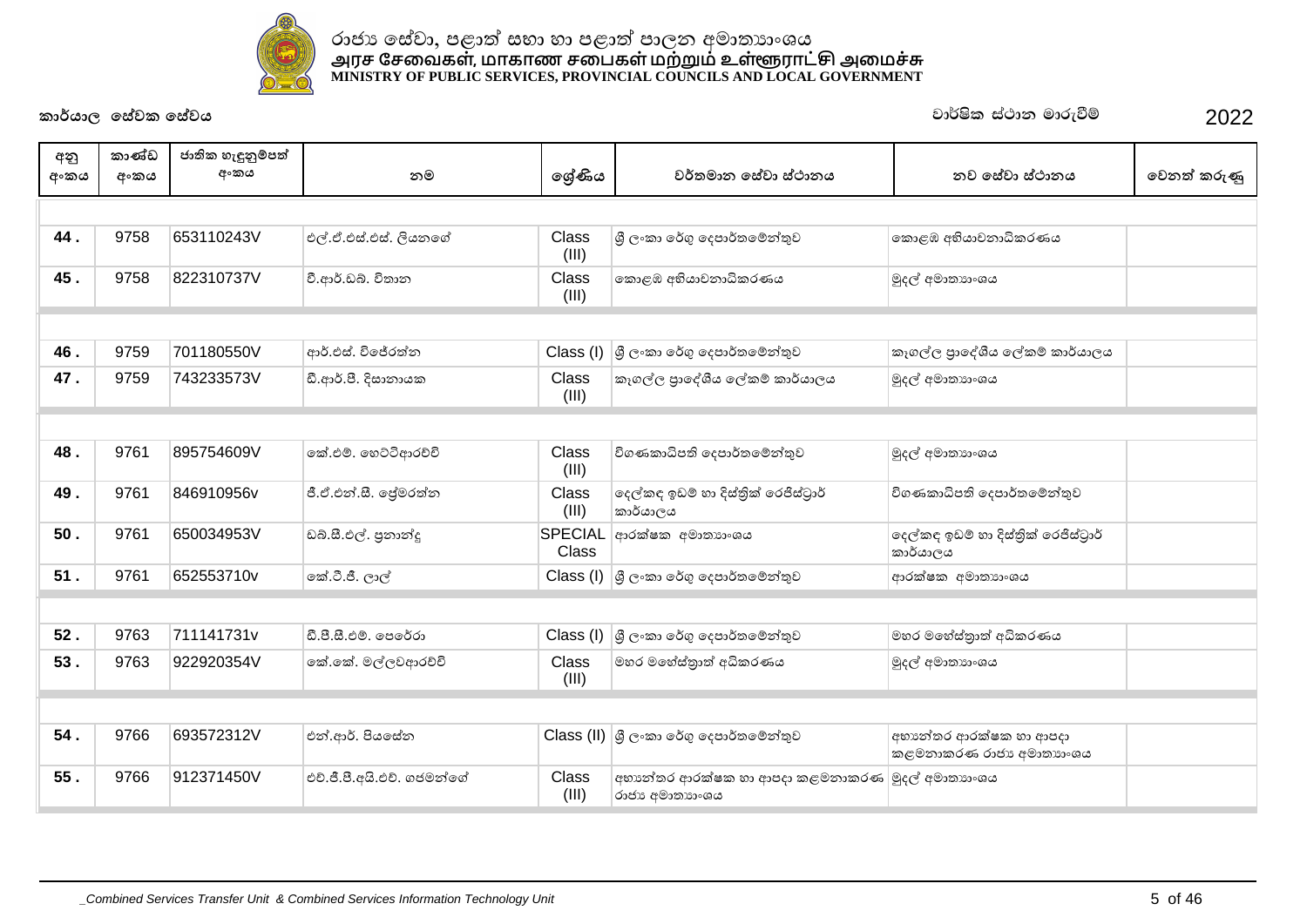

|             | කාණ්ඩ | ජාතික හැඳුනුම්පත් |                        |                |                                               |                                               |                                                        |
|-------------|-------|-------------------|------------------------|----------------|-----------------------------------------------|-----------------------------------------------|--------------------------------------------------------|
| අනු<br>අංකය | අංකය  | අංකය              | නම                     | ලේණිය          | වර්තමාන සේවා ස්ථානය                           | නව සේවා ස්ථානය                                | වෙනත් කරුණු                                            |
|             |       |                   |                        |                |                                               |                                               |                                                        |
| 56.         | 9769  | 638231158V        | වී.අයි. ගමආරච්චි       |                | Class (II) ශූී ලංකා රේගු දෙපාර්තමේන්තුව       | හෝමාගම පුාදේශීය ලේකම් කාර්යාලය                | ස්ථාන මාරු චකුය<br>2022.04.25 දින<br>සිට කුියාත්මක වේ. |
| 57.         | 9769  | 862051190v        | ඊ.ජේ.කේ.පී.එස්. වාසිත  | Class<br>(III) | හෝමාගම පාදේශීය ලේකම් කාර්යාලය                 | මුදල් අමාතාගංශය                               | ස්ථාන මාරු චකුය<br>2022.04.25 දින<br>සිට කියාත්මක වේ.  |
|             |       |                   |                        |                |                                               |                                               |                                                        |
| 58.         | 9775  | 723201322v        | පී.ජී.පී. වීරසූරිය     | Class<br>(III) | ජාඇල පුාදේශීය ලේකම් කාර්යාලය                  | මුදල් අමාතාගංශය                               | ස්ථාන මාරු චකුය<br>2022.01.25 දින<br>සිට කියාත්මක වේ.  |
| 59.         | 9775  | 651031133v        | ජී.ඩබ්.පී. කුමාරසිරි   |                | Class (II) ශූී ලංකා රේගු දෙපාර්තමේන්තුව       | ජාඇල පුාදේශීය ලේකම් කාර්යාලය                  | ස්ථාන මාරු චකුය<br>2022.01.25 දින<br>සිට කියාත්මක වේ.  |
|             |       |                   |                        |                |                                               |                                               |                                                        |
| 60.         | 9776  | 761262904V        | එන්.පී.වී. පියදර්ශන    | Class<br>(III) | ශී ලංකා රේගු දෙපාර්තමේන්තුව                   | කම්කරු දෙපාර්තමේන්තුව                         |                                                        |
| 61.         | 9776  | 872343202v        | ජේ.ඩී.කේ.සී. පද්මකාන්ත | Class<br>(III) | කම්කරු දෙපාර්තමේන්තුව                         | මුදල් අමාතාගංශය                               |                                                        |
|             |       |                   |                        |                |                                               |                                               |                                                        |
| 62.         | 9777  | 691622304V        | පී. මහේන්දන්           | Class (II)     | ු ලි∘කා රේගු දෙපාර්තමේන්තුව                   | අධිකරණ අමාතාහංශය                              |                                                        |
| 63.         | 9777  | 197769704412      | ආර්.ඒ.සී. රණසිංහ       | Class<br>(III) | කොළඹ ඉඩම් හා දිස්තික් රෙජිස්ටුාර්<br>කාර්යාලය | මුදල් අමාතාගංශය                               |                                                        |
| 64.         | 9777  | 720551039V        | ටී.ජේ. පුනාන්දු        | Class (I)      | අධිකරණ අමාතහාංශය                              | කොළඹ ඉඩම් හා දිස්තික් රෙජිස්ටුාර්<br>කාර්යාලය |                                                        |
|             |       |                   |                        |                |                                               |                                               |                                                        |
| 65.         | 9778  | 823282176V        | එච්.පී.එස්.සී. කුමාර   |                | Class (I) යු ලංකා රේගු දෙපාර්තමේන්තුව         | මැද කොළඹ දිස්තිුක් කම්කරු<br>කාර්යාලය         |                                                        |
| 66.         | 9778  | 790360419V        | එච්.ඒ.අයි. කුමාරසිරි   | Class<br>(III) | මැද කොළඹ දිස්තිුක් කම්කරු කාර්යාලය            | මුදල් අමාතාහංශය                               |                                                        |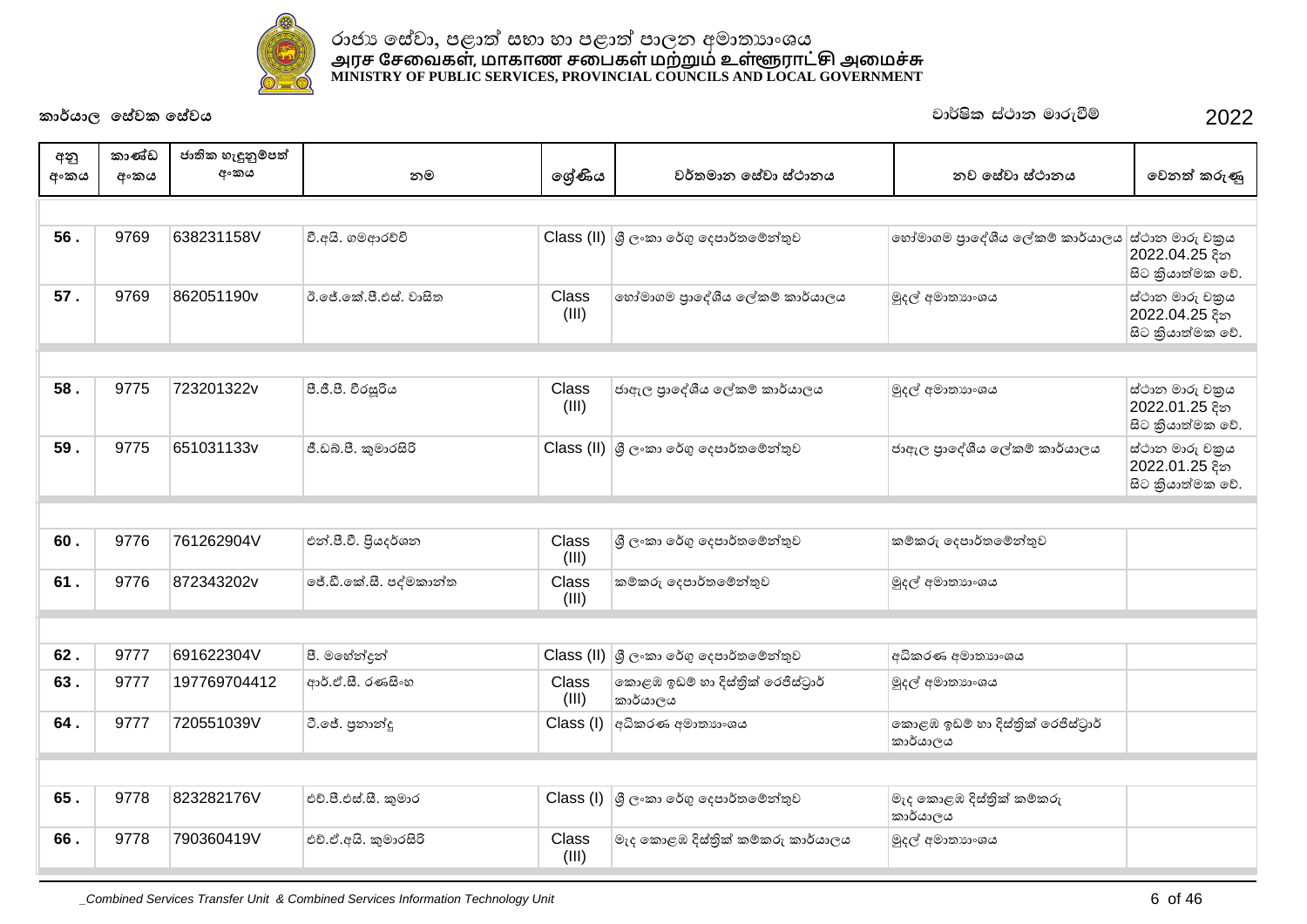

| අනු  | කාණ්ඩ | ජාතික හැඳුනුම්පත් |                             |                |                                                                                                                                                                                                                                                                                                                                                                                                                                                                                                        |                                                  |                                                        |
|------|-------|-------------------|-----------------------------|----------------|--------------------------------------------------------------------------------------------------------------------------------------------------------------------------------------------------------------------------------------------------------------------------------------------------------------------------------------------------------------------------------------------------------------------------------------------------------------------------------------------------------|--------------------------------------------------|--------------------------------------------------------|
| අංකය | අංකය  | අංකය              | නම                          | ලේණිය          | වර්තමාන සේවා ස්ථානය                                                                                                                                                                                                                                                                                                                                                                                                                                                                                    | නව සේවා ස්ථානය                                   | වෙනත් කරුණු                                            |
|      |       |                   |                             |                |                                                                                                                                                                                                                                                                                                                                                                                                                                                                                                        |                                                  |                                                        |
| 67.  | 9782  | 822732739V        | එම්.එම්.ඩී.ඒ.එස්. කුමාරසිංහ | Class<br>(III) | පළාත් සභා හා පළාත් පාලන කටයුතු රාජා<br>අමාතනංශය                                                                                                                                                                                                                                                                                                                                                                                                                                                        | මුදල් අමාතාහංශය                                  |                                                        |
| 68.  | 9782  | 711400613V        | පී.ජේ.පී. මුණසිංහ           | Class<br>(III) | ශී ලංකා රේගු දෙපාර්තමේන්තුව                                                                                                                                                                                                                                                                                                                                                                                                                                                                            | පළාත් සභා හා පළාත් පාලන කටයුතු<br>රාජා අමාතාගංශය |                                                        |
|      |       |                   |                             |                |                                                                                                                                                                                                                                                                                                                                                                                                                                                                                                        |                                                  |                                                        |
| 69.  | 9790  | 751451054V        | කේ.පී.අයි. චමින්ද           |                | $\textsf{Class}\left(\textsf{II}\right)\left \begin{smallmatrix} \textsf{G} & \textsf{C}\circ\textsf{C}\textsf{D}\circ\textsf{C}\circ\textsf{C}\circ\textsf{C}\circ\textsf{C}\circ\textsf{C}\circ\textsf{C}\circ\textsf{C}\circ\textsf{C}\circ\textsf{C}\circ\textsf{C}\circ\textsf{C}\circ\textsf{C}\circ\textsf{C}\circ\textsf{C}\circ\textsf{C}\circ\textsf{C}\circ\textsf{C}\circ\textsf{C}\circ\textsf{C}\circ\textsf{C}\circ\textsf{C}\circ\textsf{C}\circ\textsf{C}\circ\textsf{C}\circ\textsf$ | මහර මහේස්තුාත් අධිකරණය                           | ස්ථාන මාරු චකුය<br>2022.04.04 දින<br>සිට කියාත්මක වේ.  |
| 70.  | 9790  | 791270804V        | ඩී.එම්.එම්.එස්.කේ. අහයරත්න  | Class<br>(III) | මහර මහේස්තුාත් අධිකරණය                                                                                                                                                                                                                                                                                                                                                                                                                                                                                 | මුදල් අමාතාගංශය                                  | ස්ථාන මාරු චකුය<br>2022.04.04 දින<br>සිට කියාත්මක වේ.  |
|      |       |                   |                             |                |                                                                                                                                                                                                                                                                                                                                                                                                                                                                                                        |                                                  |                                                        |
| 71.  | 9791  | 660680594v        | එම්.ආර්. සමරතායක            |                | Class (II) ශූී ලංකා රේගු දෙපාර්තමේන්තුව                                                                                                                                                                                                                                                                                                                                                                                                                                                                | මහර මහේස්තුාත් අධිකරණය                           | ස්ථාන මාරු චකුය<br>2022.04.04 දින<br>සිට කුියාත්මක වේ. |
| 72.  | 9791  | 798440080V        | එල්.එන්.පී. කුමාරි          | Class<br>(III) | මහර මහේස්තුාත් අධිකරණය                                                                                                                                                                                                                                                                                                                                                                                                                                                                                 | මුදල් අමාතාහංශය                                  | ස්ථාන මාරු චකුය<br>2022.04.04 දින<br>සිට කියාත්මක වේ.  |
|      |       |                   |                             |                |                                                                                                                                                                                                                                                                                                                                                                                                                                                                                                        |                                                  |                                                        |
| 73.  | 9793  | 692640438V        | ටී.එස්. අමරතුංග             | Class (I)      | ශී ලංකා රේගු දෙපාර්තමේන්තුව                                                                                                                                                                                                                                                                                                                                                                                                                                                                            | කම්කරු දෙපාර්තමේන්තුව                            |                                                        |
| 74.  | 9793  | 880500139V        | කේ.ඩී.ඩී.සී. රංගාල්         | Class<br>(III) | කම්කරු දෙපාර්තමේන්තුව                                                                                                                                                                                                                                                                                                                                                                                                                                                                                  | මුදල් අමාතාහංශය                                  |                                                        |
|      |       |                   |                             |                |                                                                                                                                                                                                                                                                                                                                                                                                                                                                                                        |                                                  |                                                        |
| 75.  | 9795  | 768014139V        | ඩී.එම්. සුමනාවතී            |                | Class (II) ශූ ලංකා රේගු දෙපාර්තමේන්තුව                                                                                                                                                                                                                                                                                                                                                                                                                                                                 | කම්කරු දෙපාර්තමේන්තුව                            |                                                        |
| 76.  | 9795  | 943424020v        | ඩුබ්.ඒ.ටී. එරංග             | Class<br>(III) | කම්කරු දෙපාර්තමේන්තුව                                                                                                                                                                                                                                                                                                                                                                                                                                                                                  | මුදල් අමාතාහංශය                                  |                                                        |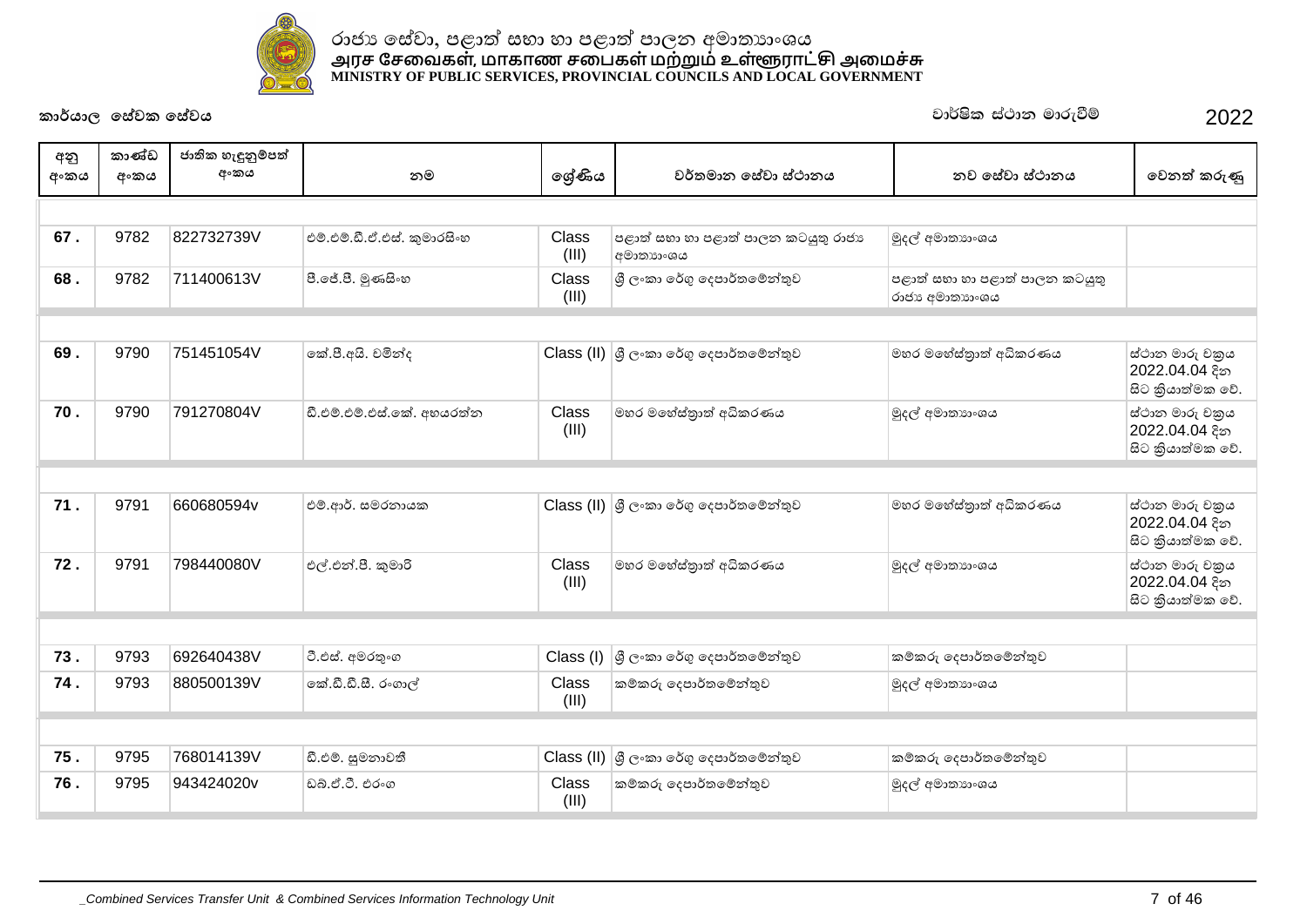

| අනු<br>අංකය | කාණ්ඩ<br>අංකය | ජාතික හැඳුනුම්පත්<br>අංකය | නම                      | ලශ්ණිය         | වර්තමාන සේවා ස්ථානය                     | නව සේවා ස්ථානය                 | වෙනත් කරුණු                                           |
|-------------|---------------|---------------------------|-------------------------|----------------|-----------------------------------------|--------------------------------|-------------------------------------------------------|
|             |               |                           |                         |                |                                         |                                |                                                       |
| 77.         | 9797          | 782411322v                | එම්.ජී.ඒ.කේ. සරත්වන්ද   |                | Class (I) ශූී ලංකා රේගු දෙපාර්තමේන්තුව  | අධිකරණ අමාතාහංශය               | ස්ථාන මාරු චකුය<br>2022.04.04 දින<br>සිට කියාත්මක වේ. |
| 78.         | 9797          | 822640290V                | පී.එස්. කුරුප්පු        | Class<br>(III) | අධිකරණ අමාතාහංශය                        | මුදල් අමාතාගංශය                | ස්ථාන මාරු චකුය<br>2022.04.04 දින<br>සිට කියාත්මක වේ. |
|             |               |                           |                         |                |                                         |                                |                                                       |
| 79.         | 9799          | 750730990V                | එච්.එම්.එස්.බී. ඉහළගම   |                | Class (I) යු ලංකා රේගු දෙපාර්තමේන්තුව   | කොළඹ අභියාවනාධිකරණය            | ස්ථාන මාරු චකුය<br>2022.02.21 දින<br>සිට කියාත්මක වේ. |
| 80.         | 9799          | 800710111V                | ඊ.එම්.එස්.පී. චන්දන     | Class<br>(III) | කොළඹ අභියාචනාධිකරණය                     | මුදල් අමාතාගංශය                | ස්ථාන මාරු චකුය<br>2022.02.21 දින<br>සිට කියාත්මක වේ. |
|             |               |                           |                         |                |                                         |                                |                                                       |
| 81.         | 9800          | 833341170V                | පී.ජී.ඒ. දිසානායක       | Class<br>(III) | කොළඹ ශේෂ්ඨාධිකරණය                       | මුදල් අමාතාහංශය                |                                                       |
| 82.         | 9800          | 702272742V                | එස්.කේ. යෝධගේ           |                | Class (II) ශූී ලංකා රේගු දෙපාර්තමේන්තුව | කොළඹ ශේෂ්ඨාධිකරණය              |                                                       |
|             |               |                           |                         |                |                                         |                                |                                                       |
| 83.         | 9803          | 801960820V                | එම්.ආර්. හේවගේ          |                | Class (II) යු ලංකා රේගු දෙපාර්තමේන්තුව  | රජයේ රස පරීක්ෂක දෙපාර්තමේන්තුව | ස්ථාන මාරු චකුය<br>2022.04.04 දින<br>සිට කියාත්මක වේ. |
| 84.         | 9803          | 893603565V                | එච්.ඒ.එස්. රණවීර        | Class<br>(III) | රජයේ රස පරීක්ෂක දෙපාර්තමේන්තුව          | මුදල් අමාතාගංශය                | ස්ථාන මාරු චකුය<br>2022.04.04 දින<br>සිට කියාත්මක වේ. |
|             |               |                           |                         |                |                                         |                                |                                                       |
| 85.         | 9804          | 712683856v                | එම්.ආර්.එම්.එෆ්. අමීර්  | Class (II)     | ු ලි∘කා රේගු දෙපාර්තමේන්තුව             | අලුත්කඩේ මහේස්තුාත් අධිකරණය    |                                                       |
| 86.         | 9804          | 932903393V                | එස්.ඒ.ආර්.සී. කරුණාරත්ත | Class<br>(III) | අලුත්කඩේ මහේස්තුාත් අධිකරණය             | මුදල් අමාතාගංශය                |                                                       |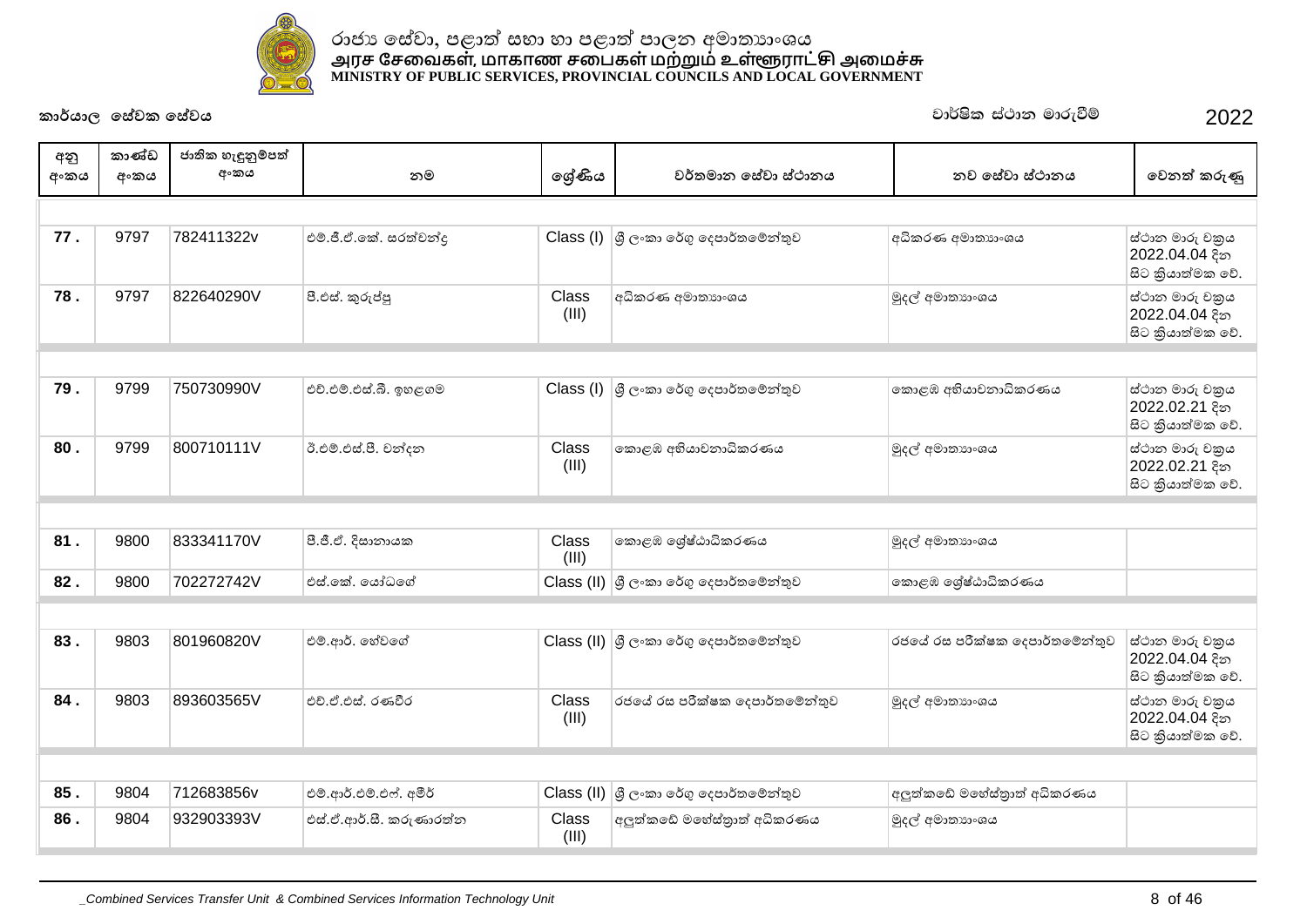

| අනු<br>අංකය | කාණ්ඩ<br>අංකය | ජාතික හැඳුනුම්පත්<br>අංකය | නම                        | ලශ්ණිය                | වර්තමාන සේවා ස්ථානය                                                                             | නව සේවා ස්ථානය                                    | වෙනත් කරුණු                                           |
|-------------|---------------|---------------------------|---------------------------|-----------------------|-------------------------------------------------------------------------------------------------|---------------------------------------------------|-------------------------------------------------------|
|             |               |                           |                           |                       |                                                                                                 |                                                   |                                                       |
| 87.         | 9806          | 197711301999              | එම්.එල්.පී. කරුණාරත්න     |                       | $\textsf{Class}\left(\textsf{II}\right)$ $\beta$ ලංකා රේගු දෙපාර්තමේන්තුව                       | අධිකරණ අමාතාහංශය                                  |                                                       |
| 88.         | 9806          | 198052004486              | එල්.එස්.කේ. පෙරේරා        | <b>Class</b><br>(III) | අධිකරණ අමාතාහංශය                                                                                | මුදල් අමාතාගංශය                                   |                                                       |
|             |               |                           |                           |                       |                                                                                                 |                                                   |                                                       |
| 89.         | 9808          | 792172326V                | එල්. සුදසිංහ              | Class<br>(III)        | ශී ලංකා රේගු දෙපාර්තමේන්තුව                                                                     | නීතිපති දෙපාර්තමේන්තුව                            | ස්ථාන මාරු චකුය<br>2022.03.22 දින<br>සිට කියාත්මක වේ. |
| 90.         | 9808          | 893340556v                | පී.සී.ආර්. පෙරේරා         | Class<br>(III)        | නීතිපති දෙපාර්තමේන්තුව                                                                          | මුදල් අමාතාහංශය                                   | ස්ථාන මාරු චකුය<br>2022.03.22 දින<br>සිට කියාත්මක වේ. |
|             |               |                           |                           |                       |                                                                                                 |                                                   |                                                       |
| 91.         | 9809          | 741263238V                | ජී.ඩී. ජයසිරි             |                       | $\textsf{Class} \left( \mathsf{I} \right) \left  \mathfrak{F} \right.$ ලංකා රේගු දෙපාර්තමේන්තුව | නීති කෙටුම්පත් සම්පාදක<br>දෙපාර්තමේන්තුව          |                                                       |
| 92.         | 9809          | 928123030V                | සී.එම්.ඒ.එම්. චන්දුසේකර   | Class<br>(III)        | නීති කෙටුම්පත් සම්පාදක දෙපාර්තමේන්තුව                                                           | මුදල් අමාතාහංශය                                   |                                                       |
|             |               |                           |                           |                       |                                                                                                 |                                                   |                                                       |
| 93.         | 9810          | 710331570V                | එල්.පී. ගුණසේකර           |                       | $\text{Class (II)}$ ගුී ලංකා රේගු දෙපාර්තමේන්තුව                                                | අභාන්තර ආරක්ෂක හා ආපදා<br>කළමනාකරණ රාජා අමාතාාංශය | ස්ථාන මාරු චකුය<br>2022.04.04 දින<br>සිට කියාත්මක වේ. |
| 94.         | 9810          | 912773019v                | බී.එම්.එච්. රෂින්ත        | Class<br>(III)        | අභාන්තර ආරක්ෂක හා ආපදා කළමනාකරණ මුදල් අමාතාාංශය<br>රාජා අමාතාා∘ශය                               |                                                   | ස්ථාන මාරු චකුය<br>2022.04.04 දින<br>සිට කියාත්මක වේ. |
|             |               |                           |                           |                       |                                                                                                 |                                                   |                                                       |
| 95.         | 9813          | 791971608V                | කේ.ඩී.එස්. ලසන්ත          | Class (II)            | ශූී ලංකා රේගු දෙපාර්තමේන්තුව                                                                    | ජනමාධා අමාතාහංශය                                  |                                                       |
| 96.         | 9813          | 920911005v                | එච්.ආර්.එම්.එස්.ජී. රණවීර | <b>Class</b><br>(III) | ජනමාධා අමාතාහංශය                                                                                | මුදල් අමාතාගංශය                                   |                                                       |
|             |               |                           |                           |                       |                                                                                                 |                                                   |                                                       |
| 97.         | 9815          | 760643211V                | කේ.ඩී.එන්. ජේමලාල්        |                       | $\textsf{Class}\left(\textsf{II}\right)$ යු ලංකා රේගු දෙපාර්තමේන්තුව                            | අලුත්කඩේ මහේස්තුාත් අධිකරණය                       |                                                       |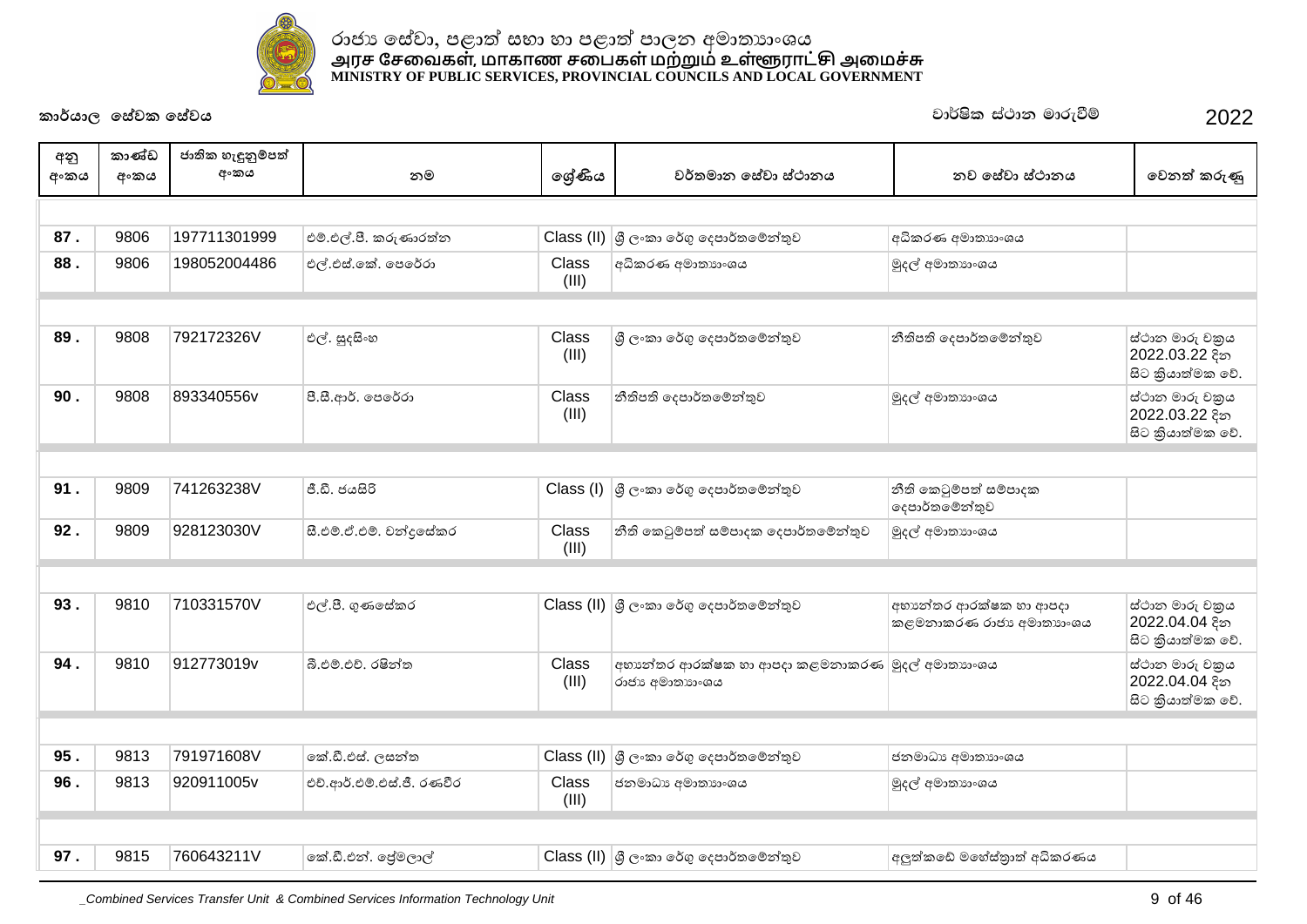

| අනු<br>අංකය | කාණ්ඩ<br>අංකය | ජාතික හැඳුනුම්පත්<br>අංකය | නම                        | ලශ්ණිය         | වර්තමාන සේවා ස්ථානය                                                                             | නව සේවා ස්ථානය                                    | වෙනත් කරුණු                                           |
|-------------|---------------|---------------------------|---------------------------|----------------|-------------------------------------------------------------------------------------------------|---------------------------------------------------|-------------------------------------------------------|
| 98.         | 9815          | 197625703210              | ආර්.ඒ.ආර්. අභයවර්ධන       | Class<br>(III) | අලුත්කඩේ මහේස්තුාත් අධිකරණය                                                                     | ගම්පහ කම්කරු විනිශ් වය සභාව(අංක<br>(24)           |                                                       |
| 99.         | 9815          | 762372452V                | එල්.පී.ජී. සාගර           |                | $Class$ (I) ගම්පහ කම්කරු විනිශ් වය සභාව $($ අංක $24)$                                           | මුදල් අමාතාහංශය                                   |                                                       |
|             |               |                           |                           |                |                                                                                                 |                                                   |                                                       |
| 100.        | 9827          | 912760057V                | ඩි.එච්.එස්.එස්. හූලංගමුව  | Class<br>(III) | වැවිලි අමාතාගංශය                                                                                | ආගමන හා විගමන දෙපාර්තමේන්තුව                      | ස්ථාන මාරු චකුය<br>2022.01.05 දින<br>සිට කියාත්මක වේ. |
| 101.        | 9827          | 673251366V                | ් කේ.එස්.කේ. පීරිස්       | <b>Class</b>   | SPECIAL ආගමන හා විගමන දෙපාර්තමේන්තුව                                                            | වැවිලි අමාතාගංශය                                  | ස්ථාන මාරු චකුය<br>2022.01.05 දින<br>සිට කියාත්මක වේ. |
|             |               |                           |                           |                |                                                                                                 |                                                   |                                                       |
| 102.        | 9828          | 660463038v                | ආර්.බී.ආර්. පුනාන්දු      | Class (I)      | අභාන්තර ආරක්ෂක හා ආපදා කළමනාකරණ ආගමන හා විගමන දෙපාර්තමේන්තුව<br>රාජා අමාතාහංශය                  |                                                   | ස්ථාන මාරු චකුය<br>2022.03.01 දින<br>සිට කියාත්මක වේ. |
| 103.        | 9828          | 197853103860              | කේ.ඒ.එන්.එච්. බණ්ඩාර      | Class<br>(III) | ආගමන හා විගමන දෙපාර්තමේන්තුව                                                                    | අභානේතර ආරක්ෂක හා ආපදා<br>කළමනාකරණ රාජා අමාතාහංශය | ස්ථාන මාරු චකුය<br>2022.03.01 දින<br>සිට කියාත්මක වේ. |
|             |               |                           |                           |                |                                                                                                 |                                                   |                                                       |
| 104.        | 9829          | 802310765V                | බී.එල්.ඩී.ටී.කේ. බාලසූරිය | Class (I)      | ආගමන හා විගමන දෙපාර්තමේන්තුව                                                                    | වැවිලි අමාතාහංශය                                  | ස්ථාන මාරු චකුය<br>2022.01.03 දින<br>සිට කියාත්මක වේ. |
| 105.        | 9829          | 702590833V                | එස්.ඩබ්.එස්. ගුණරත්න      | Class<br>(III) | වැවිලි අමාතාහංශය                                                                                | ආගමන හා විගමන දෙපාර්තමේන්තුව                      | ස්ථාන මාරු චකුය<br>2022.01.03 දින<br>සිට කියාත්මක වේ. |
|             |               |                           |                           |                |                                                                                                 |                                                   |                                                       |
| 106.        | 9830          | 683211370V                | ඒ.එම්.ආර්.එස්.ඩී. කුමාර   |                | $\textsf{Class} \left( \mathsf{I} \right) \left  \mathfrak{F} \right.$ ලංකා රේගු දෙපාර්තමේන්තුව | අලුත්කඩේ මහේස්තුාත් අධිකරණය                       | ස්ථාන මාරු චකුය<br>2022.04.04 දින<br>සිට කියාත්මක වේ. |
| 107.        | 9830          | 933413683v                | ඩී.එල්.එස්. සංජය          | Class<br>(III) | විගණකාධිපති දෙපාර්තමේන්තුව                                                                      | මුදල් අමාතාහංශය                                   | ස්ථාන මාරු චකුය<br>2022.04.04 දින<br>සිට කියාත්මක වේ. |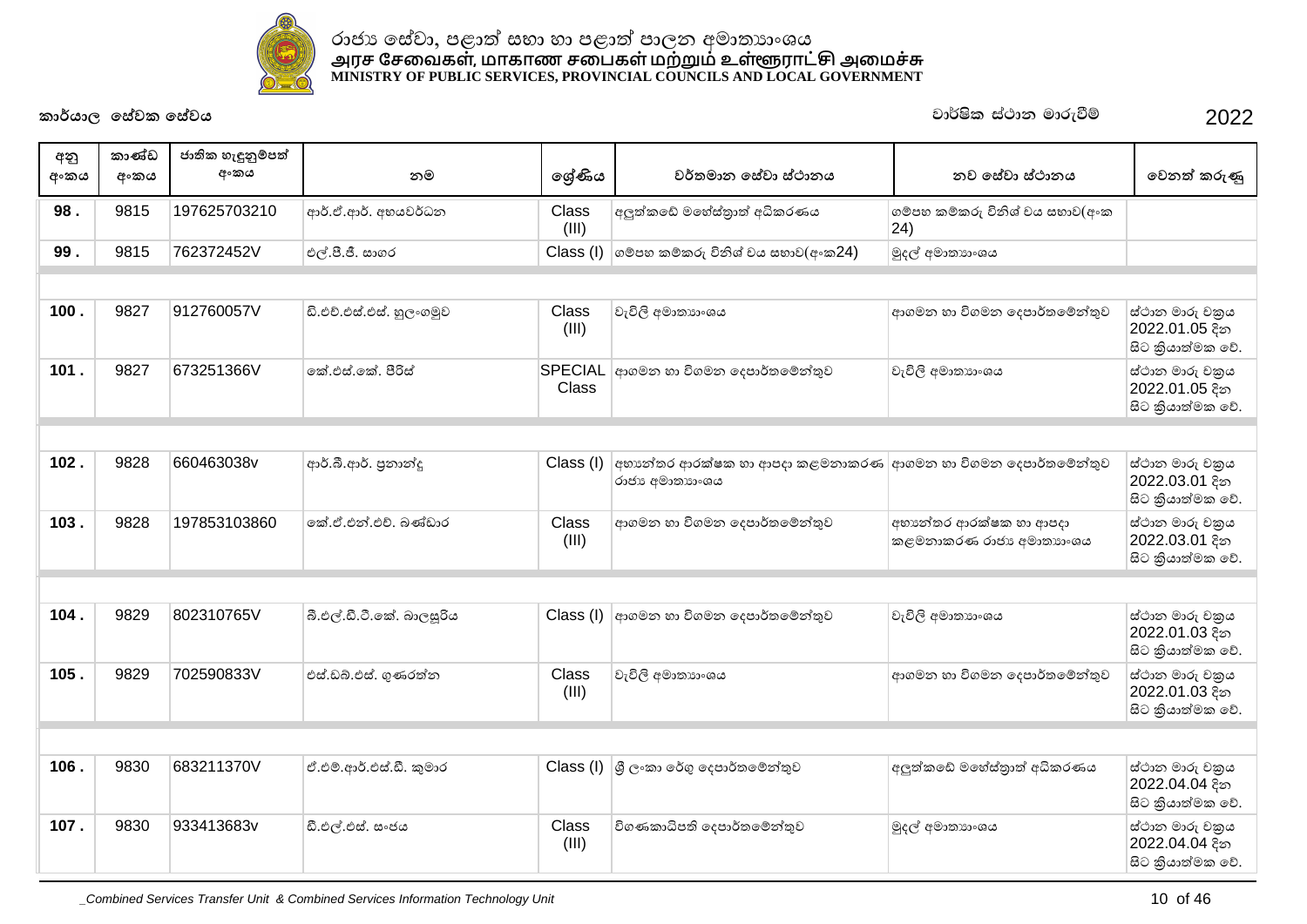

| අනු<br>අංකය | කාණ්ඩ<br>අංකය | ජාතික හැඳුනුම්පත්<br>අංකය | නම                       | ලශ්ණිය         | වර්තමාන සේවා ස්ථානය                                                                                                          | නව සේවා ස්ථානය                                                                                                  | වෙනත් කරුණු                                           |
|-------------|---------------|---------------------------|--------------------------|----------------|------------------------------------------------------------------------------------------------------------------------------|-----------------------------------------------------------------------------------------------------------------|-------------------------------------------------------|
| 108.        | 9830          | 786972760V                | ආර්.ටී. ගාල්ලගේ          | Class<br>(III) | අලුත්කඩේ මහේස්තුාත් අධිකරණය                                                                                                  | විගණකාධිපති දෙපාර්තමේන්තුව                                                                                      | ස්ථාන මාරු චකුය<br>2022.04.04 දින<br>සිට කියාත්මක වේ. |
|             |               |                           |                          |                |                                                                                                                              |                                                                                                                 |                                                       |
| 109.        | 9831          | 800822904V                | ආර්.එම්.බී.ඩී. බණ්ඩාර    |                | Class (I) යු ලංකා රේගු දෙපාර්තමේන්තුව                                                                                        | කාන්තා හා ළමා සංවර්ධන, පෙර<br>පාසැල් හා පාථමික අධාහපන, පාසැල්<br>යටිතල පහසුකම් හා අධාහපන සේවා<br>රාජා අමාතාගංශය |                                                       |
| 110.        | 9831          | 926881175v                | පී.ඒ. කුමුදිනි           | Class<br>(III) | කාන්තා හා ළමා සංවර්ධන, පෙර පාසැල් හා<br>පාථමික අධාහපන, පාසැල් යටිතල පහසුකම්<br>හා අධාහපන සේවා රාජා අමාතාහංශය                 | මුදල් අමාතාහංශය                                                                                                 |                                                       |
|             |               |                           |                          |                |                                                                                                                              |                                                                                                                 |                                                       |
| 111.        | 9832          | 730563930V                | එස්.එම්.ඒ.කේ. සමරකෝන්    |                | $\textsf{Class} \left( \mathsf{I} \right) \left  \mathfrak{F} \right.$ ලංකා රේගු දෙපාර්තමේන්තුව                              | නීතිපති දෙපාර්තමේන්තුව                                                                                          |                                                       |
| 112.        | 9832          | 935141575V                | එච්.ඩබ්.ඩී.එන්. කෞෂලාා   | Class<br>(III) | නීතිපති දෙපාර්තමේන්තුව                                                                                                       | මුදල් අමාතාහංශය                                                                                                 |                                                       |
|             |               |                           |                          |                |                                                                                                                              |                                                                                                                 |                                                       |
| 113.        | 9833          | 795631259v                | ඩබ්.එම්.පී. ලක්මිණි      |                | $\textsf{Class} \left( \mathsf{I} \right) \left  \mathcal{G} \right _{\mathcal{C}^{\circ} \mathfrak{W}}$ ගේගු දෙපාර්තමේන්තුව | නීති කෙටුම්පත් සම්පාදක<br>දෙපාර්තමේන්තුව                                                                        |                                                       |
| 114.        | 9833          | 872600744V                | බී.ඒ.වී.ශූ.කේ. පියදර්ශන  | Class<br>(III) | නීති කෙටුම්පත් සම්පාදක දෙපාර්තමේන්තුව                                                                                        | මුදල් අමාතාහංශය                                                                                                 |                                                       |
|             |               |                           |                          |                |                                                                                                                              |                                                                                                                 |                                                       |
| 115.        | 9834          | 198713101293              | එස්.අයි.කේ. හෙට්ටිආරච්චි | Class<br>(III) | ගුාමීය නිවාස සහ ඉදිකිරීම් හා ගොඩනැගිලි<br>දුවා කර්මාන්ත පුවර්ධන රාජා අමාතාහංශය                                               | මුදල් අමාතාගංශය                                                                                                 |                                                       |
| 116.        | 9834          | 197020510017              | එම්.ජේ.එම්. ෂාමිල්       | Class (I)      | ශී ලංකා රේගු දෙපාර්තමේන්තුව                                                                                                  | කැස්බෑව මහේස්තුාත් අධිකරණය                                                                                      |                                                       |
| 117.        | 9834          | 958110294v                | ජී.එස්.ආර්. පෙරේරා       | Class<br>(III) | කැස්බෑව මහේස්තුාත් අධිකරණය                                                                                                   | ගුාමීය නිවාස සහ ඉදිකිරීම් හා<br>ගොඩනැගිලි දුවා කර්මාන්ත පුවර්ධන<br>රාජා අමාතාගංශය                               |                                                       |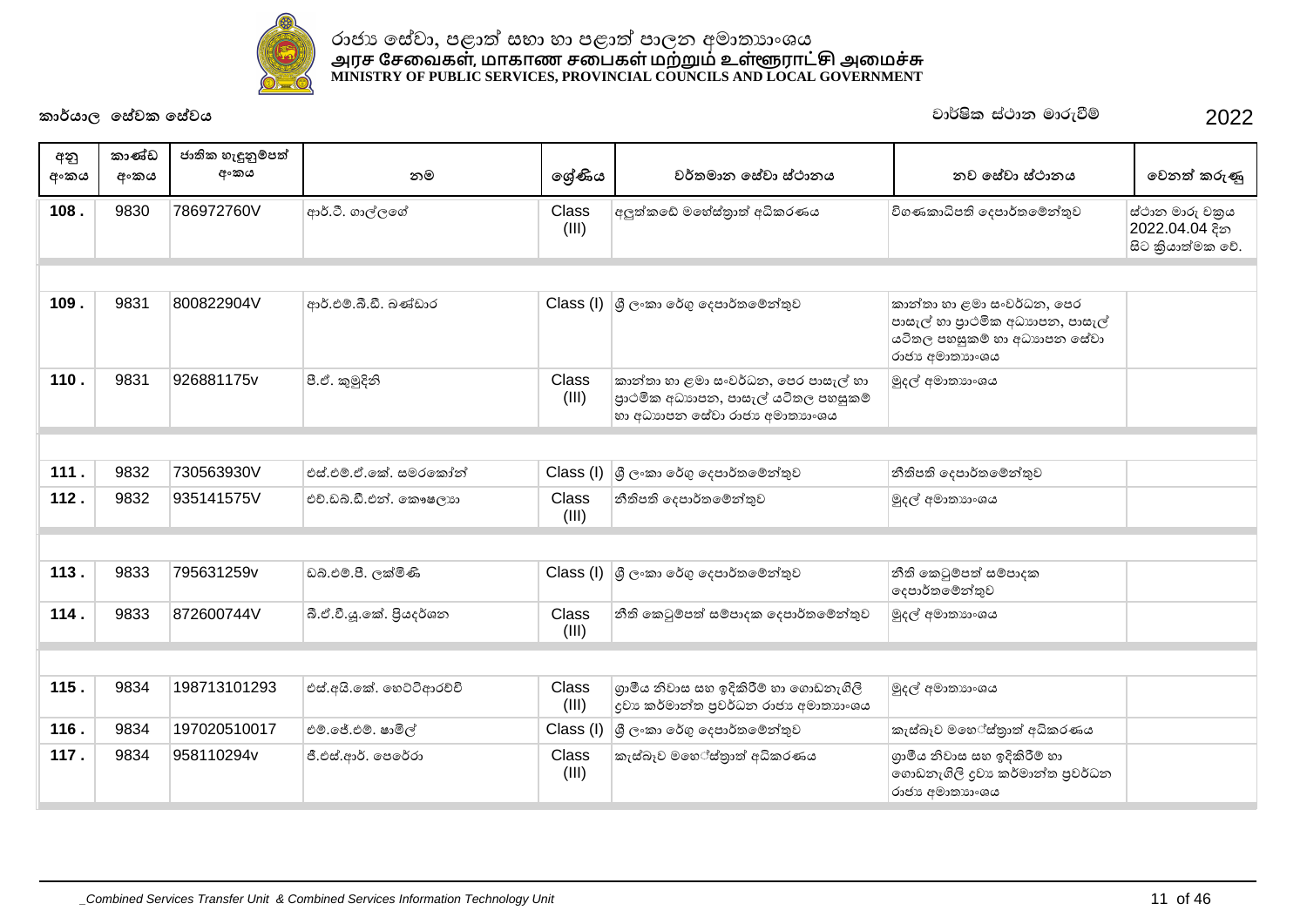

| අනු<br>අංකය | කාණ්ඩ<br>අංකය | ජාතික හැඳුනුම්පත්<br>අංකය | නම                         | ලේණිය          | වර්තමාන සේවා ස්ථානය                       | නව සේවා ස්ථානය                           | වෙනත් කරුණු                                           |
|-------------|---------------|---------------------------|----------------------------|----------------|-------------------------------------------|------------------------------------------|-------------------------------------------------------|
|             |               |                           |                            |                |                                           |                                          |                                                       |
| 118.        | 9863          | 691890104v                | අයි.ඩී. කුමාරසිරි          | Class          | SPECIAL $\beta$ ලංකා රේගු දෙපාර්තමේන්තුව  | තිඹිරිගස්යාය පුාදේශීය ලේකම්<br>කාර්යාලය  |                                                       |
| 119.        | 9863          | 730180659v                | ජී.ශූ. ශාන්ත               | Class<br>(III) | රෙජිස්ටුාර් ජනරාල් දෙපාර්තමේන්තුව         | මුදල් අමාතාහංශය                          |                                                       |
| 120.        | 9863          | 780650320V                | එන්.එස්. ලක්ෂ්මන්          | Class<br>(III) | තිඹිරිගස්යාය පුාදේශීය ලේකම් කාර්යාලය      | රෙජිස්ටුාර් ජනරාල් දෙපාර්තමේන්තුව        |                                                       |
|             |               |                           |                            |                |                                           |                                          |                                                       |
| 121.        | 9908          | 873653587V                | බී.එම්.එල්.එස්.බී. බස්නායක | Class<br>(III) | මෝටර් රථ පුවාහන දෙපාර්තමේන්තුව            | කම්කරු දෙපාර්තමේන්තුව                    | ස්ථාන මාරු චකුය<br>2022.05.02 දින<br>සිට කියාත්මක වේ. |
| 122.        | 9908          | 811234770V                | කේ.එම්.සී.ඩී. සොමිරුවන්    | Class<br>(III) | කම්කරු දෙපාර්තමේන්තුව                     | මෝටර් රථ පුවාහන දෙපාර්තමේන්තුව           | ස්ථාන මාරු චකුය<br>2022.05.02 දින<br>සිට කියාත්මක වේ. |
|             |               |                           |                            |                |                                           |                                          |                                                       |
| 123.        | 9910          | 633293023V                | කේ.පී. ජයතිස්ස             | Class (I)      | මෝටර් රථ පුවාහන දෙපාර්තමේන්තුව            | වාරිමාර්ග අමාතාහංශය                      |                                                       |
| 124.        | 9910          | 891931476V                | එස්.එච්.පී.එස්. ධර්මවර්ධන  | Class<br>(III) | වාරිමාර්ග අමාතාහංශය                       | මෝටර් රථ පුවාහන දෙපාර්තමේන්තුව           |                                                       |
|             |               |                           |                            |                |                                           |                                          |                                                       |
| 125.        | 9912          | 713573582V                | එච්.එම්.ඒ. වසන්ත           |                | Class (II) මෝටර් රථ පුවාහන දෙපාර්තමේන්තුව | නීති කෙටුම්පත් සම්පාදක<br>දෙපාර්තමේන්තුව | ස්ථාන මාරු චකුය<br>2022.01.04 දින<br>සිට කියාත්මක වේ. |
| 126.        | 9912          | 932190702V                | එච්.එච්.ඩී.එම්. හේවාවසම්   | Class<br>(III) | නීති කෙටුම්පත් සම්පාදක දෙපාර්තමේන්තුව     | මෝටර් රථ පුවාහන දෙපාර්තමේන්තුව           | ස්ථාන මාරු චකුය<br>2022.01.04 දින<br>සිට කියාත්මක වේ. |
|             |               |                           |                            |                |                                           |                                          |                                                       |
| 127.        | 9916          | 700740226V                | ජේ.ඒ.සී.අයි. පෙරේරා        | Class<br>(III) | මෝටර් රථ පුවාහන දෙපාර්තමේන්තුව            | කොළඹ අභියාචනාධිකරණය                      |                                                       |
| 128.        | 9916          | 931651749V                | කේ.එම්.ඒ.එම්. කීර්තීසිංහ   | Class<br>(III) | කොළඹ අභියාවනාධිකරණය                       | මෝටර් රථ පුවාහන දෙපාර්තමේන්තුව           |                                                       |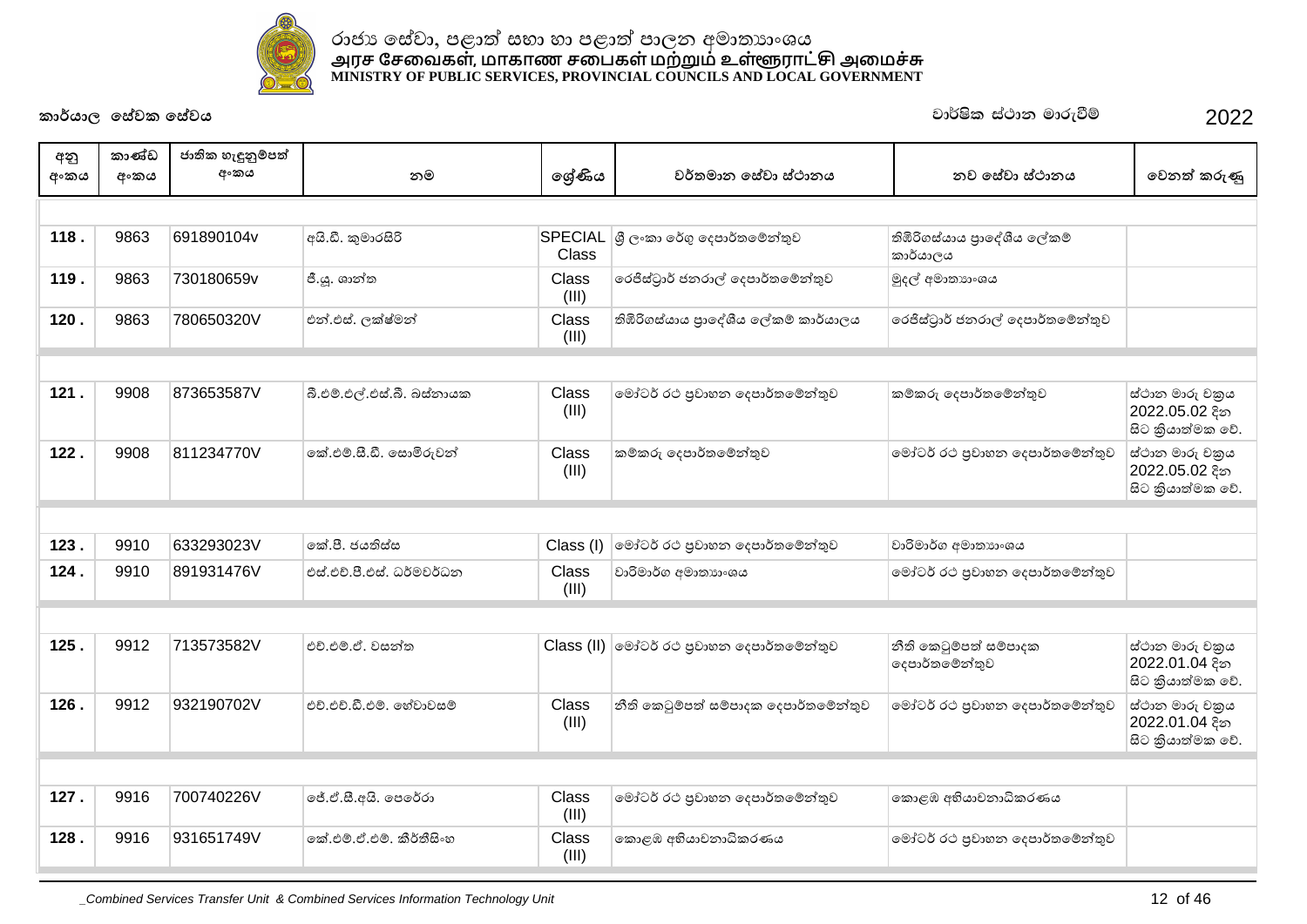

| අනු<br>අංකය | කාණ්ඩ<br>අංකය | ජාතික හැඳුනුම්පත්<br>අංකය | නම                     | ලේණිය                 | වර්තමාන සේවා ස්ථානය                                                               | නව සේවා ස්ථානය                                    | වෙනත් කරුණු                                            |  |  |  |  |
|-------------|---------------|---------------------------|------------------------|-----------------------|-----------------------------------------------------------------------------------|---------------------------------------------------|--------------------------------------------------------|--|--|--|--|
|             |               |                           |                        |                       |                                                                                   |                                                   |                                                        |  |  |  |  |
| 129.        | 9919          | 640262630V                | ඩුබ්.ඒ.එස්. පෙරේරා     |                       | Class (II) වේරහැර මෝටර් රථ පුවාහන පුාදේශීය<br>කාර්යාලය                            | අභානේතර ආරක්ෂක හා ආපදා<br>කළමනාකරණ රාජා අමාතාාංශය | ස්ථාන මාරු චකුය<br>2022.03.23 දින<br>සිට කියාත්මක වේ.  |  |  |  |  |
| 130.        | 9919          | 901600392V                | වයි.සී.එච්. යාලගම      | Class<br>(III)        | අභාන්තර ආරක්ෂක හා ආපදා කළමනාකරණ  මෝටර් රථ පුවාහන දෙපාර්තමේන්තුව<br>රාජා අමාතාගංශය |                                                   | ස්ථාන මාරු චකුය<br>2022.03.23 දින<br>සිට කුියාත්මක වේ. |  |  |  |  |
|             |               |                           |                        |                       |                                                                                   |                                                   |                                                        |  |  |  |  |
| 131.        | 9923          | 710451800v                | එම්.ජී. සෙතෙවිරත්න     | Class (I)             | මෝටර් රථ පුවාහන දෙපාර්තමේන්තුව                                                    | කාලගුණ විදාහ දෙපාර්තමේන්තුව                       |                                                        |  |  |  |  |
| 132.        | 9923          | 873583002v                | කේ.එම්.සී. සුමනසිංහ    | Class<br>(III)        | කාලගුණ විදාහ දෙපාර්තමේන්තුව                                                       | මෝටර් රථ පුවාහන දෙපාර්තමේන්තුව                    |                                                        |  |  |  |  |
|             |               |                           |                        |                       |                                                                                   |                                                   |                                                        |  |  |  |  |
| 133.        | 9927          | 881721376V                | ජී.ඩී.ඒ.කේ. ද සිල්වා   | Class (II)            | කම්කරු දෙපාර්තමේන්තුව                                                             | විදේශ අමාතාහංශය                                   |                                                        |  |  |  |  |
| 134.        | 9927          | 903390808v                | එන්.එම්.ඩී.පී. මැදගෙදර | Class<br>(III)        | විදේශ අමාතාහංශය                                                                   | කම්කරු දෙපාර්තමේන්තුව                             |                                                        |  |  |  |  |
|             |               |                           |                        |                       |                                                                                   |                                                   |                                                        |  |  |  |  |
| 135.        | 9931          | 902462490V                | වී.ටී.ඩී. පෙරේරා       | Class<br>(III)        | රත්තපුර සුරාබදු අධිකාරි කාර්යාලය                                                  | ඉංගිරිය පුාදේශීය ලේකම් කාර්යාලය                   | ස්ථාන මාරු චකුය<br>2022.05.02 දින<br>සිට කිුයාත්මක වේ. |  |  |  |  |
| 136.        | 9931          | 196511203119              | සී. අබේවිකුම           | Class (I)             | ඉංගිරිය පුාදේශීය ලේකම් කාර්යාලය                                                   | මුදල් අමාතාහංශය                                   | ස්ථාන මාරු චකුය<br>2022.05.02 දින<br>සිට කියාත්මක වේ.  |  |  |  |  |
|             |               |                           |                        |                       |                                                                                   |                                                   |                                                        |  |  |  |  |
| 137.        | 9932          | 866141444V                | කේ.ඒ.පී. පුනාන්දු      | <b>Class</b><br>(III) | ගම්පහ සිවිල් අභියාචනා මහාධිකරණය                                                   | මුදල් අමාතාහංශය                                   | ස්ථාන මාරු චකුය<br>2022.03.31 දින<br>සිට කියාත්මක වේ.  |  |  |  |  |
| 138.        | 9932          | 806313734V                | ඩබ්.ඒ.එස්. දිල්හානි    |                       | $\text{Class (II)}$ සුරාබදූ දෙපාර්තමේන්තුව                                        | ගම්පහ සිවිල් අභියාචනා මහාධිකරණය                   | ස්ථාන මාරු චකුය<br>2022.03.31 දින<br>සිට කියාත්මක වේ.  |  |  |  |  |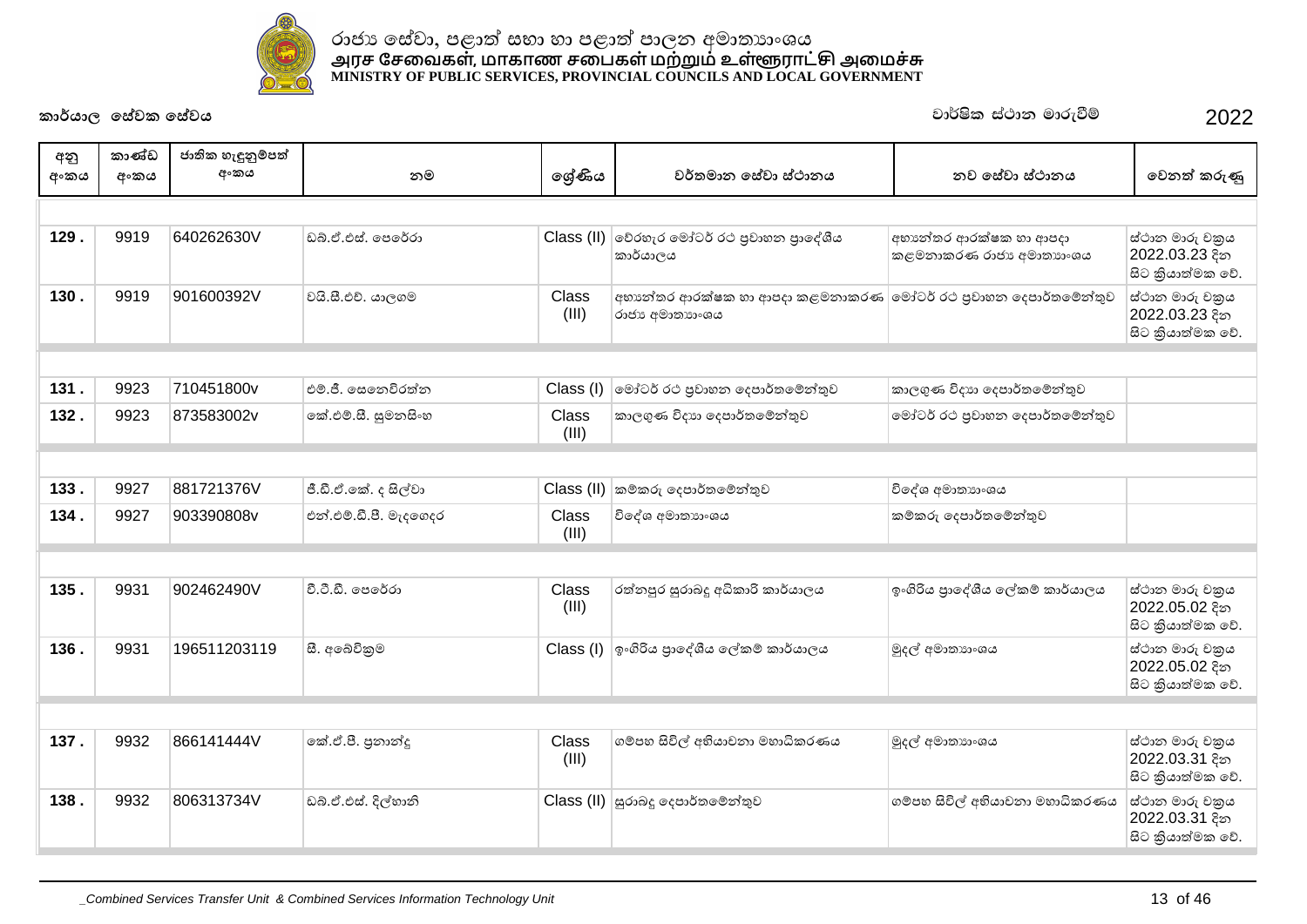

| අනු<br>අංකය | කාණ්ඩ<br>අංකය | ජාතික හැඳුනුම්පත්<br>අංකය | නම                     | ලශ්ණිය         | වර්තමාන සේවා ස්ථානය                     | නව සේවා ස්ථානය                  | වෙනත් කරුණු                                           |
|-------------|---------------|---------------------------|------------------------|----------------|-----------------------------------------|---------------------------------|-------------------------------------------------------|
|             |               |                           |                        |                |                                         |                                 |                                                       |
| 139.        | 9934          | 853381322v                | වයි.ඒ.අයි. උපේන්දු     | Class<br>(III) | ශී ලංකා විහාග දෙපාර්තමේන්තුව            | මුදල් අමාතාගංශය                 |                                                       |
| 140.        | 9934          | 852860138V                | ආර්.ඒ.සී.පී. රාජපක්ෂ   | Class<br>(III) | සුරාබදු දෙපාර්තමේන්තුව                  | පොලිස් වෛදා පෙස්වා කොට්ඨාශය     |                                                       |
| 141.        | 9934          | 723440440V                | පී.ජී.එස්, පෙරේරා      |                | Class (II)   පොලිස් වෛදා ෙස්වා කොට්ඨාශය | ශී ලංකා විහාග දෙපාර්තමේන්තුව    |                                                       |
|             |               |                           |                        |                |                                         |                                 |                                                       |
| 142.        | 9935          | 802593384V                | එච්.අයි.එන්. කුමාර     |                | Class (II) සුරාබදු දෙපාර්තමේන්තුව       | පානදුර දිස්තික් කම්කරු කාර්යාලය | ස්ථාන මාරු චකුය<br>2022.05.09 දින<br>සිට කියාත්මක වේ. |
| 143.        | 9935          | 762944855V                | එස්.ඒ.ඒ.එස්.එස්. කුමාර | Class<br>(III) | පානදුර දිස්තිුක් කම්කරු කාර්යාලය        | ශී ලංකා විහාග දෙපාර්තමේන්තුව    | ස්ථාන මාරු චකුය<br>2022.05.09 දින<br>සිට කියාත්මක වේ. |
| 144.        | 9935          | 891191685v                | ඒ.ඒ.සී.එල්. අබේවර්ධන   |                | Class (II) යු ලංකා විහාග දෙපාර්තමේන්තුව | මුදල් අමාතාගංශය                 | ස්ථාන මාරු චකුය<br>2022.05.09 දින<br>සිට කියාත්මක වේ. |
|             |               |                           |                        |                |                                         |                                 |                                                       |
| 145.        | 9938          | 752631042V                | ඩබ්.එම්.කේ. කුමාර      | Class          | SPECIAL බදුල්ල සුරාබදු අධිකාරි කාර්යාලය | බදුල්ල දිසා වන නිලධාරී කාර්යාලය |                                                       |
| 146.        | 9938          | 852362049V                | ඩුබු එම්, විජේරත්ත     | Class<br>(III) | බදුල්ල දිසා වන නිලධාරී කාර්යාලය         | මුදල් අමාතාහංශය                 |                                                       |

| 147. | 9940 | 681112006V | ආර්.එම්.එස්. පුදීප්      |                | Class (I)  ලද්ශීය ආදායම් ලදපාර්තමේන්තුව | දංකොටුව පුාදේශීය ලේකම් කාර්යාලය  ස්ථාන මාරු චකුය | 2022.06.01 දින<br>සිට කියාත්මක වේ.                      |
|------|------|------------|--------------------------|----------------|-----------------------------------------|--------------------------------------------------|---------------------------------------------------------|
| 148. | 9940 | 820892755V | ආර්.ඩබ්.ඩබ්.සී.පී. කුමාර | Class<br>(III) | දංකොටුව පාදේශීය ලේකම් කාර්යාලය          | ලද්ශීය ආදායම් දෙපාර්තමේන්තුව                     | ස්ථාන මාරු චකුය<br> 2022.06.01 දින<br> සිට කියාත්මක වේ. |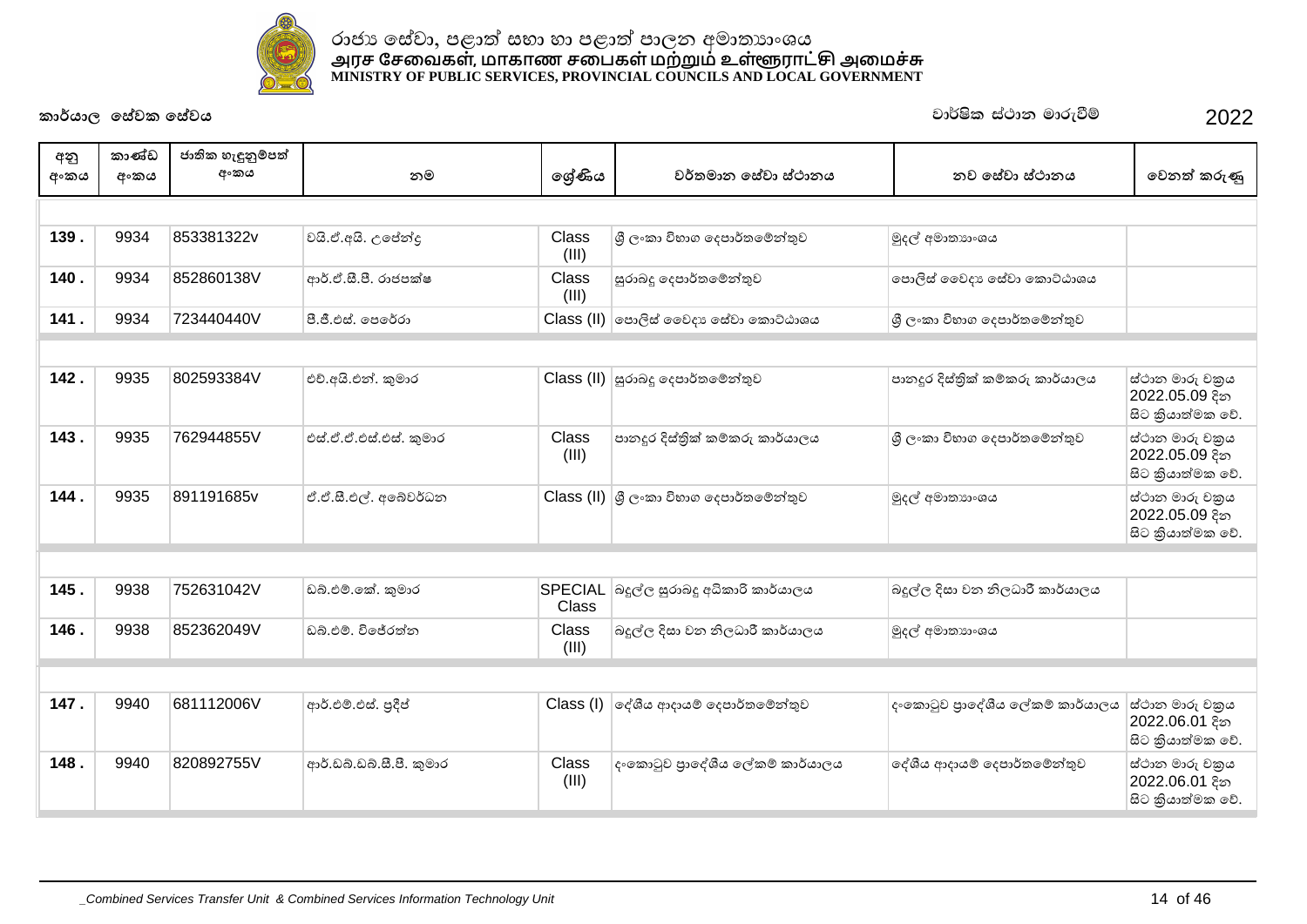

| අනු<br>අංකය | කාණ්ඩ<br>අංකය | ජාතික හැඳුනුම්පත්<br>අංකය | නම                      | ලේණිය          | වර්තමාන සේවා ස්ථානය                         | නව සේවා ස්ථානය                       | වෙනත් කරුණු                                            |
|-------------|---------------|---------------------------|-------------------------|----------------|---------------------------------------------|--------------------------------------|--------------------------------------------------------|
|             |               |                           |                         |                |                                             |                                      |                                                        |
| 149.        | 9941          | 812991930V                | ජේ. පමිලස්              | Class (I)      | වාවකච්චේරි පාදේශීය ලේකම් කාර්යාලය           | මුදල් අමාතාගංශය                      | ස්ථාන මාරු චකුය<br>2022.01.03 දින<br>සිට කියාත්මක වේ.  |
| 150.        | 9941          | 812393430V                | කේ. රමනන්               | Class (I)      | යාපනය සුරාබදු අධිකාරි කාර්යාලය              | වාවකව්වේරි පාලේශීය ලේකම්<br>කාර්යාලය | ස්ථාන මාරු චකුය<br>2022.01.03 දින<br>සිට කියාත්මක වේ.  |
|             |               |                           |                         |                |                                             |                                      |                                                        |
| 151.        | 9942          | 198226101567              | එස්. කිුෂ්ණරාජා         | Class<br>(III) | කෝපායි පාදේශීය ලේකම් කාර්යාලය               | මුදල් අමාතාගංශය                      | ස්ථාන මාරු චකුය<br>2022.01.03 දින<br>සිට කියාත්මක වේ.  |
| 152.        | 9942          | 780622792V                | එල්. නිමලන්             | Class<br>(III) | යාපනය සුරාබදු අධිකාරි කාර්යාලය              | කෝපායි පාදේශීය ලේකම් කාර්යාලය        | ස්ථාන මාරු චකුය<br>2022.01.03 දින<br>සිට කියාත්මක වේ.  |
|             |               |                           |                         |                |                                             |                                      |                                                        |
| 153.        | 9944          | 761371100X                | එස්.එම්.ටී.බී. තිලකරත්න |                | Class (II) නුවරඑළිය දිස්තික් ලේකම් කාර්යාලය | මුදල් අමාතාගංශය                      | ස්ථාන මාරු චකුය<br>2022.01.03 දින<br>සිට කුියාත්මක වේ. |
| 154.        | 9944          | 670341542V                | එම්.ජී.ජී. අබේකෝන්      | Class (I)      | නුවරඑළිය සුරාබදු අධිකාරි කාර්යාලය           | නුවරඑළිය දිස්තික් ලේකම් කාර්යාලය     | ස්ථාන මාරු චකුය<br>2022.01.03 දින<br>සිට කියාත්මක වේ.  |
|             |               |                           |                         |                |                                             |                                      |                                                        |
| 155.        | 9945          | 196707902382              | ජේ.ඒ. ජයවර්ධන           | Class (II)     | කර්මාන්ත අමාතාහංශය                          | මෝටර් රථ පුවාහන දෙපාර්තමේන්තුව       | ස්ථාන මාරු චකුය<br> 2022.01.03 දින<br>සිට කියාත්මක වේ. |
| 156.        | 9945          | 653653409V                | එම්.එස්. රංජිත්         | Class (I)      | මෝටර් රථ පුවාහන දෙපාර්තමේන්තුව              | කර්මාන්ත අමාතාහංශය                   | ස්ථාන මාරු චකුය<br>2022.01.03 දින<br>සිට කියාත්මක වේ.  |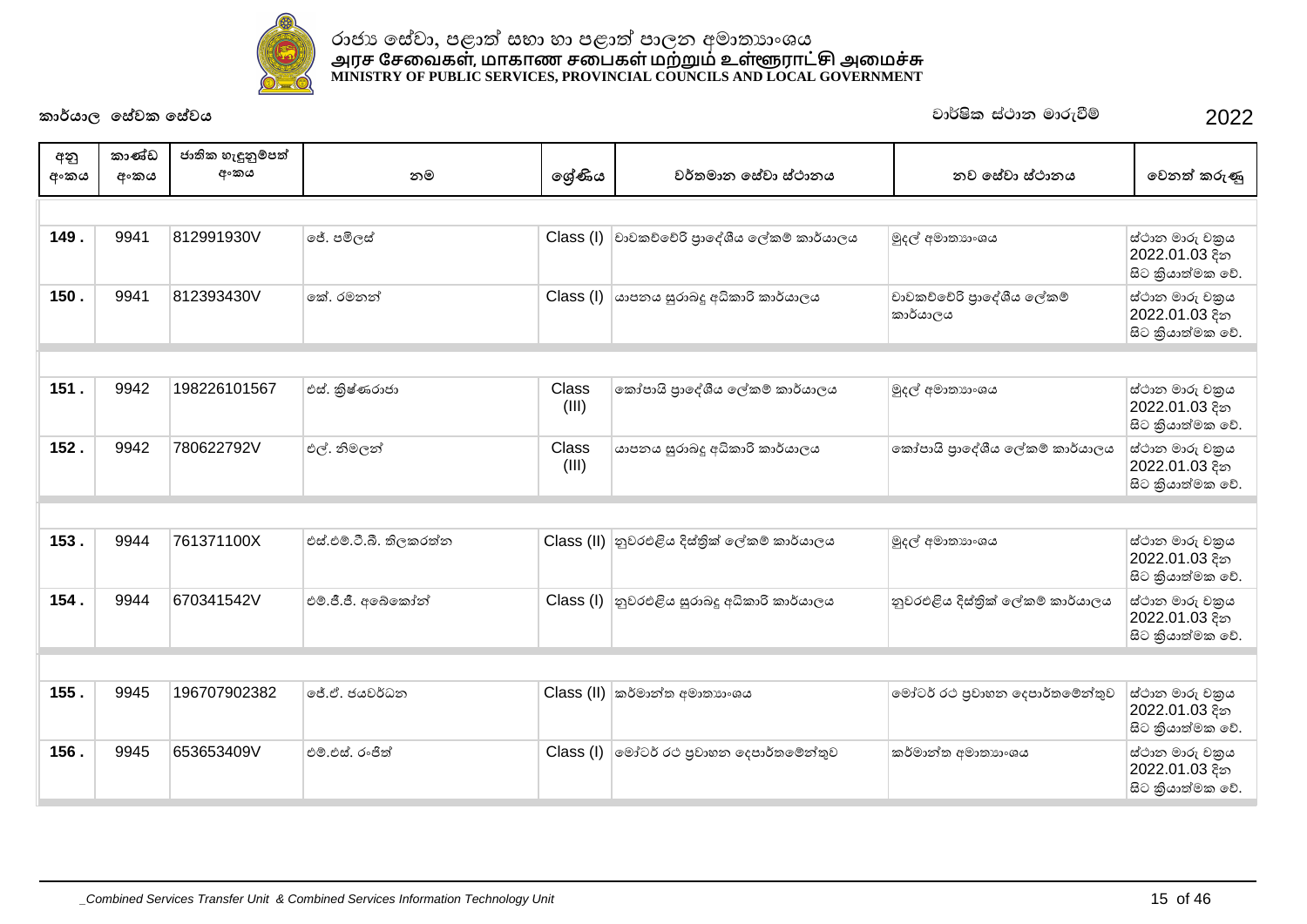

| අනු<br>අංකය | කාණ්ඩ<br>අංකය | ජාතික හැඳුනුම්පත්<br>අංකය | නම                      | ලශ්ණිය                  | වර්තමාන සේවා ස්ථානය                           | නව සේවා ස්ථානය                                | වෙනත් කරුණු                                           |
|-------------|---------------|---------------------------|-------------------------|-------------------------|-----------------------------------------------|-----------------------------------------------|-------------------------------------------------------|
|             |               |                           |                         |                         |                                               |                                               |                                                       |
| 157.        | 9946          | 760370533V                | ඒ.එම්.එල්.කේ. අලහකෝන්   |                         | Class (II) මහනුවර ආගමන හා විගමන කාර්යාලය      | උඩපළාත (ගම්පොළ) පුාදේශීය ලේකම්<br>කාර්යාලය    | ස්ථාන මාරු චකුය<br>2022.01.03 දින<br>සිට කියාත්මක වේ. |
| 158.        | 9946          | 671381343V                | ඩබ්.ජී.ටී. පියශාන්ත     | Class (I)               | උඩපළාත (ගම්පොළ) පාදේශීය ලේකම්<br>කාර්යාලය     | මහනුවර ආගමන හා විගමන කාර්යාලය                 | ස්ථාන මාරු චකුය<br>2022.01.03 දින<br>සිට කියාත්මක වේ. |
|             |               |                           |                         |                         |                                               |                                               |                                                       |
| 159.        | 9947          | 900392036V                | ජී.ජී.එන්.එල්. විජේතුංග |                         | Class (II) මහනුවර ආගමන හා විගමන කාර්යාලය      | මහනුවර පොලිස් අධිකාරී කාර්යාලය                | ස්ථාන මාරු චකුය<br>2022.03.01 දින<br>සිට කියාත්මක වේ. |
| 160.        | 9947          | 661653825V                | ආර්.එම්.එන්. රත්නායක    | Class (I)               | මහනුවර පොලිස් අධිකාරී කාර්යාලය                | මහනුවර ආගමන හා විගමන කාර්යාලය                 | ස්ථාන මාරු චකුය<br>2022.03.01 දින<br>සිට කියාත්මක වේ. |
|             |               |                           |                         |                         |                                               |                                               |                                                       |
| 161.        | 9949          | 199220703511              | පී.ජේ. සම්පත්           | Class<br>(III)          | ශුී ලංකා විහාග දෙපාර්තමේන්තුව                 | පුද්ගලයන් ලියාපදිංචි කිරීමේ<br>දෙපාර්තමේන්තුව |                                                       |
| 162.        | 9949          | 653022018V                | කේ.ඒ.එච්. නිමල්         | <b>SPECIAL</b><br>Class | පුද්ගලයන් ලියාපදිංචි කිරීමේ<br>දෙපාර්තමේන්තුව | ශී ලංකා විහාග දෙපාර්තමේන්තුව                  |                                                       |
|             |               |                           |                         |                         |                                               |                                               |                                                       |
| 163.        | 9953          | 882110010V                | එස්.කේ.සී. සුරියආරච්චි  |                         | Class (II) ආගමන හා විගමන දෙපාර්තමේන්තුව       | අලුත්කඩේ මහේස්තුාත් අධිකරණය                   | ස්ථාන මාරු චකුය<br>2022.03.01 දින<br>සිට කියාත්මක වේ. |
| 164.        | 9953          | 840251306v                | එම්.ජී.එන්. බණ්ඩාර      | Class<br>(III)          | අලුත්කඩේ මහේස්තුාත් අධිකරණය                   | විගණකාධිපති දෙපාර්තමේන්තුව                    | ස්ථාන මාරු චකුය<br>2022.03.01 දින<br>සිට කියාත්මක වේ. |
| 165.        | 9953          | 780074060V                | ආර්. විජේසිංහ           | Class<br>(III)          | විගණකාධිපති දෙපාර්තමේන්තුව                    | ආගමන හා විගමන දෙපාර්තමේන්තුව                  | ස්ථාන මාරු චකුය<br>2022.03.01 දින<br>සිට කියාත්මක වේ. |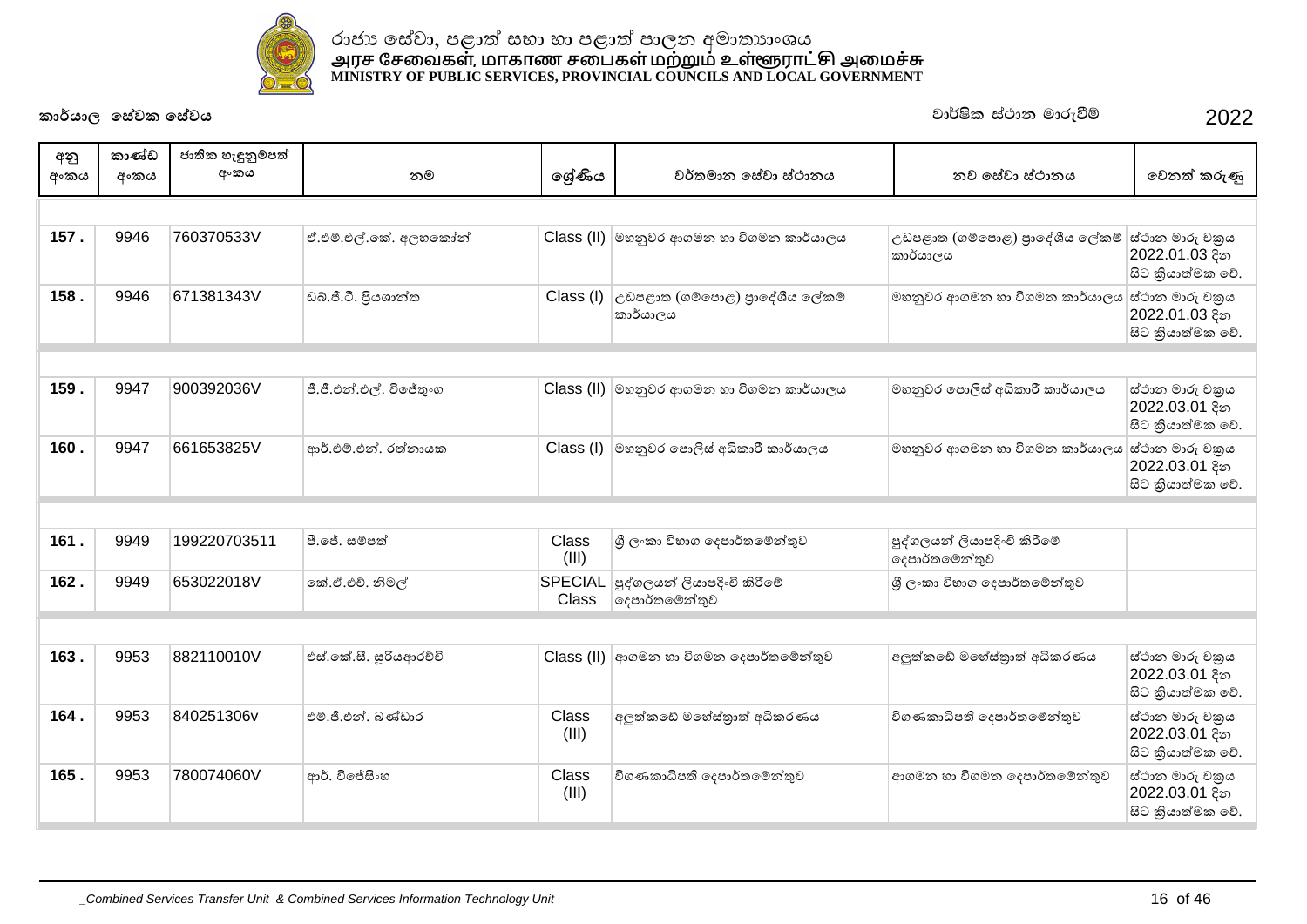

| අනු<br>අංකය | කාණ්ඩ<br>අංකය | ජාතික හැඳුනුම්පත්<br>අංකය | නම                        | ලේණිය          | වර්තමාන සේවා ස්ථානය                             | නව සේවා ස්ථානය                | වෙනත් කරුණු |
|-------------|---------------|---------------------------|---------------------------|----------------|-------------------------------------------------|-------------------------------|-------------|
|             |               |                           |                           |                |                                                 |                               |             |
| 166.        | 9956          | 946401447V                | එම්.ටී.එම්. විජේසිංහ      | Class<br>(III) | දේශීය ආදායම් දෙපාර්තමේන්තුව                     | නීතිපති දෙපාර්තමේන්තුව        |             |
| 167.        | 9956          | 840431479V                | ඩී.ජේ.ජී.එම්.පී. දිසානායක | Class<br>(III) | නීතිපති දෙපාර්තමේන්තුව                          | දේශීය ආදායම් දෙපාර්තමේන්තුව   |             |
|             |               |                           |                           |                |                                                 |                               |             |
| 168.        | 9957          | 850533679V                | ඩබු,එම්,ටී.ඩී, වීරසිංහ    | Class<br>(III) | දේශීය ආදායම් දෙපාර්තමේන්තුව                     | නීතිපති දෙපාර්තමේන්තුව        |             |
| 169.        | 9957          | 913633954V                | පී.සී. රණසිංහ             | Class<br>(III) | නීතිපති දෙපාර්තමේන්තුව                          | දේශීය ආදායම් දෙපාර්තමේන්තුව   |             |
|             |               |                           |                           |                |                                                 |                               |             |
| 170.        | 9958          | 905433113v                | ඩබ්.පී.එස්.එස්. ලක්මාලි   | Class<br>(III) | කුරුණෑගල දකුණ දේශීය ආදායම් පුාදේශීය<br>කාර්යාලය | මහවැව පුාදේශීය ලේකම් කාර්යාලය |             |
| 171.        | 9958          | 937680341V                | ටී.බී.එන්. පුනාන්දු       | Class<br>(III) | මහවැව පාදේශීය ලේකම් කාර්යාලය                    | දේශීය ආදායම් දෙපාර්තමේන්තුව   |             |
|             |               |                           |                           |                |                                                 |                               |             |
| 172.        | 9960          | 932262070v                | ංක්.ඩී.සී. ලක්ශී          | Class<br>(III) | දේශීය ආදායම් දෙපාර්තමේන්තුව                     | අලුත්කඩේ මහේස්තුාත් අධිකරණය   |             |
| 173.        | 9960          | 956792738V                | එච්.ඒ.වයි. නිවර්තනා       | Class<br>(III) | අලුත්කඩේ මහේස්තුාත් අධිකරණය                     | දේශීය ආදායම් දෙපාර්තමේන්තුව   |             |
|             |               |                           |                           |                |                                                 |                               |             |
| 174.        | 9962          | 198180302790              | ඒ.එන්. කොතලාවල            | Class<br>(III) | දේශීය ආදායම් දෙපාර්තමේන්තුව                     | අධිකරණ අමාතාහංශය              |             |
| 175.        | 9962          | 693303435v                | ඊ.ඒ.පී.එස්. කුමාර         | <b>Class</b>   | SPECIAL අධිකරණ අමාතාහංශය                        | දේශීය ආදායම් දෙපාර්තමේන්තුව   |             |
|             |               |                           |                           |                |                                                 |                               |             |
| 176.        | 9965          | 967120553V                | එස්.ඩී. ලියනගේ            | Class<br>(III) | දේශීය ආදායම් දෙපාර්තමේන්තුව                     | කොළඹ 12 දිසා අධිකරණය          |             |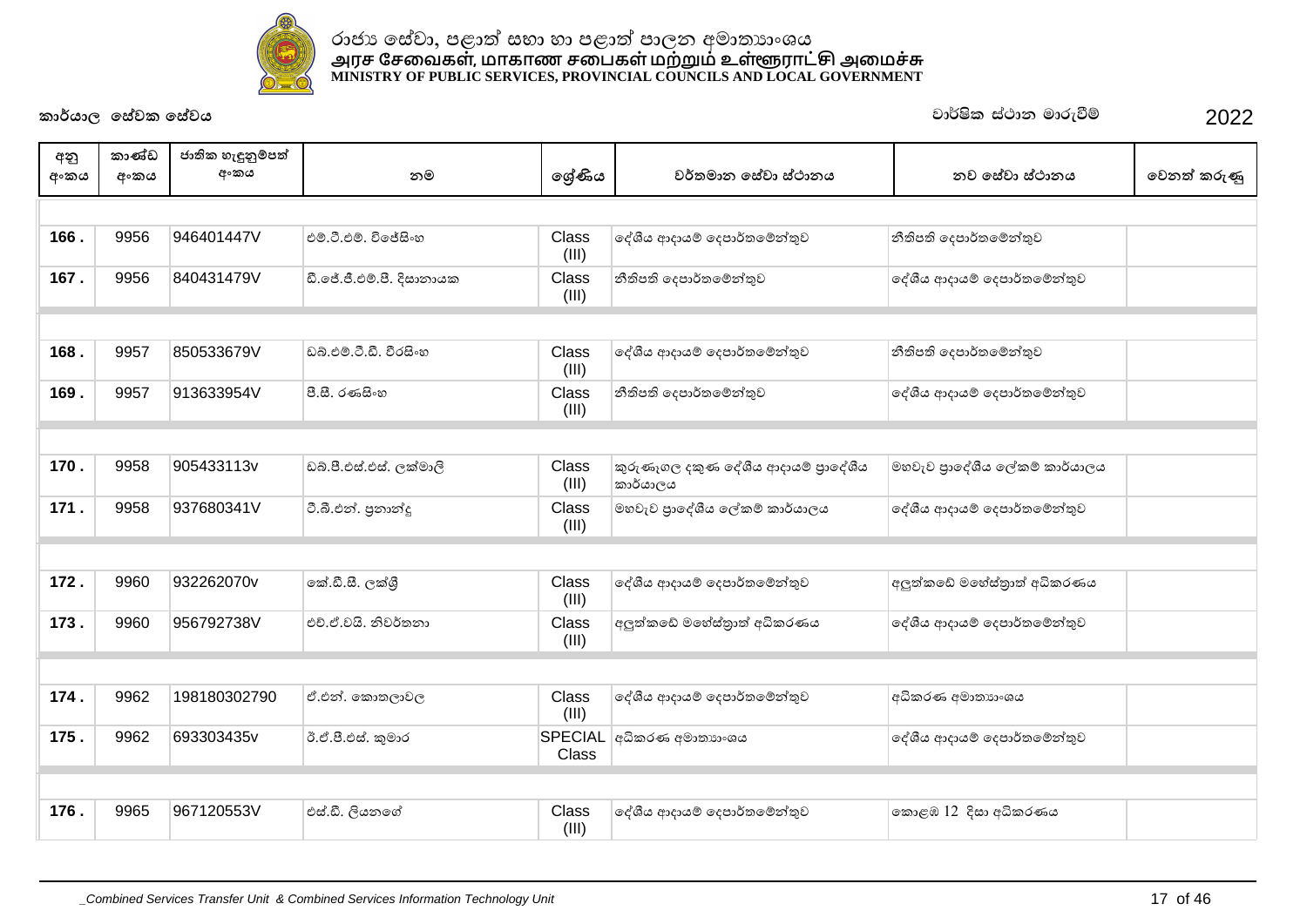

| අනු<br>අංකය | කාණ්ඩ<br>අංකය | ජාතික හැඳුනුම්පත්<br>අංකය | නම                         | ලශ්ණිය                | වර්තමාන සේවා ස්ථානය                               | නව සේවා ස්ථානය                           | වෙනත් කරුණු                                           |
|-------------|---------------|---------------------------|----------------------------|-----------------------|---------------------------------------------------|------------------------------------------|-------------------------------------------------------|
| 177.        | 9965          | 710162166V                | එන්.එම්.එච්. නිලාම්        | Class                 | SPECIAL කම්කරු අමාතාහංශය                          | දේශීය ආදායම් දෙපාර්තමේන්තුව              |                                                       |
| 178.        | 9965          | 958520085V                | එච්.එම්.එල්. තත්සරණි       | <b>Class</b><br>(III) | කොළඹ 12 දිසා අධිකරණය                              | කම්කරු අමාතාහංශය                         |                                                       |
|             |               |                           |                            |                       |                                                   |                                          |                                                       |
| 179.        | 9966          | 891920857V                | බී.එල්.එල්. මධුශංක         | Class<br>(III)        | දේශීය ආදායම් දෙපාර්තමේන්තුව                       | වානිජ මහාධිකරණය                          |                                                       |
| 180.        | 9966          | 198657902476              | පී. ශාලීනි                 | Class<br>(III)        | වානිජ මහාධිකරණය                                   | දේශීය ආදායම් දෙපාර්තමේන්තුව              |                                                       |
|             |               |                           |                            |                       |                                                   |                                          |                                                       |
| 181.        | 9967          | 947873741v                | කේ.එම්.යූ.සී.ඩී.කේ. රණසිංහ | Class<br>(III)        | ජාවත්ත (කොළඹ 07) දේශීය ආදායම්<br>පාදේශීය කාර්යාලය | කොළඹ පුාදේශීය ලේකම් කාර්යාලය             | ස්ථාන මාරු චකුය<br>2022.04.05 දින<br>සිට කියාත්මක වේ. |
| 182.        | 9967          | 687561333v                | ජී.එල්.එස්.එස්. මැණිකේ     | Class<br>(III)        | කොළඹ පුාදේශීය ලේකම් කාර්යාලය                      | දේශීය ආදායම් දෙපාර්තමේන්තුව              | ස්ථාන මාරු චකුය<br>2022.04.05 දින<br>සිට කියාත්මක වේ. |
|             |               |                           |                            |                       |                                                   |                                          |                                                       |
| 183.        | 9968          | 913482859V                | ඩබ්.එස්. අකලංක             | Class<br>(III)        | දේශීය ආදායම් දෙපාර්තමේන්තුව                       | බණ්ඩාරගම පාදේශීය ලේකම්<br>කාර්යාලය       |                                                       |
| 184.        | 9968          | 738013271V                | බී.පී.ටී. මධුකා            | Class<br>(III)        | බණ්ඩාරගම පුාදේශීය ලේකම් කාර්යාලය                  | දේශීය ආදායම් දෙපාර්තමේන්තුව              |                                                       |
|             |               |                           |                            |                       |                                                   |                                          |                                                       |
| 185.        | 9970          | 963512252v                | එන්.වී.එස්, විතානගේ        | Class<br>(III)        | දේශීය ආදායම් දෙපාර්තමේන්තුව                       | ශී ලංකා ජාතික බුද්ධිමය දේපල<br>කාර්යාංශය |                                                       |
| 186.        | 9970          | 812420291V                | ඩබ්.ඩී.පී.එම්. අබේසිංහ     | Class<br>(III)        | ශී ලංකා ජාතික බුද්ධිමය දේපල කාර්යාංශය             | දේශීය ආදායම් දෙපාර්තමේන්තුව              |                                                       |
|             |               |                           |                            |                       |                                                   |                                          |                                                       |
| 187.        | 9971          | 197325500259              | ඩබ්.වී.අයි. විරාජ්         | Class<br>(III)        | දේශීය ආදායම් දෙපාර්තමේන්තුව                       | ආරක්ෂක අමාතාහංශය                         |                                                       |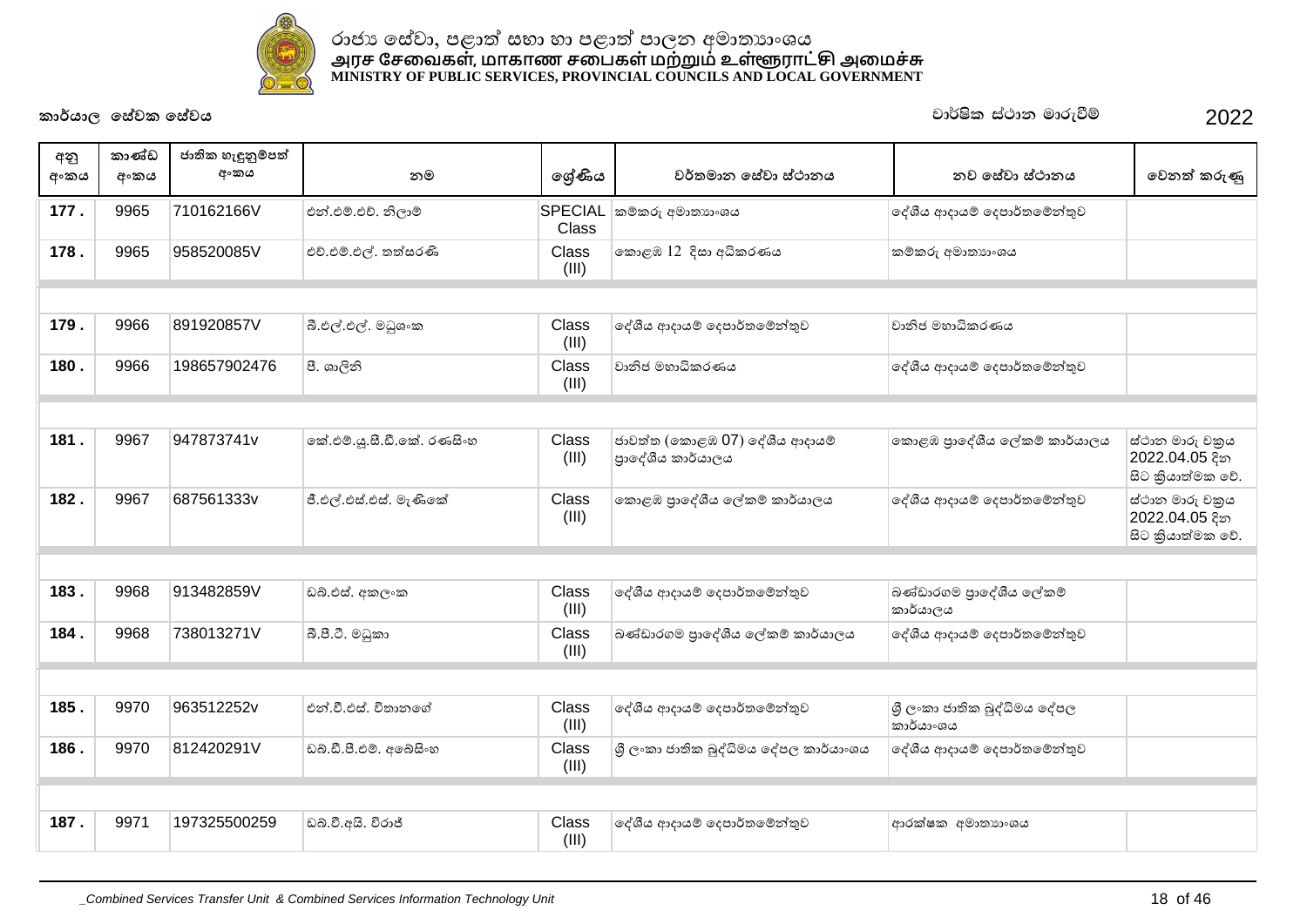

| අනු<br>අංකය | කාණ්ඩ<br>අංකය | ජාතික හැඳුනුම්පත්<br>අංකය | නම                      | ලශ්ණිය         | වර්තමාන සේවා ස්ථානය                                                              | නව සේවා ස්ථානය                    | වෙනත් කරුණු                                           |
|-------------|---------------|---------------------------|-------------------------|----------------|----------------------------------------------------------------------------------|-----------------------------------|-------------------------------------------------------|
| 188.        | 9971          | 796235144v                | අයි.පී. අනෝජා           | Class<br>(III) | මහර මහේස්තුාත් අධිකරණය                                                           | දේශීය ආදායම් දෙපාර්තමේන්තුව       |                                                       |
| 189.        | 9971          | 810204222V                | එල්.පී.සී.කේ. ලියනගේ    |                | $Class (I)$ අාරක්ෂක අමාතාහංශය                                                    | මහර මහේස්තුාත් අධිකරණය            |                                                       |
|             |               |                           |                         |                |                                                                                  |                                   |                                                       |
| 190.        | 9973          | 831772158v                | ඩබ්.ඒ.සී.සී. පුෂ්පකුමාර | Class<br>(III) | දේශීය ආදායම් දෙපාර්තමේන්තුව                                                      | වාරිමාර්ග දෙපාර්තමේන්තුව          |                                                       |
| 191.        | 9973          | 742211096V                | එස්. සුකුමාර්           |                | $Class (II)$ වාරිමාර්ග දෙපාර්තමේන්තුව                                            | දේශීය ආදායම් දෙපාර්තමේන්තුව       |                                                       |
|             |               |                           |                         |                |                                                                                  |                                   |                                                       |
| 192.        | 9975          | 872552588V                | පී.සී.පී. කුමාර         | Class<br>(III) | දේශීය ආදායම් දෙපාර්තමේන්තුව                                                      | නීතිපති දෙපාර්තමේන්තුව            |                                                       |
| 193.        | 9975          | 722920384V                | එන්.සී.එන්.කේ. ෆොන්සේකා | Class (I)      | ගම්පහ මහේස්තුාත් අධිකරණය                                                         | දේශීය ආදායම් දෙපාර්තමේන්තුව       |                                                       |
| 194.        | 9975          | 932500345V                | ආර්.එම්.එල්.පී. රත්නායක | Class<br>(III) | නීතිපති දෙපාර්තමේන්තුව                                                           | ගම්පහ මහේස්තුාත් අධිකරණය          |                                                       |
|             |               |                           |                         |                |                                                                                  |                                   |                                                       |
| 195.        | 9980          | 770412242V                | ඊ.එස්.එල්. එදිරිසිංහ    |                | $\textsf{Class} \left( \mathsf{I} \right)$ දඹුල්ල දේශීය ආදායම් පුාදේශීය කාර්යාලය | කැකිරාව පාදේශීය ලේකම් කාර්යාලය    | ස්ථාන මාරු චකුය<br>2022.03.21 දින<br>සිට කියාත්මක වේ. |
| 196.        | 9980          | 691892590V                | එච්.ඩබ්.ආර්. පද්මකුමාර  | Class          | SPECIAL තිරප්පතේ පුාදේශීය ලේකම් කාර්යාලය                                         | දේශීය ආදායම් දෙපාර්තමේන්තුව       | ස්ථාන මාරු චකුය<br>2022.03.21 දින<br>සිට කියාත්මක වේ. |
| 197.        | 9980          | 800520479V                | කේ.ඩී.පී. පෙරේරා        |                | $Class$ (II) $ $ කැකිරාව පුාදේශීය ලේකම් කාර්යාලය                                 | තිරප්පතේ පුාදේශීය ලේකම් කාර්යාලය  | ස්ථාන මාරු චකුය<br>2022.03.21 දින<br>සිට කියාත්මක වේ. |
|             |               |                           |                         |                |                                                                                  |                                   |                                                       |
| 198.        | 9981          | 710830860v                | එච්.ඒ.ඒ. කරුණාතිලක      | Class (I)      | නුවරඑළිය දේශීය ආදායම් පාදේශීය<br>කාර්යාලය                                        | කොත්මලේ පාදේශීය ලේකම්<br>කාර්යාලය | ස්ථාන මාරු චකුය<br>2022.01.03 දින<br>සිට කියාත්මක වේ. |
| 199.        | 9981          | 643500833V                | ආර්.ජී. රණතුංග          | Class (I)      | කොත්මලේ පුාදේශීය ලේකම් කාර්යාලය                                                  | දේශීය ආදායම් දෙපාර්තමේන්තුව       | ස්ථාන මාරු චකුය<br>2022.01.03 දින<br>සිට කියාත්මක වේ. |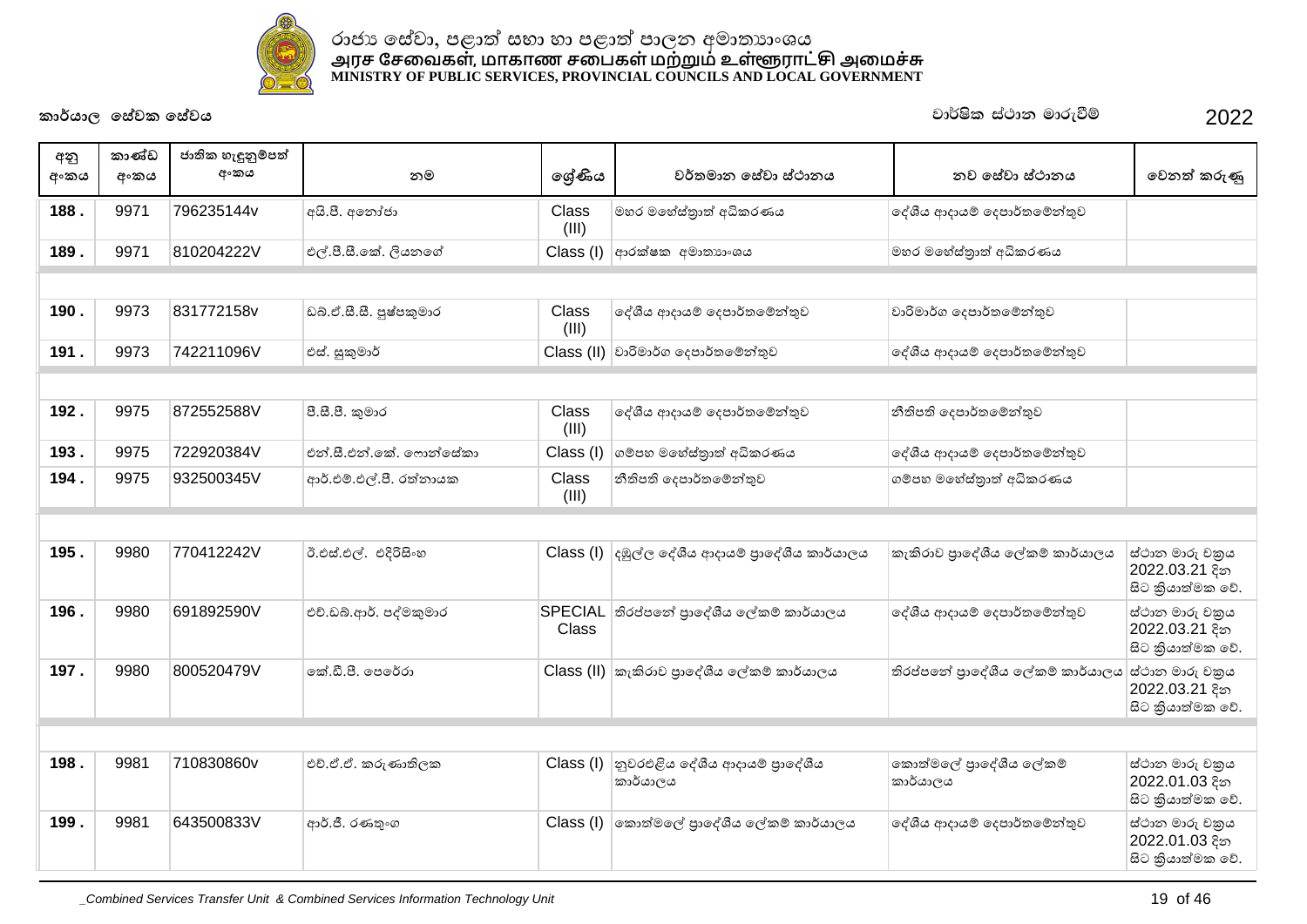

|             | කාර්යාල සේවක සේවය |                           |                     |                         |                                                                                                   | වාර්ෂික ස්ථාන මාරුවීම්                     | 2022                                                   |
|-------------|-------------------|---------------------------|---------------------|-------------------------|---------------------------------------------------------------------------------------------------|--------------------------------------------|--------------------------------------------------------|
| අනු<br>අංකය | කාණ්ඩ<br>අංකය     | ජාතික හැඳුනුම්පත්<br>අංකය | නම                  | ලේණිය                   | වර්තමාන සේවා ස්ථානය                                                                               | නව සේවා ස්ථානය                             | වෙනත් කරුණු                                            |
|             |                   |                           |                     |                         |                                                                                                   |                                            |                                                        |
|             |                   |                           |                     |                         |                                                                                                   |                                            |                                                        |
| 200.        | 9982              | 691041999V                | බී. රෝහිත           | <b>SPECIAL</b><br>Class | නීතිපති දෙපාර්තමේන්තුව                                                                            | බෞද්ධ කටයුතු දෙපාර්තමේන්තුව                | ස්ථාන මාරු චකුය<br>2022.04.04 දින<br>සිට කුියාත්මක වේ. |
| 201.        | 9982              | 730710585v                | වයි.ටී. පියනන්ද     | Class (I)               | බෞද්ධ කටයුතු දෙපාර්තමේන්තුව                                                                       | මුදල් අමාතාහංශය                            | ස්ථාන මාරු චකුය<br>2022.04.04 දින<br>සිට කියාත්මක වේ.  |
| 202.        | 9982              | 790111826V                | ඒ.එන්.සී. ද අල්විස් |                         | $\textsf{Class} \left( \mathsf{I} \right) \left  \text{G} \right\rangle$ ලංකා රේගු දෙපාර්තමේන්තුව | නීතිපති දෙපාර්තමේන්තුව                     | ස්ථාන මාරු චකුය<br>2022.04.04 දින<br>සිට කියාත්මක වේ.  |
|             |                   |                           |                     |                         |                                                                                                   |                                            |                                                        |
| 203.        | 9984              | 198135104370              | වී. මදිතරන්         | Class<br>(III)          | යාපනය දේශීය ආදායම් පුාදේශීය කාර්යාලය                                                              | කයිට්ස් පාදේශීය ලේකම් කාර්යාලය             | ස්ථාන මාරු චකුය<br>2022.01.05 දින<br>සිට කියාත්මක වේ.  |
| 204.        | 9984              | 752231915V                | එස්.එම්. ඇන්ටන්     | Class (I)               | කයිට්ස් පුාදේශීය ලේකම් කාර්යාලය                                                                   | දේශීය ආදායම් දෙපාර්තමේන්තුව                | ස්ථාන මාරු චකුය<br>2022.01.05 දින<br>සිට කියාත්මක වේ.  |
|             |                   |                           |                     |                         |                                                                                                   |                                            |                                                        |
| 205.        | 9986              | 820551346V                | ඒ.පී. රණසිංහ        | Class<br>(III)          | ඇල්පිටිය පාදේශීය ලේකම් කාර්යාලය                                                                   | දේශීය ආදායම් දෙපාර්තමේන්තුව                | ස්ථාන මාරු චකුය<br>2022.01.03 දින<br>සිට කියාත්මක වේ.  |
| 206.        | 9986              | 672081629V                | ඩී.එම්. සෙනෙවිරත්න  | Class (I)               | මහනුවර දේශීය ආදායම් පාදේශීය කාර්යාලය                                                              | උඩපළාත (ගම්පොළ) පුාදේශීය ලේකම්<br>කාර්යාලය | ස්ථාන මාරු චකුය<br>2022.01.03 දින<br>සිට කියාත්මක වේ.  |
| 207.        | 9986              | 888522387V                | එච්.බී.එම්. ලේමතිලක | Class<br>(III)          | උඩපළාත (ගම්පොළ) පුාදේශීය ලේකම්<br>කාර්යාලය                                                        | ඇල්පිටිය පුාදේශීය ලේකම් කාර්යාලය           | ස්ථාන මාරු චකුය<br>2022.01.03 දින                      |

සිට කුියාත්මක වේ.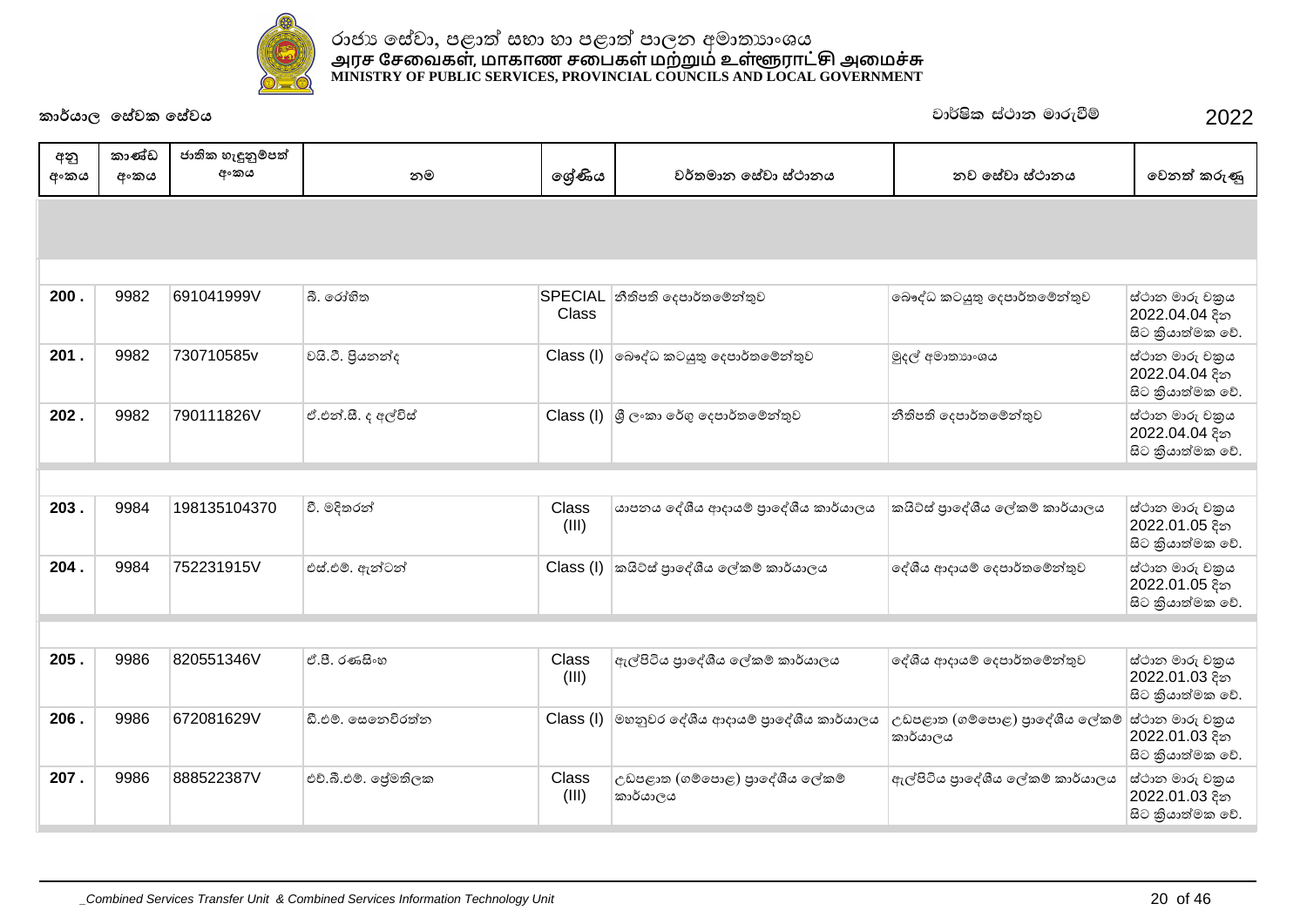

| අනු<br>අංකය | කාණ්ඩ<br>අංකය | ජාතික හැඳුනුම්පත්<br>අංකය | නම                        | ලේණිය          | වර්තමාන සේවා ස්ථානය                                                          | නව සේවා ස්ථානය                             | වෙනත් කරුණු                                            |  |  |  |  |
|-------------|---------------|---------------------------|---------------------------|----------------|------------------------------------------------------------------------------|--------------------------------------------|--------------------------------------------------------|--|--|--|--|
|             |               |                           |                           |                |                                                                              |                                            |                                                        |  |  |  |  |
| 208.        | 9988          | 832922013v                | ආර්.එම්.එස්. රත්නායක      | Class<br>(III) | බදුල්ල ඉඩම් හා දිස්තික් රෙජිස්ටුාර් කාර්යාලය                                 | ලද්ශීය ආදායම් දෙපාර්තමේන්තුව               | ස්ථාන මාරු චකුය<br>2022.01.03 දින<br>සිට කියාත්මක වේ.  |  |  |  |  |
| 209.        | 9988          | 196431603276              | කේ.ඒ. සරත්                | Class (I)      | බදුල්ල දේශීය ආදායම් පුාදේශීය කාර්යාලය                                        | බදුල්ල ගොවිජන සංවර්ධන දිස්තික්<br>කාර්යාලය | ස්ථාන මාරු චකුය<br>2022.01.03 දින<br>සිට කුියාත්මක වේ. |  |  |  |  |
| 210.        | 9988          | 752350566V                | පී.වී.එම්.ජේ.එස්. ගුණතිලක | Class (I)      | බදුල්ල ගොවිජන සංවර්ධන දිස්තික් කාර්යාලය බදුල්ල ඉඩම් හා දිස්තිුක් රෙජිස්ටුාර් | කාර්යාලය                                   | ස්ථාන මාරු චකුය<br>2022.01.03 දින<br>සිට කියාත්මක වේ.  |  |  |  |  |
|             |               |                           |                           |                |                                                                              |                                            |                                                        |  |  |  |  |
| 211.        | 9989          | 902123504v                | ඩබ්.ඩී. මධුරංග            | Class<br>(III) | දේශීය ආදායම් දෙපාර්තමේන්තුව                                                  | රත්මලාන කම්කරු විනිශ්චය<br>සභාව(අ∘ක 32)    |                                                        |  |  |  |  |
| 212.        | 9989          | 931310011V                | එච්.ඒ.එස්. රංගන           | Class<br>(III) | රජයේ මුදුණ දෙපාර්තමේන්තුව                                                    | දේශීය ආදායම් දෙපාර්තමේන්තුව                |                                                        |  |  |  |  |
| 213.        | 9989          | 731430683V                | ඒ.ඩී. මල්ලිකාරච්චි        | Class (I)      | රත්මලාන කම්කරු විනිශ්චය සභාව(අංක 32)                                         | රජයේ මුදුණ දෙපාර්තමේන්තුව                  |                                                        |  |  |  |  |
|             |               |                           |                           |                |                                                                              |                                            |                                                        |  |  |  |  |
| 214.        | 9993          | 197607402996              | පී.ඒ.එල්. සරත්වන්ද        | Class (I)      | කළුතර දකුණ දේශීය ආදායම් පාදේශීය<br>කාර්යාලය                                  | කොළඹ දිස්තික් ලේකම් කාර්යාලය               | ස්ථාන මාරු චකුය<br>2022.05.02 දින<br>සිට කියාත්මක වේ.  |  |  |  |  |
| 215.        | 9993          | 918452796V                | එස්.සී. සෙනරත්            | Class<br>(III) | කොළඹ දිස්තික් ලේකම් කාර්යාලය                                                 | දේශීය ආදායම් දෙපාර්තමේන්තුව                | ස්ථාන මාරු චකුය<br>2022.05.02 දින<br>සිට කියාත්මක වේ.  |  |  |  |  |
|             |               |                           |                           |                |                                                                              |                                            |                                                        |  |  |  |  |
| 216.        | 9995          | 697450050v                | කේ.ඒ.සී. කපුරුආරච්චි      | Class<br>(III) | දේශීය ආදායම් දෙපාර්තමේන්තුව                                                  | ගම්පහ දිස්තික් ලේකම් කාර්යාලය              | ස්ථාන මාරු චකුය<br>2022.04.04 දින<br>සිට කියාත්මක වේ.  |  |  |  |  |
| 217.        | 9995          | 800133750V                | කේ.ඒ.පී.ඒ. පෙරේරා         | Class<br>(III) | ගම්පහ දිස්තික් ලේකම් කාර්යාලය                                                | දේශීය ආදායම් දෙපාර්තමේන්තුව                | ස්ථාන මාරු චකුය<br>2022.04.04 දින<br>සිට කියාත්මක වේ.  |  |  |  |  |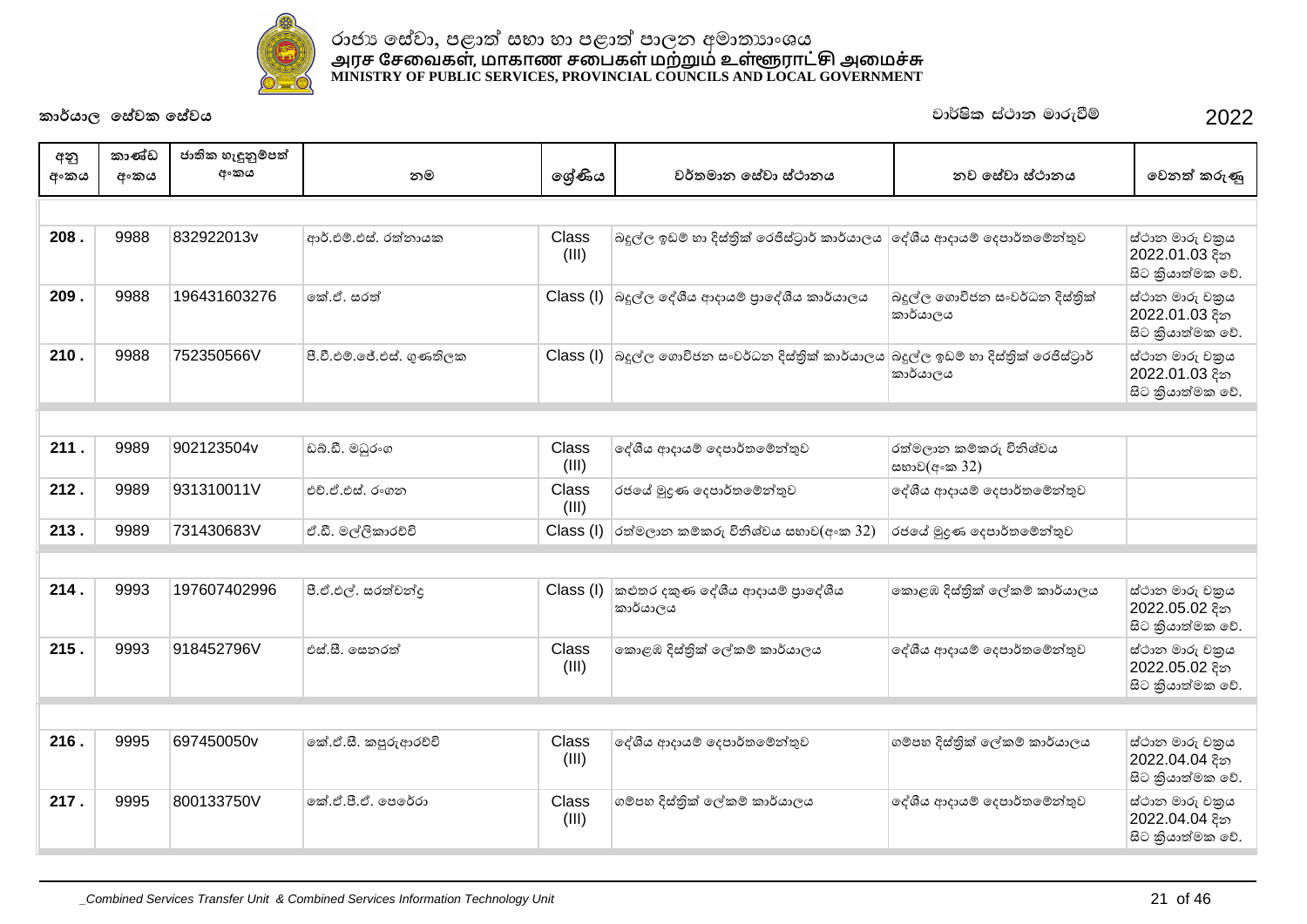

| අනු<br>අංකය | කාණ්ඩ<br>අංකය | ජාතික හැඳුනුම්පත්<br>අංකය | නම                      | ලේණිය                          | වර්තමාන සේවා ස්ථානය                          | නව සේවා ස්ථානය                              | වෙනත් කරුණු                                           |
|-------------|---------------|---------------------------|-------------------------|--------------------------------|----------------------------------------------|---------------------------------------------|-------------------------------------------------------|
|             |               |                           |                         |                                |                                              |                                             |                                                       |
| 218.        | 10017         | 762810379V                | එච්.පී.එම්.ඒ. කරුණාරත්ත | <b>SPECIAL</b><br><b>Class</b> | දියතලාව මැණුම් හා සිතියම්ගත කිරීමේ<br>ආයතනය  | දේශීය ආදායම් දෙපාර්තමේන්තුව                 | ස්ථාන මාරු චකුය<br>2022.01.03 දින<br>සිට කියාත්මක වේ. |
| 219.        | 10017         | 196927410052              | ඩී.එම්.පී. දිසානායක     | Class (I)                      | බදුල්ල දේශීය ආදායම් පුාදේශීය කාර්යාලය        | බදුල්ල දිස්තික් ලේකම් කාර්යාලය              | ස්ථාන මාරු චකුය<br>2022.01.03 දින<br>සිට කියාත්මක වේ. |
| 220.        | 10017         | 198406001552              | පී.ඒ. කරුණාරත්ත         | Class<br>(III)                 | බදුල්ල දිස්තික් ලේකම් කාර්යාලය               | දියතලාව මැණුම් හා සිතියම්ගත කිරීමේ<br>ආයතනය | ස්ථාන මාරු චකුය<br>2022.01.03 දින<br>සිට කියාත්මක වේ. |
|             |               |                           |                         |                                |                                              |                                             |                                                       |
| 221.        | 10018         | 197615000490              | කේ.ඒ.එම්. චන්දික        | Class<br>(III)                 | කළුතර දිසා අධිකරණය                           | දේශීය ආදායම් දෙපාර්තමේන්තුව                 |                                                       |
| 222.        | 10018         | 800942527V                | ටී.ජී.ටී.ඩී. කුමාර      | Class<br>(III)                 | කළුතර දකුණ දේශීය ආදායම් පුාදේශීය<br>කාර්යාලය | කළුතර දිසා අධිකරණය                          |                                                       |
|             |               |                           |                         |                                |                                              |                                             |                                                       |
| 223.        | 10021         | 638342006V                | ඒ.ඒ. ඉන්දූමතී           | <b>Class</b><br>(III)          | දේශීය ආදායම් දෙපාර්තමේන්තුව                  | වත්තල මහේස්තුාත් අධිකරණය                    | ස්ථාන මාරු චකුය<br>2022.04.06 දින<br>සිට කියාත්මක වේ. |
| 224.        | 10021         | 890952089V                | එන්.ඒ. රහ්මන්           | Class<br>(III)                 | වත්තල මහේස්තුාත් අධිකරණය                     | දේශීය ආදායම් දෙපාර්තමේන්තුව                 | ස්ථාන මාරු චකුය<br>2022.04.06 දින<br>සිට කියාත්මක වේ. |
|             |               |                           |                         |                                |                                              |                                             |                                                       |
| 225.        | 10022         | 910693271v                | ඩබ්.පී.ඒ.පී. විජේසුන්දර | Class<br>(III)                 | වාරිමාර්ග අමාතාහංශය                          | දේශීය ආදායම් දෙපාර්තමේන්තුව                 |                                                       |
| 226.        | 10022         | 947740040V                | ජී.එච්.ජේ. ෆොන්සේකා     | Class<br>(III)                 | දේශීය ආදායම් දෙපාර්තමේන්තුව                  | වාරිමාර්ග අමාතාහංශය                         |                                                       |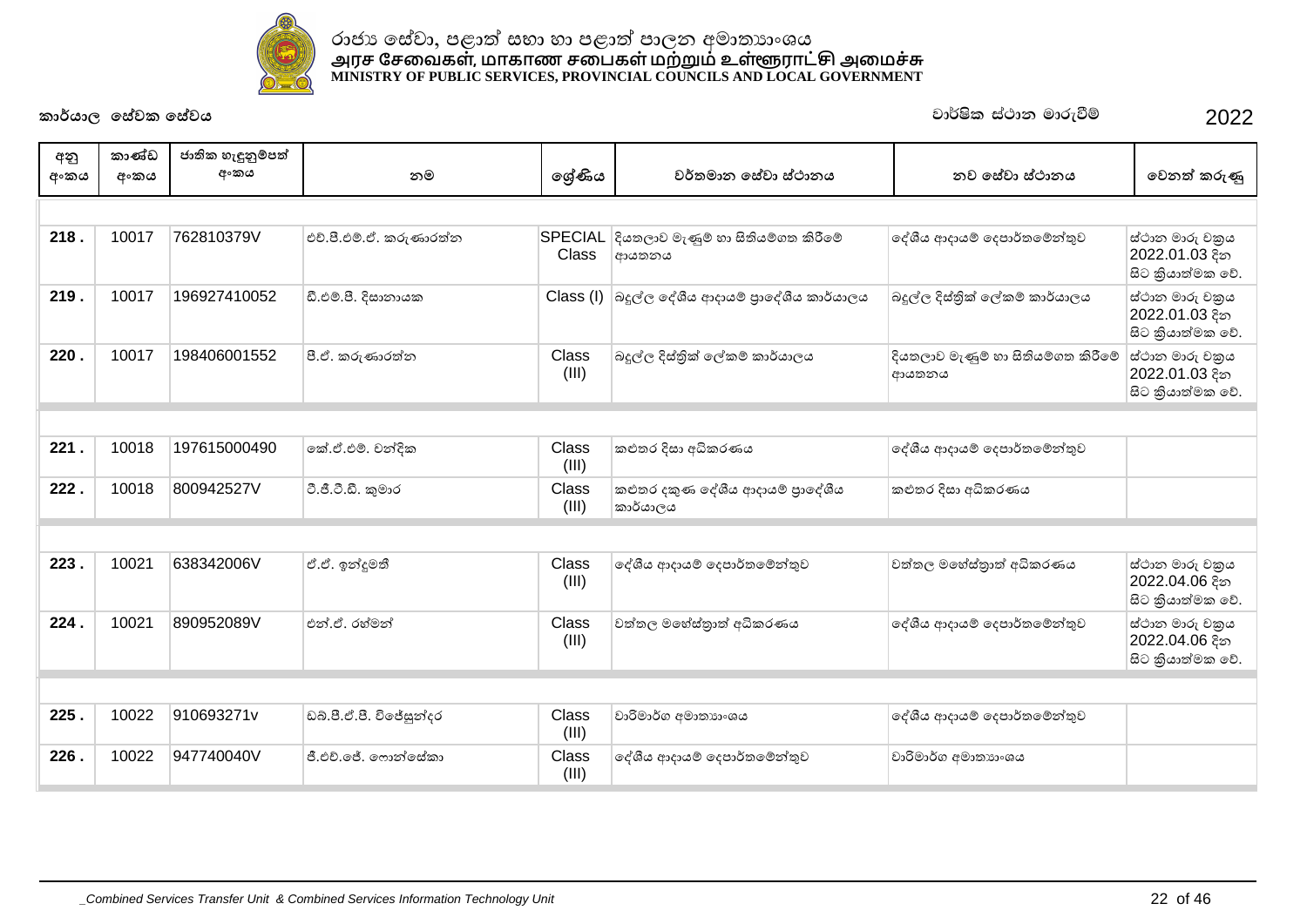

| අනු  | කාණ්ඩ | ජාතික හැඳුනුම්පත් |                          |                |                                                |                                          |                                                       |
|------|-------|-------------------|--------------------------|----------------|------------------------------------------------|------------------------------------------|-------------------------------------------------------|
| අංකය | අංකය  | අංකය              | නම                       | ලශ්ණිය         | වර්තමාන සේවා ස්ථානය                            | නව සේවා ස්ථානය                           | වෙනත් කරුණු                                           |
|      |       |                   |                          |                |                                                |                                          |                                                       |
| 227. | 10023 | 938090017V        | ජී.එම්.එන්.කේ. යසුරත්න   | Class<br>(III) | ගම්පහ (යක්කල) දේශීය ආදායම් පාදේශීය<br>කාර්යාලය | ශී ලංකා ජාතික බුද්ධිමය දේපල<br>කාර්යා∘ශය | ස්ථාන මාරු චකුය<br>2022.06.29 දින<br>සිට කියාත්මක වේ. |
| 228  | 10023 | 781632341v        | එම්.ජී.සී.එස්.කේ. මීපේගම | Class<br>(III) | ශුී ලංකා ජාතික බුද්ධිමය දේපල කාර්යාංශය         | දේශීය ආදායම් දෙපාර්තමේන්තුව              | ස්ථාන මාරු චකුය<br>2022.06.29 දින<br>සිට කියාත්මක වේ. |
|      |       |                   |                          |                |                                                |                                          |                                                       |
| 229. | 10033 | 199008200992      | එස්.ශූ.එම්. පෙරේරා       | Class<br>(III) | අලුත්කඩේ මහේස්තුාත් අධිකරණය                    | දේශීය ආදායම් දෙපාර්තමේන්තුව              | ස්ථාන මාරු චකුය<br>2022.01.03 දින<br>සිට කියාත්මක වේ. |
| 230. | 10033 | 196702601468      | ජී.එල්.පී.එස්. ගුණවර්ධන  | Class          | $SPECIAL$ ගාල්ල දේශීය ආදායම් පුාදේශීය කාර්යාලය | අලුත්කඩේ මහේස්තුාත් අධිකරණය              | ස්ථාන මාරු චකුය<br>2022.01.03 දින<br>සිට කියාත්මක වේ. |
|      |       |                   |                          |                |                                                |                                          |                                                       |
| 231. | 10038 | 802314310v        | එස්.එම්.අයි.යූ. පියසේත   | Class<br>(III) | රත්නපුර දේශීය ආදායම් පාදේශීය කාර්යාලය          | කම්කරු අමාතාහංශය                         | ස්ථාන මාරු චකුය<br>2022.01.03 දින<br>සිට කියාත්මක වේ. |
| 232. | 10038 | 941211763v        | වයි.ඩබ්.ඒ. රන්දික        | Class<br>(III) | කම්කරු අමාතාහංශය                               | ලද්ශීය ආදායම් දෙපාර්තමේන්තුව             | ස්ථාන මාරු චකුය<br>2022.01.03 දින<br>සිට කියාත්මක වේ. |
|      |       |                   |                          |                |                                                |                                          |                                                       |
| 233. | 10042 | 962492363V        | ඒ.එම්.ඩී.එම්. අත්තනායක   | Class<br>(III) | දේශීය ආදායම් දෙපාර්තමේන්තුව                    | රජයේ රස පරීක්ෂක දෙපාර්තමේන්තුව           |                                                       |
| 234. | 10042 | 947081080V        | ඩබ්.ඒ.එස්. නිලංගිකා      | Class<br>(III) | රජයේ රස පරීක්ෂක දෙපාර්තමේන්තුව                 | දේශීය ආදායම් දෙපාර්තමේන්තුව              |                                                       |
|      |       |                   |                          |                |                                                |                                          |                                                       |
| 235. | 10043 | 937082266V        | ජී.එන්. රූපසිංහ          | Class<br>(III) | දේශීය ආදායම් දෙපාර්තමේන්තුව                    | මාලිගාකන්ද මහේස්තුාත් අධිකරණය            |                                                       |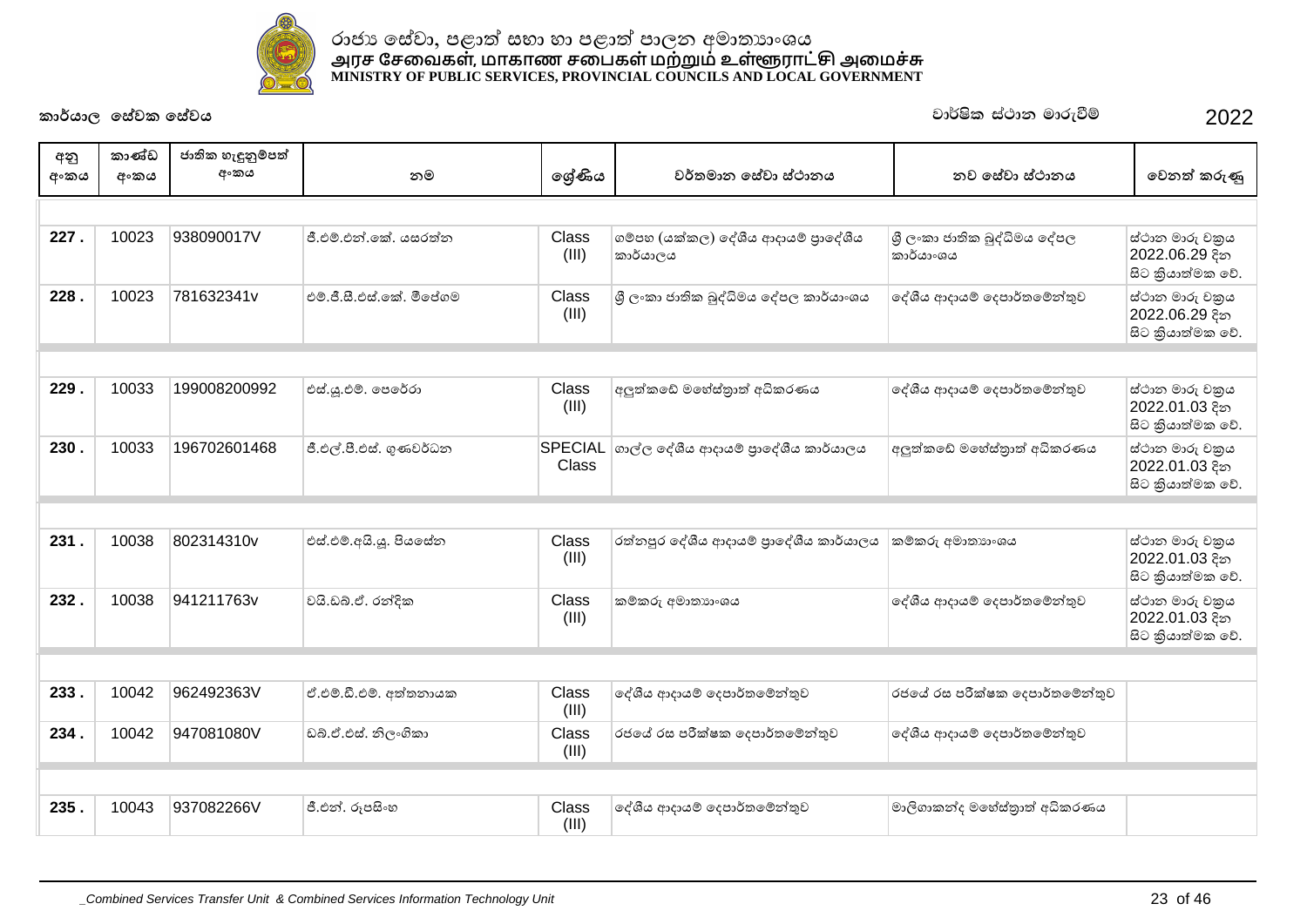

| අනු<br>අංකය | කාණ්ඩ<br>අංකය | ජාතික හැඳුනුම්පත්<br>අංකය | නම                       | ලශ්ණිය                  | වර්තමාන සේවා ස්ථානය                           | නව සේවා ස්ථානය                                | වෙනත් කරුණු                                            |
|-------------|---------------|---------------------------|--------------------------|-------------------------|-----------------------------------------------|-----------------------------------------------|--------------------------------------------------------|
| 236.        | 10043         | 718322928v                | ඩී.එච්.ආර්. මල්කාන්ති    | Class<br>(III)          | මාලිගාකන්ද මහේස්තුාත් අධිකරණය                 | පුද්ගලයන් ලියාපදිංචි කිරීමේ<br>දෙපාර්තමේන්තුව |                                                        |
| 237.        | 10043         | 199550800033              | ලේ.ඒ.එස්.එස්.ඩී. පෙරේරා  | Class<br>(III)          | පුද්ගලයන් ලියාපදිංචි කිරීමේ<br>දෙපාර්තමේන්තුව | දේශීය ආදායම් දෙපාර්තමේන්තුව                   |                                                        |
|             |               |                           |                          |                         |                                               |                                               |                                                        |
| 238.        | 10047         | 918654291v                | ඩී.ජේ.ඩබ්. ජයසේකර        | Class<br>(III)          | වත්තල මහේස්තාත් අධිකරණය                       | දේශීය ආදායම් දෙපාර්තමේන්තුව                   |                                                        |
| 239.        | 10047         | 646265479V                | ඩී. කනගදේවී              |                         | Class (I) ලද්ශීය ආදායම් දෙපාර්තමේන්තුව        | වත්තල මහේස්තුාත් අධිකරණය                      |                                                        |
|             |               |                           |                          |                         |                                               |                                               |                                                        |
|             |               |                           |                          |                         |                                               |                                               |                                                        |
| 240.        | 10117         | 741942240V                | එස්.ඒ.ජේ.එන්. පෙරේරා     | Class (I)               | කළුතර දකුණ දේශීය ආදායම් පාදේශීය<br>කාර්යාලය   | කාලගුණ විදාහ දෙපාර්තමේන්තුව                   | ස්ථාන මාරු චකුය<br>2022.01.03 දින<br>සිට කියාත්මක වේ.  |
| 241.        | 10117         | 868461985v                | එස්.ආර්.ඩී.අයි. සොයිසා   | Class<br>(III)          | කාලගුණ විදාහ දෙපාර්තමේන්තුව                   | දේශීය ආදායම් දෙපාර්තමේන්තුව                   | ස්ථාන මාරු චකුය<br>2022.01.03 දින<br>සිට කියාත්මක වේ.  |
|             |               |                           |                          |                         |                                               |                                               |                                                        |
| 242.        | 10126         | 821073804V                | කේ.කේ.බී. බිටෝ           |                         | Class (II) ලද්ශීය ආදායම් දෙපාර්තමේන්තුව       | කාලගුණ විදාහ දෙපාර්තමේන්තුව                   | ස්ථාන මාරු චකුය<br>2022.03.09 දින<br>සිට කුියාත්මක වේ. |
| 243.        | 10126         | 875411365V                | ඊ.එච්.එන්. පුනාන්දු      | Class<br>(III)          | කාලගුණ විදාහ දෙපාර්තමේන්තුව                   | දේශීය ආදායම් දෙපාර්තමේන්තුව                   | ස්ථාන මාරු චකුය<br>2022.03.09 දින<br>සිට කියාත්මක වේ.  |
|             |               |                           |                          |                         |                                               |                                               |                                                        |
| 244.        | 10176         | 803454132v                | එච්.කේ.එම්.ජේ. කුමාරතායක | Class<br>(III)          | දේශීය ආදායම් දෙපාර්තමේන්තුව                   | පුද්ගලයන් ලියාපදිංචි කිරීමේ<br>දෙපාර්තමේන්තුව |                                                        |
| 245.        | 10176         | 631531300V                | එස්.ඩී. පියසිරි          | <b>SPECIAL</b><br>Class | පුද්ගලයන් ලියාපදිංචි කිරීමේ<br>දෙපාර්තමේන්තුව | දේශීය ආදායම් දෙපාර්තමේන්තුව                   |                                                        |
|             |               |                           |                          |                         |                                               |                                               |                                                        |
| 246.        | 10211         | 782031570V                | ඩි.සී.කේ. මුණසිංහ        |                         | Class (I) ලද්ශීය ආදායම් දෙපාර්තමේන්තුව        | කාලගුණ විදාහ දෙපාර්තමේන්තුව                   |                                                        |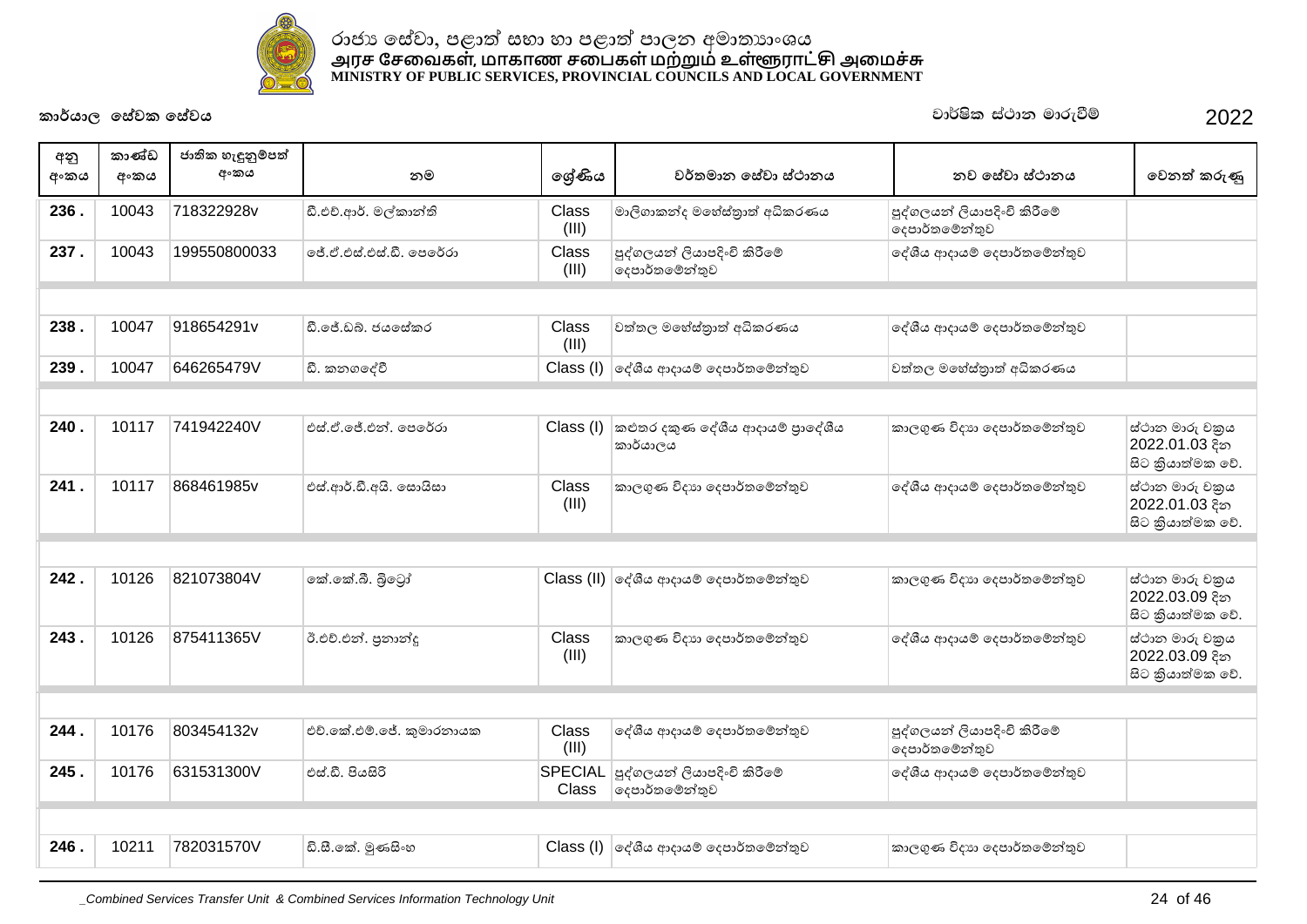

| අනු<br>අංකය | කාණ්ඩ<br>අංකය | ජාතික හැඳුනුම්පත්<br>අංකය | නම                         | ලශ්ණිය           | වර්තමාන සේවා ස්ථානය                           | නව සේවා ස්ථානය                                | වෙනත් කරුණු |
|-------------|---------------|---------------------------|----------------------------|------------------|-----------------------------------------------|-----------------------------------------------|-------------|
| 247.        | 10211         | 867992367V                | ඩී.ආර්.එච්. කොතලාවල        | Class<br>(III)   | කාලගුණ විදාහ දෙපාර්තමේන්තුව                   | දේශීය ආදායම් දෙපාර්තමේන්තුව                   |             |
|             |               |                           |                            |                  |                                               |                                               |             |
|             |               |                           |                            |                  |                                               |                                               |             |
| 248.        | 10213         | 780592486V                | ඊ.එස්.යූ. කුමාර            | Class<br>(III)   | විගණකාධිපති දෙපාර්තමේන්තුව                    | දේශීය ආදායම් දෙපාර්තමේන්තුව                   |             |
| 249.        | 10213         | 955381645V                | ඩී.ඩී. වඩුගේ               | Class<br>(III)   | දේශීය ආදායම් දෙපාර්තමේන්තුව                   | පුද්ගලයන් ලියාපදිංචි කිරීමේ<br>දෙපාර්තමේන්තුව |             |
| 250.        | 10213         | 199573300100              | ඩබ්.ඩී.කේ.අයි. පෙරේරා      | Class<br>(III)   | පුද්ගලයන් ලියාපදිංචි කිරීමේ<br>දෙපාර්තමේන්තුව | විගණකාධිපති දෙපාර්තමේන්තුව                    |             |
|             |               |                           |                            |                  |                                               |                                               |             |
| 251.        | 10215         | 960883101V                | එම්.එස්.කේ. ද සිල්වා       | Class<br>(III)   | දේශීය ආදායම් දෙපාර්තමේන්තුව                   | කාලගුණ විදාහ දෙපාර්තමේන්තුව                   |             |
| 252.        | 10215         | 885563635V                | ඒ.ඩබ්.ඩී.එස්. රත්තායක      | Class<br>(III)   | කාලගුණ විදාහ දෙපාර්තමේන්තුව                   | දේශීය ආදායම් දෙපාර්තමේන්තුව                   |             |
|             |               |                           |                            |                  |                                               |                                               |             |
| 253.        | 10217         | 918472436v                | ජී.ටී. ජයසිංහ              | Class<br>(III)   | දේශීය ආදායම් දෙපාර්තමේන්තුව                   | කාලගුණ විදාහ දෙපාර්තමේන්තුව                   |             |
| 254.        | 10217         | 905313606v                | එස්.වී.ඒ.ඩී.ඩී.එල්. පෙරේරා | Class<br>(III)   | කාලගුණ විදාහ දෙපාර්තමේන්තුව                   | දේශීය ආදායම් දෙපාර්තමේන්තුව                   |             |
|             |               |                           |                            |                  |                                               |                                               |             |
| 255.        | 10220         | 947450379v                | කේ.ඩබ්.එච්.ඊ. විකුමරත්න    | Class<br>(III)   | දේශීය ආදායම් දෙපාර්තමේන්තුව                   | කර්මාන්ත අමාතාහංශය                            |             |
| 256.        | 10220         | 703552293v                | කේ.ඒ.ඩී.කේ.එස්. අතුකෝරල    | SPECIAL<br>Class | කර්මාන්ත අමාතාහංශය                            | දේශීය ආදායම් දෙපාර්තමේන්තුව                   |             |
|             |               |                           |                            |                  |                                               |                                               |             |
| 257.        | 10222         | 690102250V                | එම්.ඒ. ආරියපාල             | Class (I)        | කර්මාන්ත අමාතාහංශය                            | දේශීය ආදායම් දෙපාර්තමේන්තුව                   |             |
| 258.        | 10222         | 813234840v                | එන්.ඩබ්.ජී.ඩී. පුසාද්      | Class<br>(III)   | දේශීය ආදායම් දෙපාර්තමේන්තුව                   | කර්මාන්ත අමාතාහංශය                            |             |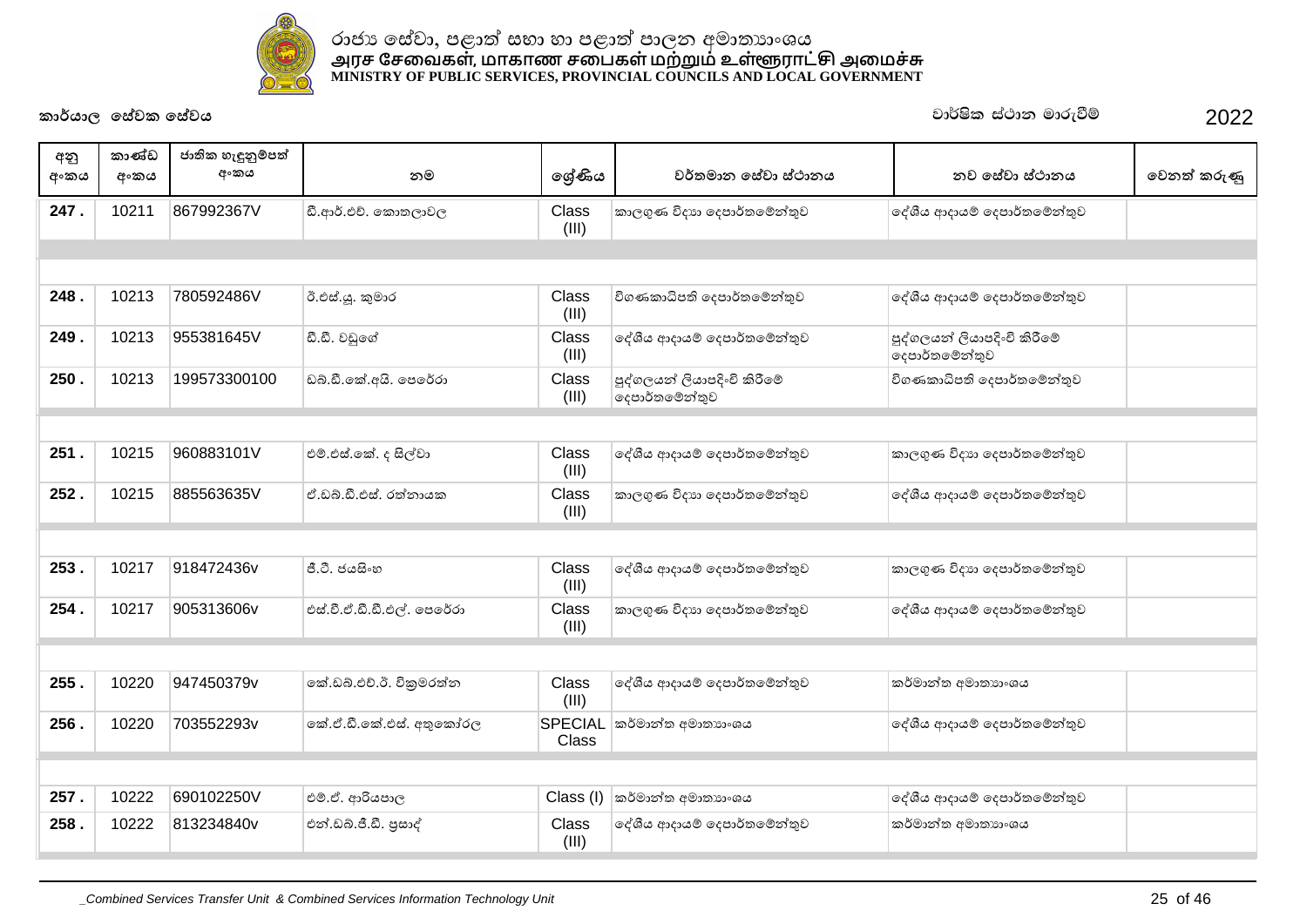

| අනු  | කාණ්ඩ | ජාතික හැඳුනුම්පත් |                           |                |                                               |                                               |                                                        |
|------|-------|-------------------|---------------------------|----------------|-----------------------------------------------|-----------------------------------------------|--------------------------------------------------------|
| අංකය | අංකය  | අංකය              | නම                        | ලශ්ණිය         | වර්තමාන සේවා ස්ථානය                           | නව සේවා ස්ථානය                                | වෙනත් කරුණු                                            |
|      |       |                   |                           |                |                                               |                                               |                                                        |
| 259. | 10226 | 876133644V        | කේ.එම්.ජී. දිල්රුක්ෂි     | Class<br>(III) | පුද්ගලයන් ලියාපදිංචි කිරීමේ<br>දෙපාර්තමේන්තුව | ආගමන හා විගමන දෙපාර්තමේන්තුව                  | ස්ථාන මාරු චකුය<br>2022.01.03 දින<br>සිට කියාත්මක වේ.  |
| 260. | 10226 | 643481138V        | යු.කේ.එස්. කුමාර          | Class          | SPECIAL අාගමන හා විගමන දෙපාර්තමේන්තුව         | අලුත්කඩේ මහේස්තුාත් අධිකරණය                   | ස්ථාන මාරු චකුය<br>2022.01.03 දින<br>සිට කියාත්මක වේ.  |
| 261. | 10226 | 940204046V        | කේ.ඩී.ආර්. සමීර           | Class<br>(III) | අලුත්කඩේ මහේස්තුාත් අධිකරණය                   | විගණකාධිපති දෙපාර්තමේන්තුව                    | ස්ථාන මාරු චකුය<br>2022.01.03 දින<br>සිට කියාත්මක වේ.  |
| 262. | 10226 | 758190021V        | පී.ටී.ඒ.එස්.ඩී. ද පීරිස්  | Class<br>(III) | විගණකාධිපති දෙපාර්තමේන්තුව                    | පුද්ගලයන් ලියාපදිංචි කිරීමේ<br>දෙපාර්තමේන්තුව | ස්ථාන මාරු චකුය<br>2022.01.03 දින<br>සිට කියාත්මක වේ.  |
|      |       |                   |                           |                |                                               |                                               |                                                        |
| 263. | 10229 | 851872035v        | එච්.ඩබ්.ආර්. සංජීව        |                | Class (II) මාතර ආගමන හා විගමන කාර්යාලය        | රත්මලාන පුාදේශීය ලේකම් කාර්යාලය               |                                                        |
| 264. | 10229 | 691961010V        | එච්.එල්.එස්. නන්දකුමාර    |                | Class (II) රත්මලාන පුාදේශීය ලේකම් කාර්යාලය    | මාතර ආගමන හා විගමන කාර්යාලය                   |                                                        |
|      |       |                   |                           |                |                                               |                                               |                                                        |
| 265. | 10231 | 762651009V        | ඒ.එච්.එම්.එන්.බී. අබේසිංහ | Class<br>(III) | කුරුණෑගල දිස්තික් ආගමන හා විගමන<br>කාර්යාලය   | මල්ලවපිටිය පුාදේශීය ලේකම්<br>කාර්යාලය         | ස්ථාන මාරු චකුය<br>2022.02.01 දින<br>සිට කුියාත්මක වේ. |
| 266. | 10231 | 722183924V        | එම්.එම්.එම්. සූරියබණ්ඩාර  | Class<br>(III) | මල්ලවපිටිය පාදේශීය ලේකම් කාර්යාලය             | කුරුණෑගල දිස්තික් ආගමන හා විගමන<br>කාර්යාලය   | ස්ථාන මාරු චකුය<br>2022.02.01 දින<br>සිට කියාත්මක වේ.  |
|      |       |                   |                           |                |                                               |                                               |                                                        |
| 267. | 10233 | 198009505149      | කේ.ජී.ඒ. පිුයන්ත          | Class<br>(III) | රජයේ පුවෘත්ති දෙපාර්තමේන්තුව                  | දේශීය ආදායම් දෙපාර්තමේන්තුව                   |                                                        |
| 268. | 10233 | 893502637V        | කේ.එච්. පෙරේරා            | Class<br>(III) | දේශීය ආදායම් දෙපාර්තමේන්තුව                   | රජයේ පුවෘත්ති දෙපාර්තමේන්තුව                  |                                                        |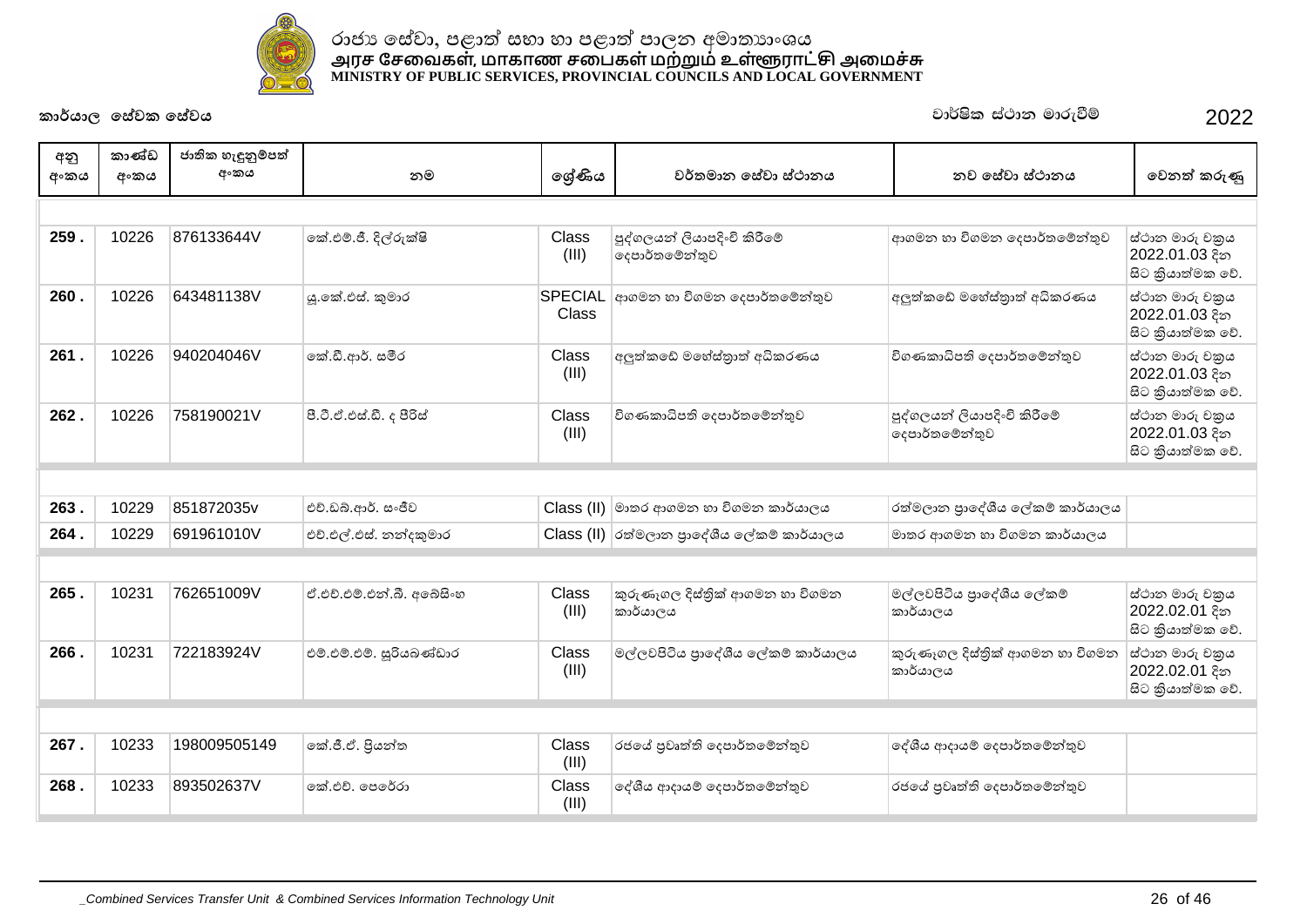

| අනු<br>අංකය | කාණ්ඩ<br>අංකය | ජාතික හැඳුනුම්පත්<br>අංකය | නම                        | ලශ්ණිය                  | වර්තමාන සේවා ස්ථානය                                | නව සේවා ස්ථානය                                     | වෙනත් කරුණු                                            |
|-------------|---------------|---------------------------|---------------------------|-------------------------|----------------------------------------------------|----------------------------------------------------|--------------------------------------------------------|
|             |               |                           |                           |                         |                                                    |                                                    |                                                        |
| 269.        | 10234         | 630101891V                | එස්.එන්.ඒ.කේ. ද සිල්වා    | <b>SPECIAL</b><br>Class | දේශීය ආදායම් දෙපාර්තමේන්තුව                        | මාළිගාවත්ත මධාාම ලේඛනාගාරය<br>(රෙජිස්ටුාර් ජනරාල්) | ස්ථාන මාරු චකුය<br>2022.05.02 දින<br>සිට කියාත්මක වේ.  |
| 270.        | 10234         | 878441656v                | ඩබ්.ජී.එස්.එන්. විදානගමගේ | Class<br>(III)          | මාළිගාවත්ත මධාාම ලේඛනාගාරය<br>(රෙජිස්ටුාර් ජනරාල්) | විශුාම වැටුප් දෙපාර්තමේන්තුව                       | ස්ථාන මාරු චකුය<br>2022.05.02 දින<br>සිට කියාත්මක වේ.  |
| 271.        | 10234         | 198905200537              | එස්.ඩී.එස්.එස්. අත්තනායක  | Class<br>(III)          | විශුාම වැටුප් දෙපාර්තමේන්තුව                       | රෙජිස්ටුාර් ජනරාල් දෙපාර්තමේන්තුව                  | ස්ථාන මාරු චකුය<br>2022.05.02 දින<br>සිට කියාත්මක වේ.  |
| 272.        | 10234         | 932252554V                | ඉක් පී වී කේ. කාරියකරවන   | <b>Class</b><br>(III)   | රෙජිස්ටුාර් ජනරාල් දෙපාර්තමේන්තුව                  | දේශීය ආදායම් දෙපාර්තමේන්තුව                        | ස්ථාන මාරු චකුය<br>2022.05.02 දින<br>සිට කියාත්මක වේ.  |
|             |               |                           |                           |                         |                                                    |                                                    |                                                        |
| 273.        | 10236         | 791260787V                | ඩබ්.ඩී. ජයන්ත             | <b>Class</b><br>(III)   | දේශීය ආදායම් දෙපාර්තමේන්තුව                        | දොඩම්ගොඩ පුාදේශීය ලේකම්<br>කාර්යාලය                | ස්ථාන මාරු චකුය<br>2022.01.19 දින<br>සිට කියාත්මක වේ.  |
| 274.        | 10236         | 800270790V                | පී.පී.ආර්. අතුල           | Class (I)               | ලදාඩම්ගොඩ පාලේශීය ලේකම් කාර්යාලය                   | කළුතර ශී ලංකා පොලිස් අභාහස<br>විදාහලය              | ස්ථාන මාරු චකුය<br>2022.01.19 දින<br>සිට කියාත්මක වේ.  |
| 275.        | 10236         | 741731096V                | ඉක් එන්.වී. පියතිස්ස      |                         | Class (II) කළුතර ශී ලංකා පොලිස් අභාගස විදාහලය      | කරන්දෙණිය පාදේශීය ලේකම්<br>කාර්යාලය                | ස්ථාන මාරු චකුය<br>2022.01.19 දින<br>සිට කුියාත්මක වේ. |
| 276.        | 10236         | 802914547V                | ඩබ්.ඩබ්.ජේ. ද සිල්වා      | <b>Class</b><br>(III)   | කරන්දෙණිය පුාදේශීය ලේකම් කාර්යාලය                  | දේශීය ආදායම් දෙපාර්තමේන්තුව                        | ස්ථාන මාරු චකුය<br>2022.01.19 දින<br>සිට කියාත්මක වේ.  |
|             |               |                           |                           |                         |                                                    |                                                    |                                                        |
| 277.        | 10238         | 702460883V                | රී. නිහාල්                | Class (I)               | නාගොඩ පාදේශීය ලේකම් කාර්යාලය                       | දේශීය ආදායම් දෙපාර්තමේන්තුව                        | ස්ථාන මාරු චකුය<br>2022.05.03 දින<br>සිට කියාත්මක වේ.  |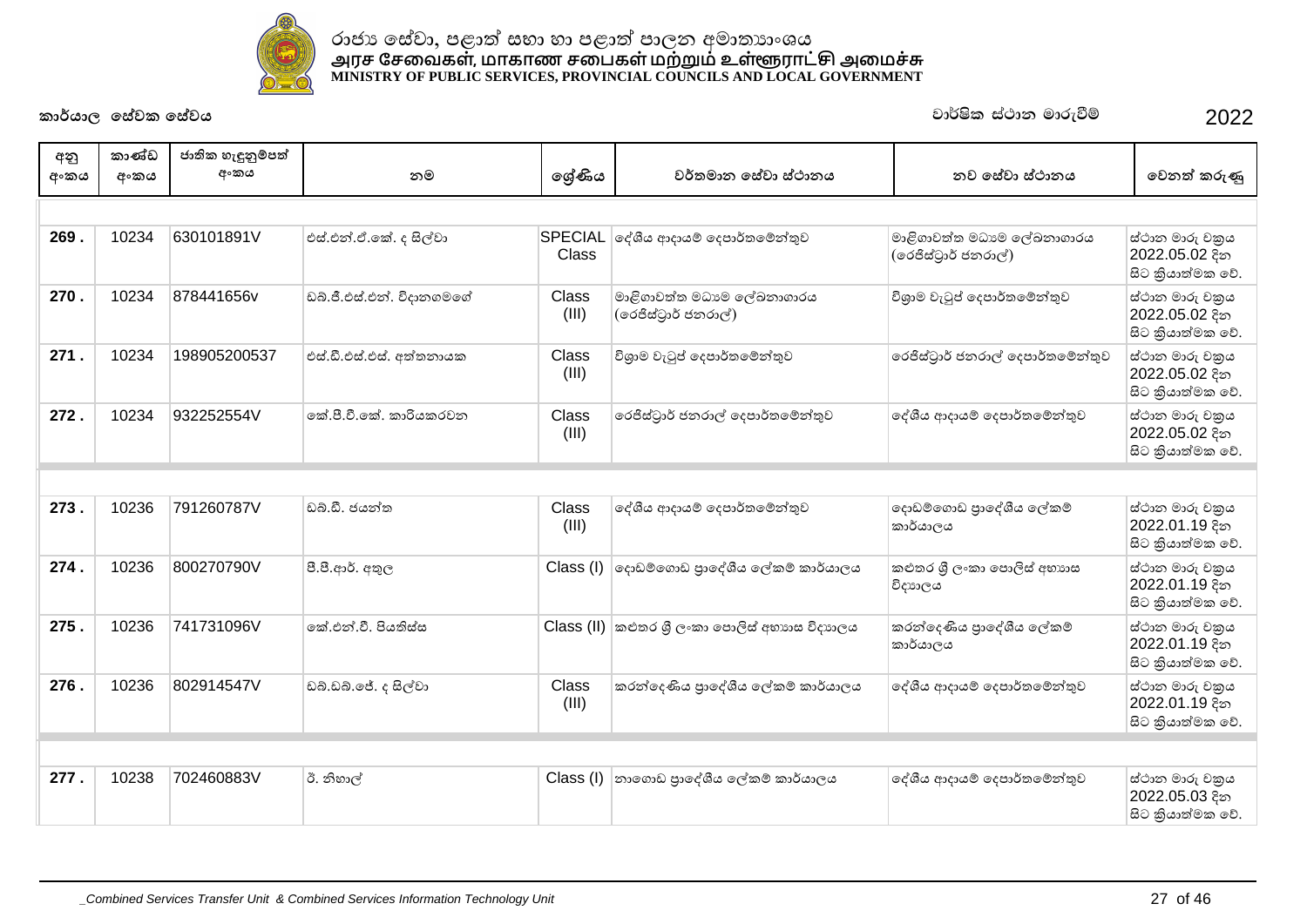

| අනු<br>අංකය | කාණ්ඩ<br>අංකය | ජාතික හැඳුනුම්පත්<br>අංකය | නම                     | ලශ්ණිය                         | වර්තමාන සේවා ස්ථානය                                     | නව සේවා ස්ථානය                                 | වෙනත් කරුණු                                           |
|-------------|---------------|---------------------------|------------------------|--------------------------------|---------------------------------------------------------|------------------------------------------------|-------------------------------------------------------|
| 278.        | 10238         | 680893144v                | බී.කේ. පියන්ත          |                                | Class (II) කළුතර දකුණ දේශීය ආදායම් පුාදේශීය<br>කාර්යාලය | බදුරලිය පුාදේශීය ලේකම් කාර්යාලය                | ස්ථාන මාරු චකුය<br>2022.05.03 දින<br>සිට කියාත්මක වේ. |
| 279.        | 10238         | 691422372v                | ජී.ඩී.එච්. කුමාර       | <b>SPECIAL</b><br><b>Class</b> | බදුරලිය පාදේශීය ලේකම් කාර්යාලය                          | අගලවත්ත පාදේශීය ලේකම්<br>කාර්යාලය              | ස්ථාන මාරු චකුය<br>2022.05.03 දින<br>සිට කියාත්මක වේ. |
| 280.        | 10238         | 805772905V                | ්ජී.ඒ.එස්. කුමාරි      | Class<br>(III)                 | අගලවත්ත පුාදේශීය ලේකම් කාර්යාලය                         | නාගොඩ පුාදේශීය ලේකම් කාර්යාලය                  | ස්ථාන මාරු චකුය<br>2022.05.03 දින<br>සිට කියාත්මක වේ. |
|             |               |                           |                        |                                |                                                         |                                                |                                                       |
| 281.        | 10242         | 197154704808              | ටී.එච්.ටී.කේ. ද සිල්වා | Class (I)                      | මහනුවර පුදේශිය මිනින්දෝරු කාර්යාලය                      | සත්ත්ව නිෂ්පාදන හා සෞඛාා<br>දෙපාර්තමේන්තුව     |                                                       |
| 282.        | 10242         | 766042139V                | කේ.ජී.එස්.පී. රත්නායක  | <b>Class</b><br>(III)          | සත්ත්ව නිෂ්පාදන හා සෞඛා<br>දෙපාර්තමේන්තුව               | පේරාදෙණිය ජාතික උද්භිද උදාහත<br>දෙපාර්තමේන්තුව |                                                       |
| 283.        | 10242         | 691931595V                | ඩී. විකුමසිංහ          | <b>SPECIAL</b><br><b>Class</b> | පේරාදෙණිය ජාතික උද්භිද උදාහන<br>දෙපාර්තමේන්තුව          | මහනුවර පුදේශිය මිනින්දෝරු<br>කාර්යාලය          |                                                       |
|             |               |                           |                        |                                |                                                         |                                                |                                                       |
| 284.        | 10308         | 661841931V                | එස්, ඊශ්වරත්           | Class (I)                      | මඩකලපුව දිසා වන නිලධාරී කාර්යාලය                        | දේශීය ආදායම් දෙපාර්තමේන්තුව                    | ස්ථාන මාරු චකුය<br>2022.01.03 දින<br>සිට කියාත්මක වේ. |
| 285.        | 10308         | 643292513V                | ටී. සරවනබවත්           | Class (I)                      | මඩකලපුව දේශීය ආදායම් පාදේශීය<br>කාර්යාලය                | මඩකලපුව දිසා වන නිලධාරී කාර්යාලය               | ස්ථාන මාරු චකුය<br>2022.01.03 දින<br>සිට කියාත්මක වේ. |
|             |               |                           |                        |                                |                                                         |                                                |                                                       |
| 286.        | 10309         | 672192170v                | කේ. උදයකුමාර්          | Class (I)                      | කල්මුනේ දිස්තික් ධීවර කාර්යාලය                          | අඩලච්චේන පුාදේශීය ලේකම්<br>කාර්යාලය            |                                                       |
| 287.        | 10309         | 740900927V                | ඒ.ඩබ්.ඒ. රස්මි         | <b>Class</b><br>(III)          | අඩලව්වේන පාදේශීය ලේකම් කාර්යාලය                         | කල්මුනේ දිස්තික් ධීවර කාර්යාලය                 |                                                       |
|             |               |                           |                        |                                |                                                         |                                                |                                                       |
| 288.        | 10310         | 783214571V                | එස් එම්, රියාස්        | Class<br>(III)                 | පොතුවිල් වාරිමාර්ග ඉංජිනේරු කාර්යාලය                    | ලාහුගල පුාදේශීය ලේකම් කාර්යාලය                 |                                                       |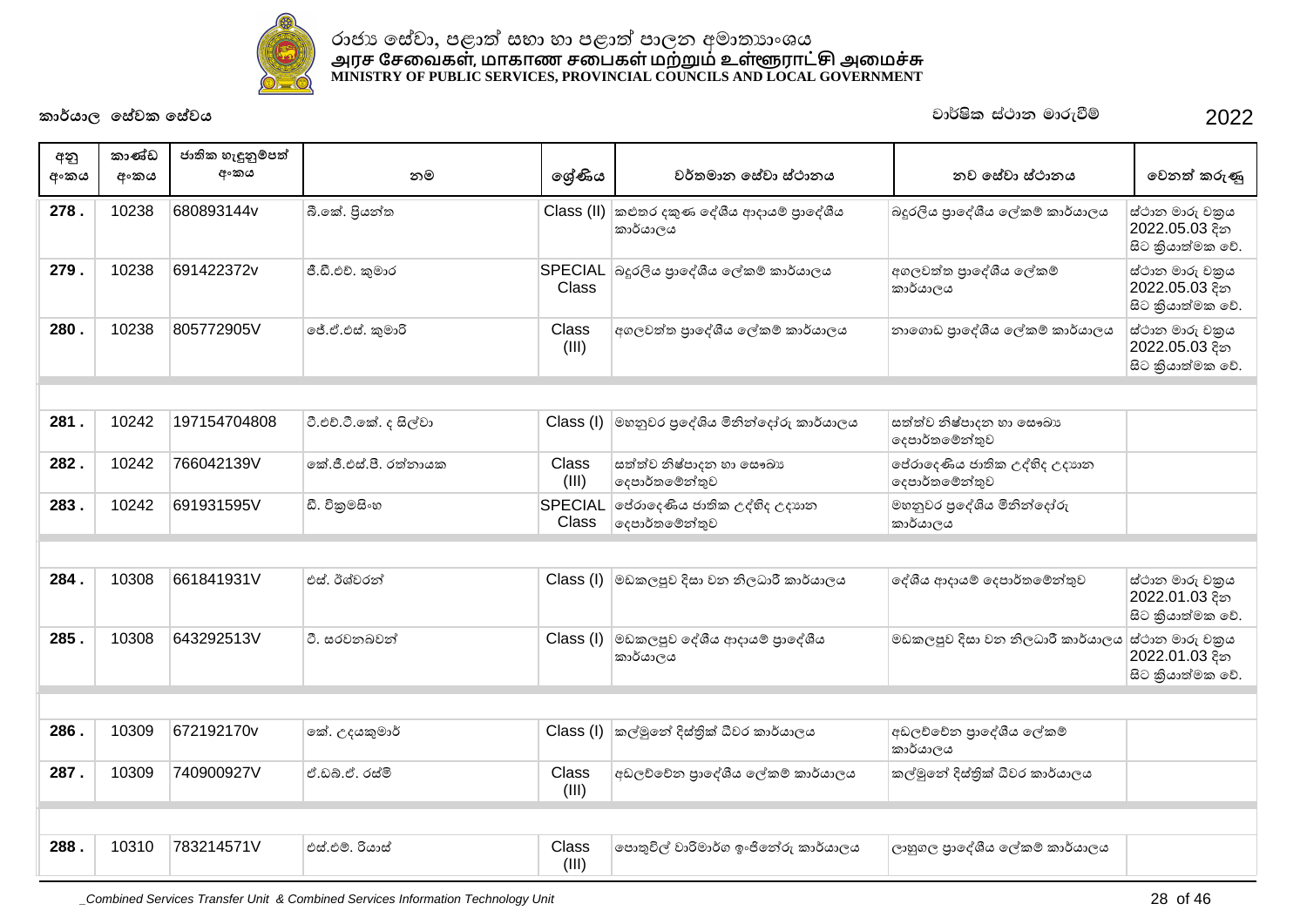

| අනු<br>අංකය | කාණ්ඩ<br>අංකය | ජාතික හැඳුනුම්පත්<br>අංකය | නම                         | ලේණිය                 | වර්තමාන සේවා ස්ථානය                                  | නව සේවා ස්ථානය                                   | වෙනත් කරුණු                                           |
|-------------|---------------|---------------------------|----------------------------|-----------------------|------------------------------------------------------|--------------------------------------------------|-------------------------------------------------------|
|             |               |                           |                            |                       |                                                      |                                                  |                                                       |
| 289.        | 10310         | 741221829V                | එම්.එල්.ඒ. බාරි            | Class (I)             | ලාහුගල පුාදේශීය ලේකම් කාර්යාලය                       | පොතුවිල් වාරිමාර්ග ඉංජිනේරු<br>කාර්යාලය          |                                                       |
|             |               |                           |                            |                       |                                                      |                                                  |                                                       |
|             |               |                           |                            |                       |                                                      |                                                  |                                                       |
| 290.        | 10311         | 740171330v                | ඩබ්.එස්. සිවලිංගම්         |                       | Class (II) අනුරාධපුර දිස්තික් ලේකම් කාර්යාලය         | මැදවච්චිය පුාදේශීය ලේකම් කාර්යාලය                |                                                       |
| 291.        | 10311         | 702372012V                | කේ.ජී.ඩී.ඩබ්. රෝෂන්        |                       | $\text{Class}$ (I) මැදවච්චිය පුාදේශීය ලේකම් කාර්යාලය | අනුරාධපුර දිස්තික් ලේකම් කාර්යාලය                |                                                       |
|             |               |                           |                            |                       |                                                      |                                                  |                                                       |
| 292.        | 10314         | 917250227V                | කේ.එල්.එස්.එල්. පුෂ්පකුමාර | <b>Class</b><br>(III) | තිකුණාමලය දිස්තික් ලේකම් කාර්යාලය                    | චීනවරාය ශී ලංකා ගුවන් හමුදාව                     |                                                       |
| 293.        | 10314         | 820060253V                | ඒ. අන්වර්                  |                       | Class (II) වීනවරාය ශූී ලංකා ගුවන් හමුදාව             | තිකුණාමලය දිස්තික් ලේකම්<br>කාර්යාලය             |                                                       |
|             |               |                           |                            |                       |                                                      |                                                  |                                                       |
| 294.        | 10315         | 860772426v                | එම්.එච්. පුසාද්            | Class (II)            | ලද්ශීය ආදායම් දෙපාර්තමේන්තුව                         | කම්කරු දෙපාර්තමේන්තුව                            |                                                       |
| 295.        | 10315         | 886830181V                | වී.එස්.පී.සී. විතාන        | <b>Class</b><br>(III) | කම්කරු දෙපාර්තමේන්තුව                                | දේශීය ආදායම් දෙපාර්තමේන්තුව                      |                                                       |
|             |               |                           |                            |                       |                                                      |                                                  |                                                       |
| 296.        | 10316         | 798091239v                | අයි.ඒ.යූ. ඉද්දමල්ගොඩ       |                       | $Class (II)$ රත්නපුර සහකාර විගණකාධිපති කාර්යාලය      | සබරගමුව පළාත් නියෝජා සර්වේයර්<br>ජනරාල් කාර්යාලය |                                                       |
| 297.        | 10316         | 198628803985              | එස්.එම්.එස්.එස්. සුහාෂණ    | Class<br>(III)        | සබරගමුව පළාත් නියෝජා සර්වේයර්<br>ජනරාල් කාර්යාලය     | රත්නපුර සහකාර විගණකාධිපති<br>කාර්යාලය            |                                                       |
|             |               |                           |                            |                       |                                                      |                                                  |                                                       |
| 298.        | 10317         | 680702217V                | එස්. කළුපහන                |                       | Class (I) ගාල්ල දිස්තික් ලේකම් කාර්යාලය              | දේශීය ආදායම් දෙපාර්තමේන්තුව                      | ස්ථාන මාරු චකුය<br>2022.05.09 දින<br>සිට කියාත්මක වේ. |
| 299.        | 10317         | 771150764v                | ඊ.ඒ.ඒ. චන්දන               |                       | Class (I) ලද්ශීය ආදායම් දෙපාර්තමේන්තුව               | කළුතර දිස්තික් ලේකම් කාර්යාලය                    | ස්ථාන මාරු චකුය<br>2022.05.09 දින<br>සිට කියාත්මක වේ. |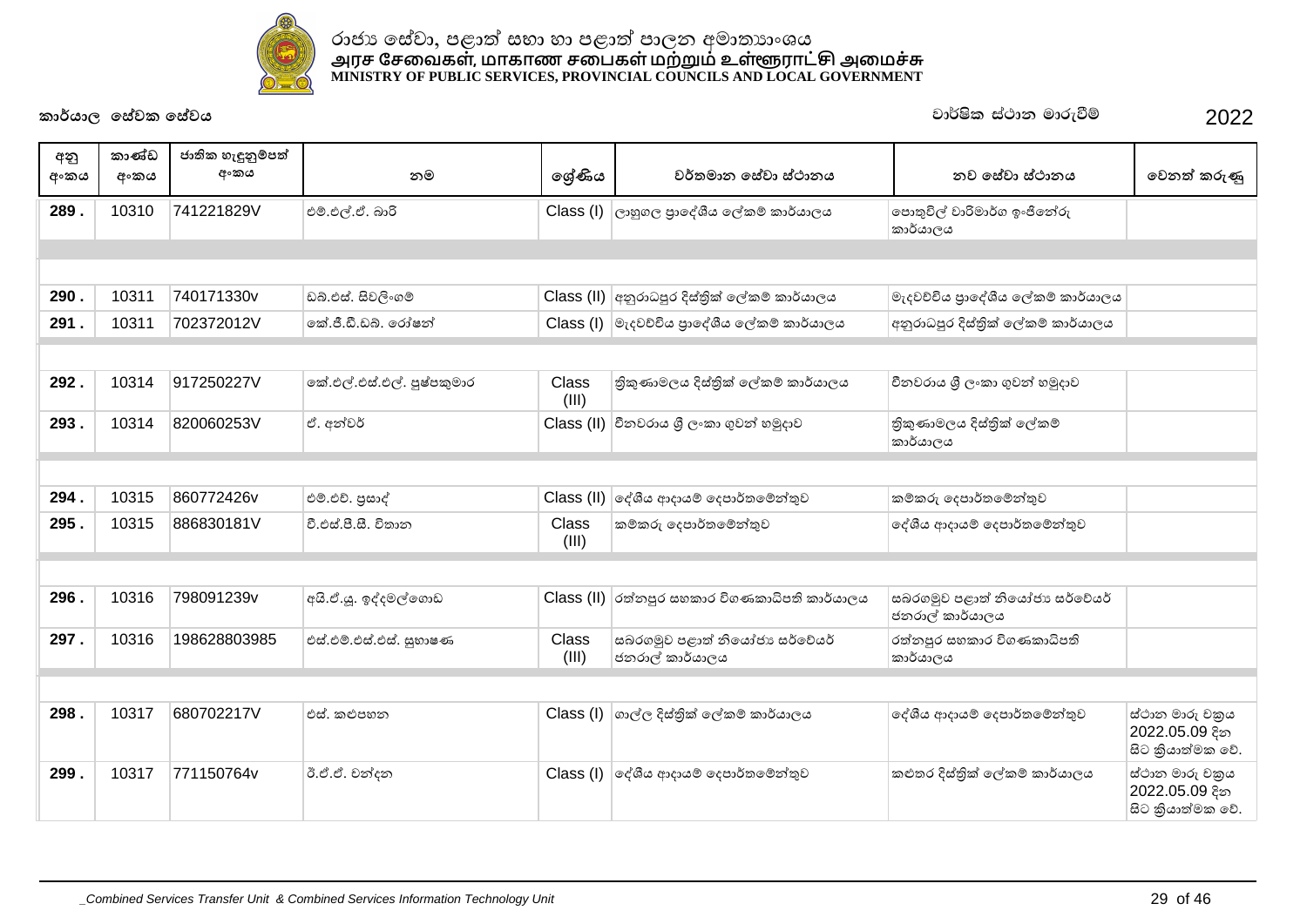

| අනු  | කාණ්ඩ | ජාතික හැඳුනුම්පත්<br>අංකය |                          |                       |                                                                                                                                                   |                                                                                                                                                      |                                                       |
|------|-------|---------------------------|--------------------------|-----------------------|---------------------------------------------------------------------------------------------------------------------------------------------------|------------------------------------------------------------------------------------------------------------------------------------------------------|-------------------------------------------------------|
| අංකය | අංකය  |                           | නම                       | ලේණිය                 | වර්තමාන සේවා ස්ථානය                                                                                                                               | නව සේවා ස්ථානය                                                                                                                                       | වෙනත් කරුණු                                           |
| 300. | 10317 | 753652930V                | ඉක් කේ.එන්.කේ. සමරසිංහ   | Class<br>(III)        | කළුතර දිස්තික් ලේකම් කාර්යාලය                                                                                                                     | ඇල්පිටිය දිසා අධිකරණය                                                                                                                                | ස්ථාන මාරු චකුය<br>2022.05.09 දින<br>සිට කියාත්මක වේ. |
| 301. | 10317 | 856670937y                | ජී.ජී.ආර්. දිනේෂනී       | Class<br>(III)        | ඇල්පිටිය දිසා අධිකරණය                                                                                                                             | ගාල්ල දිස්තික් ලේකම් කාර්යාලය                                                                                                                        | ස්ථාන මාරු චකුය<br>2022.05.09 දින<br>සිට කියාත්මක වේ. |
|      |       |                           |                          |                       |                                                                                                                                                   |                                                                                                                                                      |                                                       |
| 302. | 10318 | 825061100V                | ඒ.වී. පියදර්ශනී          | Class<br>(III)        | ඇඹිලිපිටිය ඉඩම් හා දිස්තික් රෙජිස්ටුාර්<br>කාර්යාලය                                                                                               | කොළොන්න පුාදේශීය ලේකම්<br>කාර්යාලය                                                                                                                   |                                                       |
| 303. | 10318 | 730653913v                | එන් එස්, වීරසිංහ         | Class (I)             | කොළොන්න පුාදේශීය ලේකම් කාර්යාලය                                                                                                                   | ඇඹිලිපිටිය ඉඩම් හා දිස්තික් රෙජිස්ටුාර්<br>කාර්යාලය                                                                                                  |                                                       |
|      |       |                           |                          |                       |                                                                                                                                                   |                                                                                                                                                      |                                                       |
| 304. | 10319 | 197006510033              | ඩබ්.ශූ.එස්.ඒ. ද සිල්වා   |                       | Class (II) මහරගම දේශීය ආදායම් පාලේශීය කාර්යාලය<br>(මහරගම නැගෙනහිර)                                                                                | උක්, බඩ ඉරිහු, කජූ, ගම්මිරිස්, කුරුඳු,<br>කරාබුනැටි,බූලත් ඇතුළු කුඩා වැවිලි<br>හෝග වගා සංවර්ධනය, ආශිත<br>කර්මාන්ත හා අපනයන පුවර්ධන රාජා<br>අමාතාගංශය | ස්ථාන මාරු චකුය<br>2022.05.09 දින<br>සිට කියාත්මක වේ. |
| 305. | 10319 | 197874702494              | පී.ඒ.එන්.යූ. විජේවර්ධන   | <b>Class</b><br>(III) | උක්, බඩ ඉරිහු, කජු, ගම්මිරිස්, කුරුඳු,<br>කරාබුනැටි,බූලත් ඇතුළු කුඩා වැවිලි හෝග<br>වගා සංවර්ධනය, ආශිත කර්මාන්ත හා<br>අපනයන පුවර්ධන රාජා අමාතාහංශය | ලද්ශීය ආදායම් දෙපාර්තමේන්තුව                                                                                                                         | ස්ථාන මාරු චකුය<br>2022.05.09 දින<br>සිට කියාත්මක වේ. |
|      |       |                           |                          |                       |                                                                                                                                                   |                                                                                                                                                      |                                                       |
| 306. | 10321 | 198028700256              | ඊ.එම්.එන්.එන්.බී. ඒකනායක | <b>Class</b><br>(III) | පරිවාස හා ළමාරක්ෂක සේවා<br>දෙපාර්තමේන්තුව                                                                                                         | තිරප්පතේ පාදේශීය ලේකම් කාර්යාලය                                                                                                                      |                                                       |
| 307. | 10321 | 693281172V                | එස්, ගතේෂන්              | Class (I)             | තිරප්පතේ පාදේශීය ලේකම් කාර්යාලය                                                                                                                   | දේශීය ආදායම් දෙපාර්තමේන්තුව                                                                                                                          |                                                       |
| 308. | 10321 | 947880179V                | පී.ඩී. නිසංසලා           | Class<br>(III)        | දේශීය ආදායම් දෙපාර්තමේන්තුව                                                                                                                       | පරිවාස හා ළමාරක්ෂක සේවා<br> ලදපාර්තමේන්තුව                                                                                                           |                                                       |
|      |       |                           |                          |                       |                                                                                                                                                   |                                                                                                                                                      |                                                       |
| 309. | 10322 | 198206900354              | එච්.එම්.ජී.අයි. හේරත්    | Class<br>(III)        | තරුණ හා කීඩා අමාතාගංශය                                                                                                                            | ලද්ශීය ආදායම් දෙපාර්තමේන්තුව                                                                                                                         |                                                       |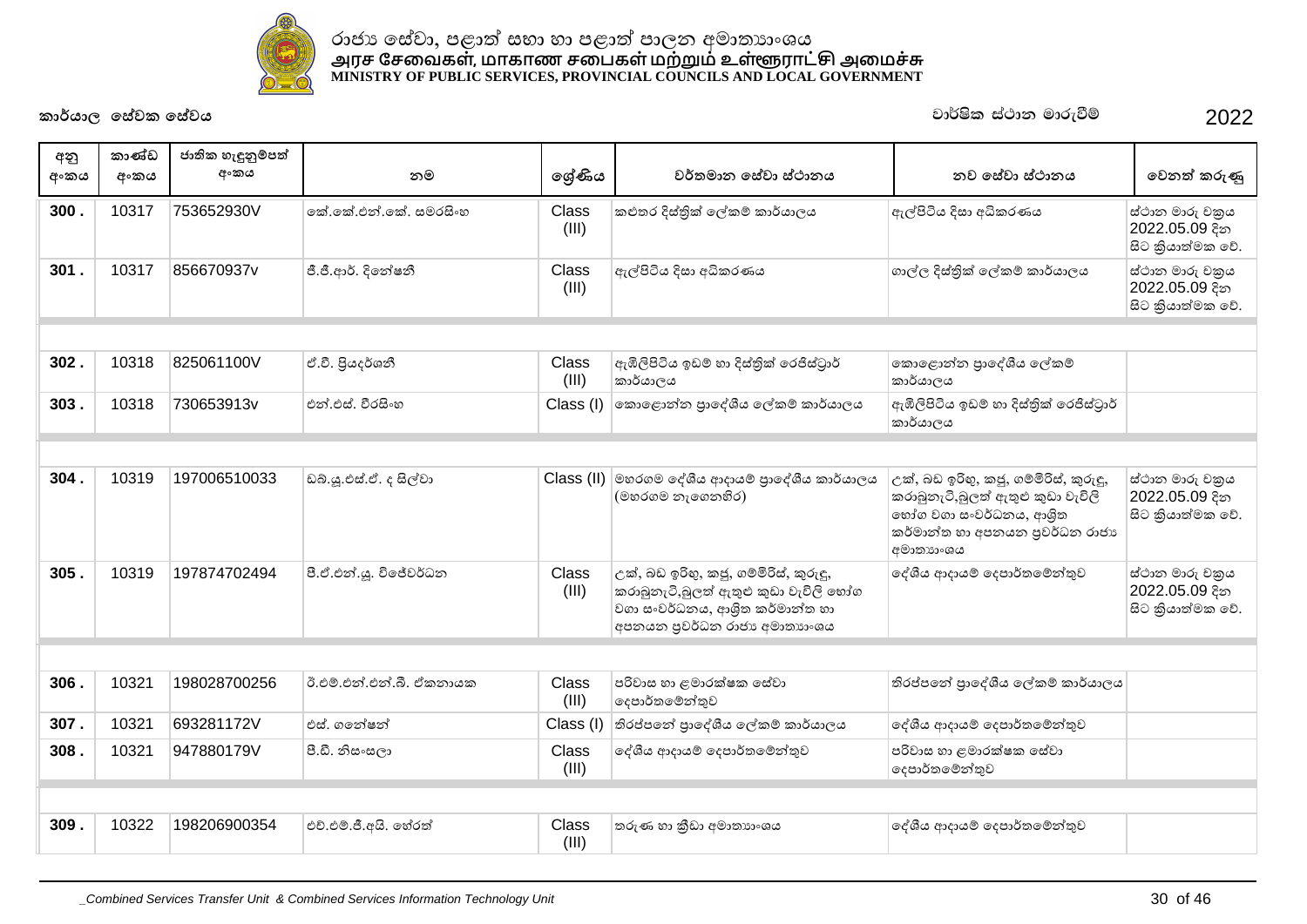

| අනු<br>අංකය | කාණ්ඩ<br>අංකය | ජාතික හැඳුනුම්පත්<br>අංකය | නම                       | ලේණිය          | වර්තමාන සේවා ස්ථානය                                       | නව සේවා ස්ථානය                                  | වෙනත් කරුණු                                           |
|-------------|---------------|---------------------------|--------------------------|----------------|-----------------------------------------------------------|-------------------------------------------------|-------------------------------------------------------|
| 310.        | 10322         | 901194173V                | එම්.ජී.කේ.ඩී. අනුප       | Class<br>(III) | දේශීය ආදායම් දෙපාර්තමේන්තුව                               | අධිකරණ අමාතාහංශය                                |                                                       |
| 311.        | 10322         | 941882196V                | ජී.වී.ඒ. පෙරේරා          | Class<br>(III) | අධිකරණ අමාතාහංශය                                          | තරුණ හා කීඩා අමාතාහංශය                          |                                                       |
|             |               |                           |                          |                |                                                           |                                                 |                                                       |
| 312.        | 10323         | 801263690V                | ආර්.ටී. රූපසිංහ          | Class (I)      | අඹන්පොල පුාදේශීය ලේකම් කාර්යාලය                           | දේශීය ආදායම් දෙපාර්තමේන්තුව                     | ස්ථාන මාරු චකුය<br>2022.01.03 දින<br>සිට කියාත්මක වේ. |
| 313.        | 10323         | 196901100059              | පී.එච්.එල්.කේ. පුංචිහේවා | Class (I)      | කුරුණෑගල දකුණ දේශීය ආදායම් පුාදේශීය<br>කාර්යාලය           | කුරුණෑගල පුාදේශීය වාරිමාර්ග<br>අධා ක්ෂ කාර්යාලය | ස්ථාන මාරු චකුය<br>2022.01.03 දින<br>සිට කියාත්මක වේ. |
| 314.        | 10323         | 731923302V                | ඩී.එම්.ආර්. දිසානායක     |                | Class (II) කුරුණෑගල පාදේශීය වාරිමාර්ග අධාහක්ෂ<br>කාර්යාලය | අඹන්පොල පාදේශීය ලේකම්<br>කාර්යාලය               | ස්ථාන මාරු චකුය<br>2022.01.03 දින<br>සිට කියාත්මක වේ. |
|             |               |                           |                          |                |                                                           |                                                 |                                                       |
| 315.        | 10324         | 826471352v                | ඩී.එම්.කේ. මෙන්ඩිස්      | Class<br>(III) | වෙන්නප්පුව පුාදේශීය ලේකම් කාර්යාලය                        | දේශීය ආදායම් දෙපාර්තමේන්තුව                     | ස්ථාන මාරු චකුය<br>2022.01.19 දින<br>සිට කියාත්මක වේ. |
| 316.        | 10324         | 673061044V                | එස්.පී. කොළඹගේ           | Class (I)      | ලද්ශීය ආදායම් දෙපාර්තමේන්තුව                              | වෙන්නප්පුව පාදේශීය ලේකම්<br>කාර්යාලය            | ස්ථාන මාරු චකුය<br>2022.01.19 දින<br>සිට කියාත්මක වේ. |
|             |               |                           |                          |                |                                                           |                                                 |                                                       |
| 317.        | 10325         | 730030355V                | එම්.පී.ජී.යූ.කේ. රත්නායක | Class (I)      | කුලියාපිටිය පොලිස් අධිකාරී කාර්යාලය                       | දේශීය ආදායම් දෙපාර්තමේන්තුව                     |                                                       |
| 318.        | 10325         | 952471198V                | පී.ඒ.එච්. විදුශාන්       | Class<br>(III) | දේශීය ආදායම් දෙපාර්තමේන්තුව                               | නීතිපති දෙපාර්තමේන්තුව                          |                                                       |
| 319.        | 10325         | 916792964v                | එල්.එම්.ටී. වත්සලා       | Class<br>(III) | නීතිපති දෙපාර්තමේන්තුව                                    | කුලියාපිටිය පොලිස් අධිකාරී කාර්යාලය             |                                                       |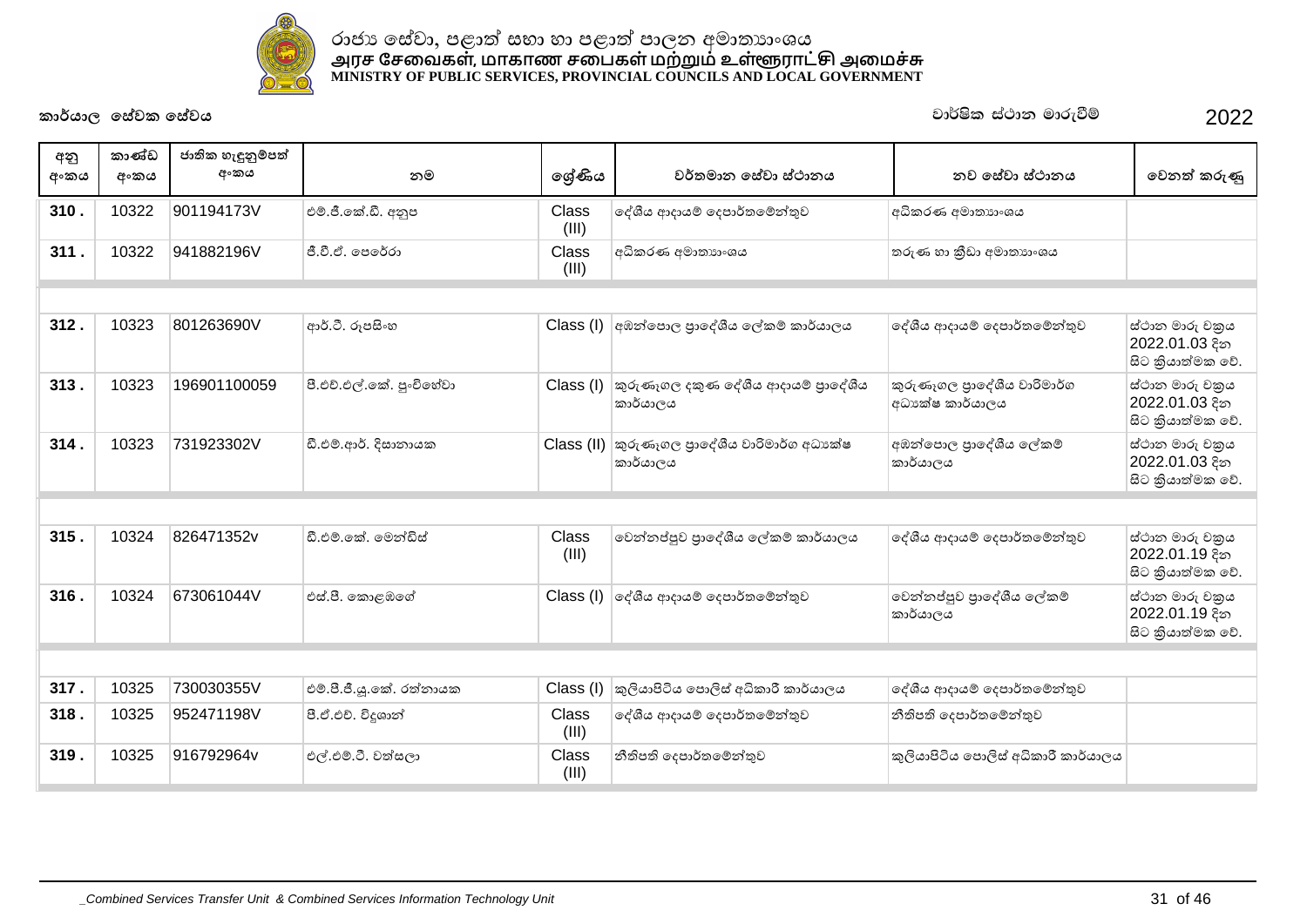

| අනු<br>අංකය | කාණ්ඩ<br>අංකය | ජාතික හැඳුනුම්පත්<br>අංකය | නම                          | ලේණිය          | වර්තමාන සේවා ස්ථානය                      | නව සේවා ස්ථානය                              | වෙනත් කරුණු                                            |
|-------------|---------------|---------------------------|-----------------------------|----------------|------------------------------------------|---------------------------------------------|--------------------------------------------------------|
|             |               |                           |                             |                |                                          |                                             |                                                        |
| 320.        | 10326         | 887682747v                | ජී.ආර්.එස්.එස්. ජයසිංහ      | Class<br>(III) | වැවිලි අමාතාගංශය                         | ආගමන හා විගමන දෙපාර්තමේන්තුව                | ස්ථාන මාරු චකුය<br>2022.03.28 දින<br>සිට කියාත්මක වේ.  |
| 321.        | 10326         | 721172228V                | එච්.ඒ.එස්.කේ. කරුණාරත්න     |                | Class (II) අාගමන හා විගමන දෙපාර්තමේන්තුව | වැවිලි අමාතාහංශය                            | ස්ථාන මාරු චකුය<br>2022.03.28 දින<br>සිට කුියාත්මක වේ. |
|             |               |                           |                             |                |                                          |                                             |                                                        |
| 322.        | 10328         | 860961024V                | කේ.ඒ.ඩී.එච්.කේ. පෙරේරා      | Class<br>(III) | ආගමන හා විගමන දෙපාර්තමේන්තුව             | කර්මාන්ත අමාතාහංශය                          | ස්ථාන මාරු චකුය<br>2022.03.01 දින<br>සිට කියාත්මක වේ.  |
| 323.        | 10328         | 198413902671              | එල්.ඩී.සී.ටී. ජයසිංහ        | Class<br>(III) | කර්මාන්ත අමාතාහංශය                       | විගණකාධිපති දෙපාර්තමේන්තුව                  | ස්ථාන මාරු චකුය<br>2022.03.01 දින<br>සිට කුියාත්මක වේ. |
| 324.        | 10328         | 921360673v                | ඩී.එම්.ජේ.එස්. අබේවන්ද      | Class<br>(III) | විගණකාධිපති දෙපාර්තමේන්තුව               | ශී ලංකා විහාග දෙපාර්තමේන්තුව                | ස්ථාන මාරු චකුය<br>2022.03.01 දින<br>සිට කුියාත්මක වේ. |
| 325.        | 10328         | 198627602886              | ඒ.ඩී. වීරසිංහ               | Class<br>(III) | ශී ලංකා විහාග දෙපාර්තමේන්තුව             | ආගමන හා විගමන දෙපාර්තමේන්තුව                | ස්ථාන මාරු චකුය<br>2022.03.01 දින<br>සිට කියාත්මක වේ.  |
|             |               |                           |                             |                |                                          |                                             |                                                        |
| 326.        | 10329         | 843273114v                | බී.ටී. ජීවන්ත               | Class<br>(III) | කළුතර රබර් සංවර්ධන පුාදේශීය කාර්යාලය     | මුදල් අමාතාගංශය                             |                                                        |
| 327.        | 10329         | 670943615V                | ඩබ්.එම්.ආර්.ටී.බී. විජේරත්න | Class (I)      | ු ලි∘කා රේගු දෙපාර්තමේන්තුව              | ශී ලංකා මිනින්දෝරු දෙපාර්තමේන්තුව           |                                                        |
| 328.        | 10329         | 936450024V                | පී.ආර්. හංසිකා              | Class<br>(III) | ශී ලංකා මිනින්දෝරු දෙපාර්තමේන්තුව        | කළුතර රබර් ස∘වර්ධන පුාදේශීය<br>කාර්යාලය     |                                                        |
|             |               |                           |                             |                |                                          |                                             |                                                        |
| 329.        | 10345         | 922500649V                | අයි.එස්.එම්. රිමාස්         | Class<br>(III) | ඉඩම් කොමසාරිස් ජනරාල් දෙපාර්තමේන්තුව     | මාතලේ දිස්තික් කෘෂිකර්ම අධාපක්ෂ<br>කාර්යාලය |                                                        |
| 330.        | 10345         | 761460250v                | ්කේ.එම්.යූ.ජී.සී. බණ්ඩාර    | Class<br>(III) | ශී ලංකා රේගු දෙපාර්තමේන්තුව              | ඉඩම් කොමසාරිස් ජනරාල්<br>දෙපාර්තමේන්තුව     |                                                        |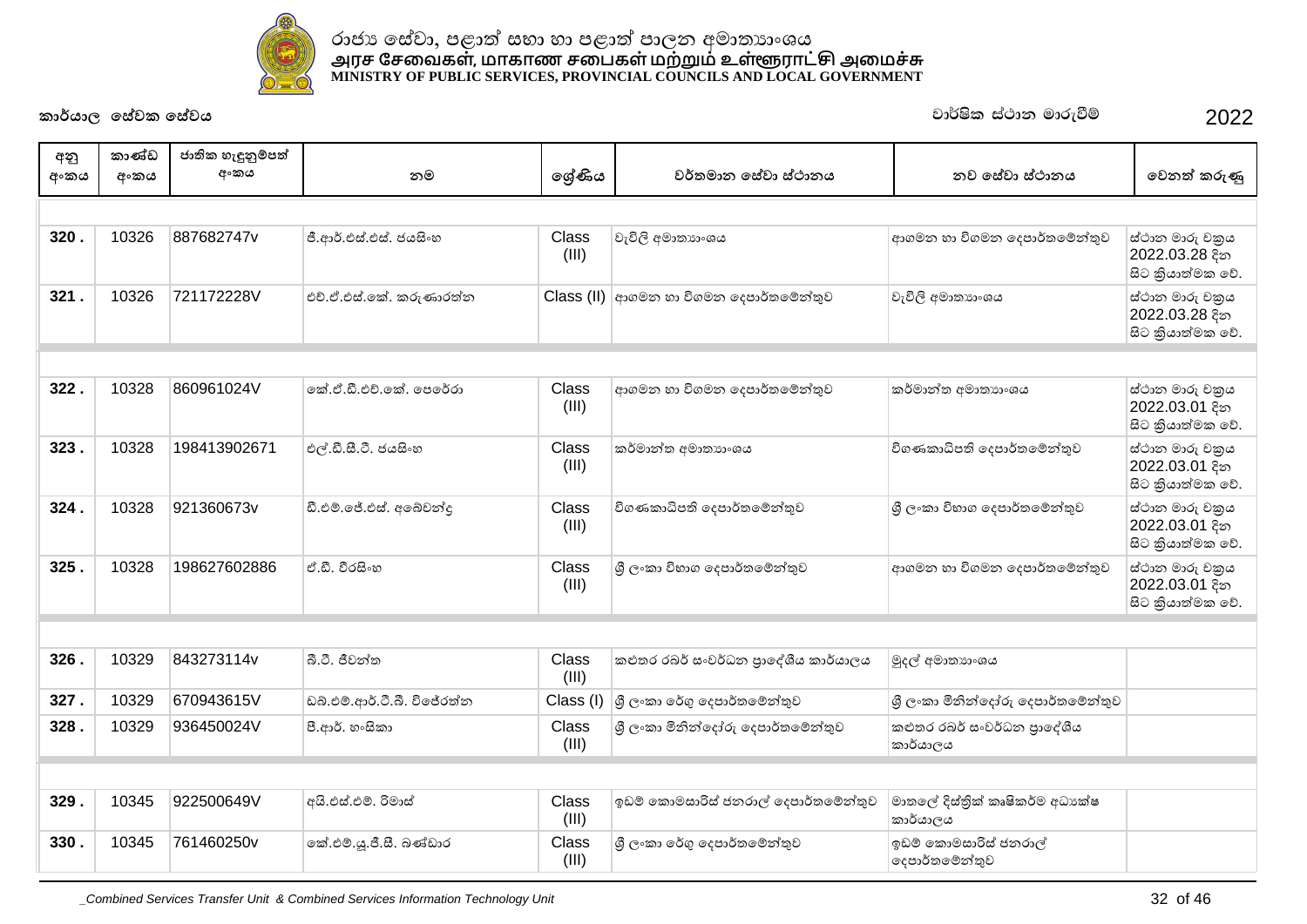

| අනු<br>අංකය | කාණ්ඩ<br>අංකය | ජාතික හැඳුනුම්පත්<br>අංකය | නම                     | ලේණිය                 | වර්තමාන සේවා ස්ථානය                                                                             | නව සේවා ස්ථානය                             | වෙනත් කරුණු                                           |
|-------------|---------------|---------------------------|------------------------|-----------------------|-------------------------------------------------------------------------------------------------|--------------------------------------------|-------------------------------------------------------|
| 331.        | 10345         | 920020275v                | ඩබ්.කේ.එන්.ටී. වීරසිංහ | Class<br>(III)        | මාතලේ දිස්තික් කෘෂිකර්ම අධාාක්ෂ<br>කාර්යාලය                                                     | මුදල් අමාතාහංශය                            |                                                       |
|             |               |                           |                        |                       |                                                                                                 |                                            |                                                       |
|             |               |                           |                        |                       |                                                                                                 |                                            |                                                       |
| 332.        | 10347         | 840200680v                | කේ.එන්. ජයසුන්දර       | Class<br>(III)        | දේශීය ආදායම් දෙපාර්තමේන්තුව                                                                     | කොළඹ දිස්තික් කෘෂිකර්ම අධා ක්ෂ<br>කාර්යාලය |                                                       |
| 333.        | 10347         | 937240740v                | එම්.ඩී.සී. මනනන්දනී    | Class<br>(III)        | කොළඹ දිස්තික් කෘෂිකර්ම අධාාක්ෂ<br>කාර්යාලය                                                      | දේශීය ආදායම් දෙපාර්තමේන්තුව                |                                                       |
|             |               |                           |                        |                       |                                                                                                 |                                            |                                                       |
| 334.        | 10350         | 836971434V                | පී.එස්. සතුරසිංහ       | Class<br>(III)        | නුගේගොඩ මහේස්තුාත් අධිකරණය                                                                      | දේශීය ආදායම් දෙපාර්තමේන්තුව                | ස්ථාන මාරු චකුය<br>2022.06.27 දින<br>සිට කියාත්මක වේ. |
| 335         | 10350         | 199179504992              | ජී.කේ.ඩී.එල්. සඳමාලි   | Class<br>(III)        | දේශීය ආදායම් දෙපාර්තමේන්තුව                                                                     | නුගේගොඩ මහේස්තුාත් අධිකරණය                 | ස්ථාන මාරු චකුය<br>2022.06.27 දින<br>සිට කියාත්මක වේ. |
|             |               |                           |                        |                       |                                                                                                 |                                            |                                                       |
| 336.        | 10352         | 913003349v                | කේ.එල්.එස්. කුමාර      | Class<br>(III)        | කෘෂිකර්ම අමාතාහංශය                                                                              | මුදල් අමාතාගංශය                            | ස්ථාන මාරු චකුය<br>2022.04.04 දින<br>සිට කියාත්මක වේ. |
| 337.        | 10352         | 652231756V                | එච්.ජී. සෝමරත්න        |                       | $\textsf{Class} \left( \mathsf{I} \right) \left  \mathfrak{F} \right.$ ලංකා රේගු දෙපාර්තමේන්තුව | කොළඹ දිස්තික් ලේකම් කාර්යාලය               | ස්ථාන මාරු චකුය<br>2022.04.04 දින<br>සිට කියාත්මක වේ. |
| 338.        | 10352         | 198286603623              | වයි.එස්. විකුමරත්න     | <b>Class</b><br>(III) | කොළඹ දිස්තික් ලේකම් කාර්යාලය                                                                    | කෘෂිකර්ම අමාතාහංශය                         | ස්ථාන මාරු චකුය<br>2022.04.04 දින<br>සිට කියාත්මක වේ. |
|             |               |                           |                        |                       |                                                                                                 |                                            |                                                       |
| 339.        | 10356         | 751762550V                | ඩබ්.ඒ.පී. විජේසිංහ     | Class (I)             | රඹෑව පාදේශීය ලේකම් කාර්යාලය                                                                     | අනුරාධපුර දිස්තික් ලේකම් කාර්යාලය          |                                                       |
| 340.        | 10356         | 710921210v                | ටී.එන්. කුමාර          | Class (I)             | අනුරාධපුර දිස්තික් ලේකම් කාර්යාලය                                                               | නාව්වදුව පාදේශීය ලේකම් කාර්යාලය            |                                                       |
| 341.        | 10356         | 957030874V                | එම්.ඩබ්. චතුරිකා       | Class<br>(III)        | නාව්වදුව පාදේශීය ලේකම් කාර්යාලය                                                                 | පරිවාස හා ළමාරක්ෂක සේවා<br>දෙපාර්තමේන්තුව  |                                                       |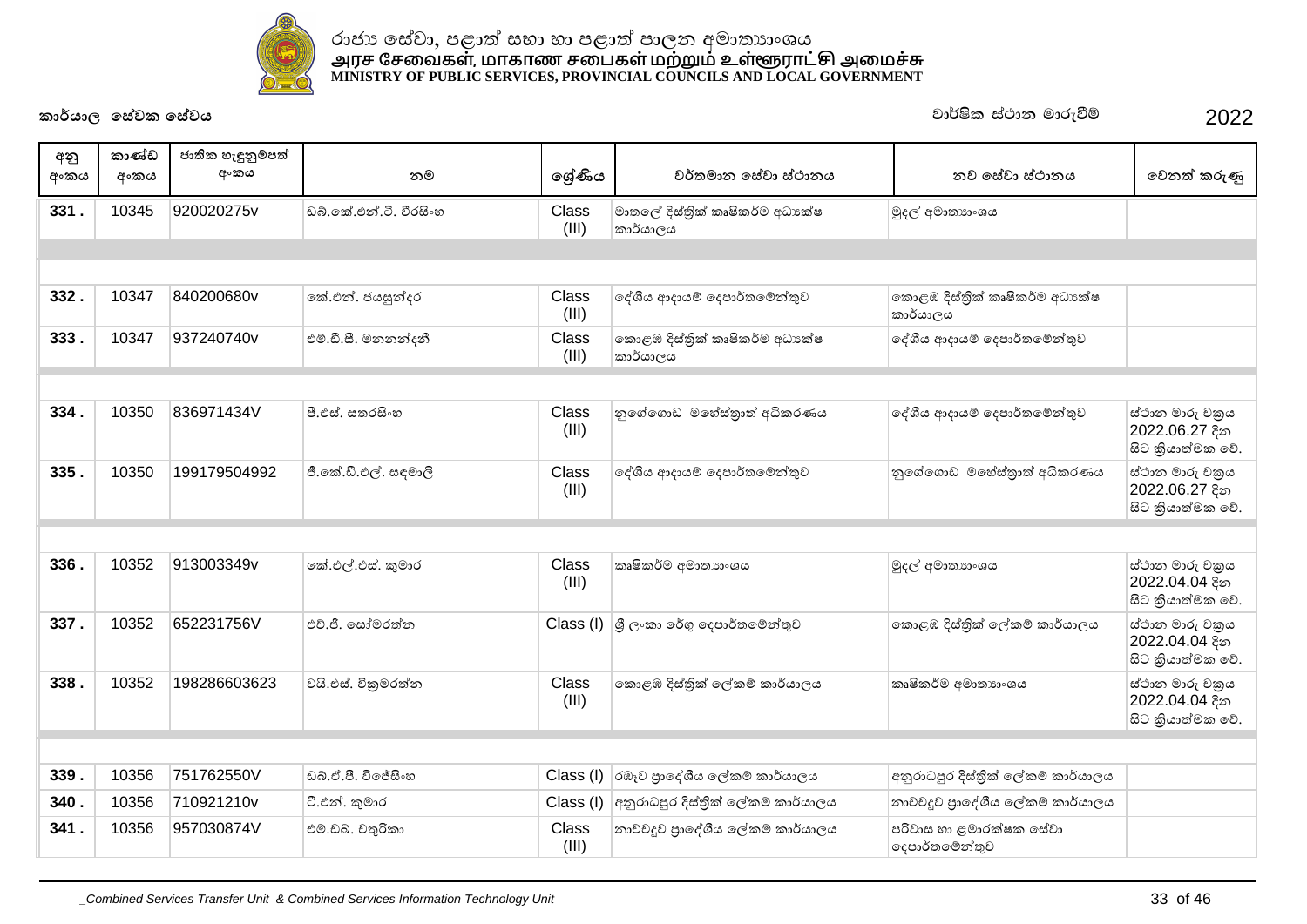

| අනු<br>අංකය | කාණ්ඩ<br>අංකය | ජාතික හැඳුනුම්පත්<br>අංකය | නම                       | ලශ්ණිය                | වර්තමාන සේවා ස්ථානය                                                            | නව සේවා ස්ථානය                                    | වෙනත් කරුණු                                           |
|-------------|---------------|---------------------------|--------------------------|-----------------------|--------------------------------------------------------------------------------|---------------------------------------------------|-------------------------------------------------------|
| 342.        | 10356         | 812890140V                | ටී.පී.ඒ. පතිරණ           | <b>Class</b><br>(III) | පරිවාස හා ළමාරක්ෂක සේවා<br>දෙපාර්තමේන්තුව                                      | රඹෑව පාදේශීය ලේකම් කාර්යාලය                       |                                                       |
|             |               |                           |                          |                       |                                                                                |                                                   |                                                       |
|             |               |                           |                          |                       |                                                                                |                                                   |                                                       |
| 343.        | 10362         | 823501455V                | එල්.ඒ.ඒ. ලියනගේ          |                       | Class (II) මුදල් අමාතනංශය                                                      | සමථ මණ්ඩල කොමිෂන් සභාව                            |                                                       |
| 344.        | 10362         | 918174346V                | ආර්.ඒ.ජී.එම්. රණසිංහ     | Class<br>(III)        | සමථ මණ්ඩල කොමිෂන් සභාව                                                         | මුදල් අමාතාගංශය                                   |                                                       |
|             |               |                           |                          |                       |                                                                                |                                                   |                                                       |
| 345.        | 10369         | 891391102V                | ඩබ්.ඒ්.ඩී. චන්දදාස       | Class<br>(III)        | වැවිලි අමාතාගංශය                                                               | මෝටර් රථ පුවාහන දෙපාර්තමේන්තුව                    |                                                       |
| 346.        | 10369         | 733280395V                | කේ.ටී.කේ. පෙරේරා         |                       | Class (II) මෝටර් රථ පුවාහන දෙපාර්තමේන්තුව                                      | වැවිලි අමාතාගංශය                                  |                                                       |
|             |               |                           |                          |                       |                                                                                |                                                   |                                                       |
| 347.        | 10370         | 665251136v                | ඩබ්.එම්.අයි. විකුමසිංහ   | Class<br>(III)        | මෝටර් රථ පුවාහන දෙපාර්තමේන්තුව                                                 | මාලිගාකන්ද මහේස්තුාත් අධිකරණය                     |                                                       |
| 348.        | 10370         | 907300307v                | එස්.වී.ජී.එන්. දිනුෂා    | Class<br>(III)        | මාලිගාකන්ද මහේස්තුාත් අධිකරණය                                                  | මෝටර් රථ පුවාහන දෙපාර්තමේන්තුව                    |                                                       |
|             |               |                           |                          |                       |                                                                                |                                                   |                                                       |
| 349.        | 10371         | 932310643V                | ආර්.ඒ.ඩී.බී. දයාරත්න     | Class<br>(III)        | ජාවත්ත (කොළඹ 07) දේශීය ආදායම්<br>පාදේශීය කාර්යාලය                              | පුද්ගලයන් ලියාපදිංචි කිරීමේ<br>දෙපාර්තමේන්තුව     |                                                       |
| 350.        | 10371         | 199570002307              | ඒ.එස්.ඩී. පුනාන්දූ       | Class<br>(III)        | පුද්ගලයන් ලියාපදිංචි කිරීමේ<br>දෙපාර්තමේන්තුව                                  | දේශීය ආදායම් දෙපාර්තමේන්තුව                       |                                                       |
|             |               |                           |                          |                       |                                                                                |                                                   |                                                       |
| 351.        | 10372         | 199172202673              | ආර්.ඒ.ඩී.එන්.සී. දයාරත්න | Class<br>(III)        | දේශීය ආදායම් දෙපාර්තමේන්තුව                                                    | අභාන්තර ආරක්ෂක හා ආපදා<br>කළමනාකරණ රාජා අමාතාහංශය | ස්ථාන මාරු චකුය<br>2022.07.01 දින<br>සිට කියාත්මක වේ. |
| 352.        | 10372         | 790451783v                | එම්.ශූ. පුෂ්පකුමාර       | Class<br>(III)        | අභානේතර ආරක්ෂක හා ආපදා කළමනාකරණ  දේශීය ආදායම් දෙපාර්තමේන්තුව<br>රාජා අමාතාහංශය |                                                   | ස්ථාන මාරු චකුය<br>2022.07.01 දින<br>සිට කියාත්මක වේ. |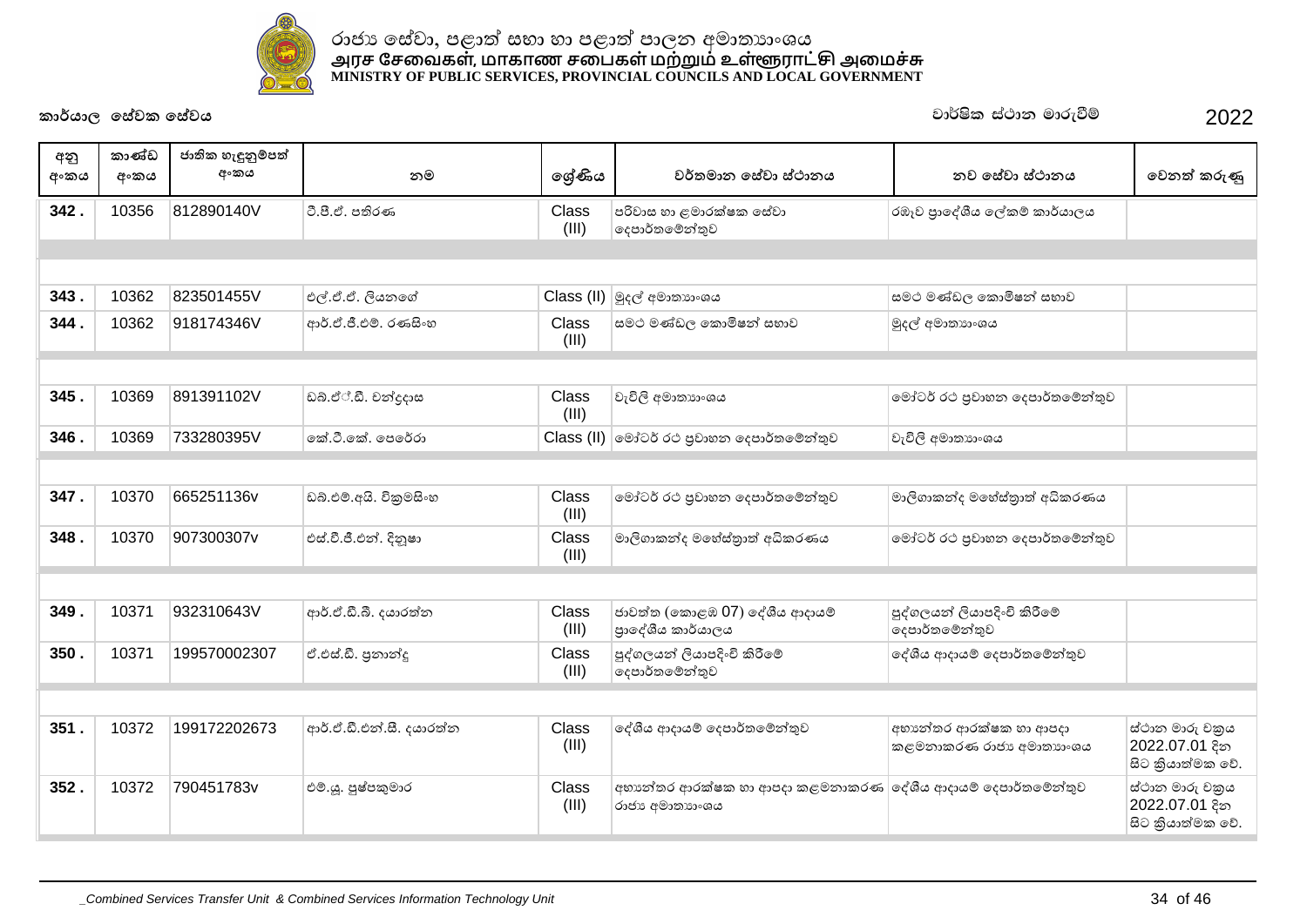

| අනු<br>අංකය | කාණ්ඩ<br>අංකය | ජාතික හැඳුනුම්පත්<br>අංකය | නම                       | ලේණිය                             | වර්තමාන සේවා ස්ථානය                                                                                 | නව සේවා ස්ථානය                   | වෙනත් කරුණු                                           |
|-------------|---------------|---------------------------|--------------------------|-----------------------------------|-----------------------------------------------------------------------------------------------------|----------------------------------|-------------------------------------------------------|
|             |               |                           |                          |                                   |                                                                                                     |                                  |                                                       |
| 353.        | 10381         | 661550929v                | ශු.ඩී.එස්.සී. රණසිංහ     | Class (I)                         | නීතිපති දෙපාර්තමේන්තුව                                                                              | දේශීය ආදායම් දෙපාර්තමේන්තුව      | ස්ථාන මාරු චකුය<br>2022.01.03 දින<br>සිට කියාත්මක වේ. |
| 354.        | 10381         | 660613277V                | ඒ.එච්. බන්දුල            | Class                             | SPECIAL ගාල්ල දේශීය ආදායම් පුාදේශීය කාර්යාලය                                                        | නීතිපති දෙපාර්තමේන්තුව           | ස්ථාන මාරු චකුය<br>2022.01.03 දින<br>සිට කියාත්මක වේ. |
|             |               |                           |                          |                                   |                                                                                                     |                                  |                                                       |
| 355.        | 10390         | 723141540v                | ජී.එස්. රෝහණ             |                                   | $\textsf{Class} \left( \mathsf{I} \right) \left  \mathsf{G} \right\rangle$ ලංකා රේගු දෙපාර්තමේන්තුව | මදුරාවල පුාදේශීය ලේකම් කාර්යාලය  | ස්ථාන මාරු චකුය<br>2022.04.04 දින<br>සිට කියාත්මක වේ. |
| 356.        | 10390         | 772043180V                | ඩබ්.ජී. ජයලත්            |                                   | Class (I) මිල්ලනිය පුාදේශීය ලේකම් කාර්යාලය                                                          | මුදල් අමාතාගංශය                  | ස්ථාන මාරු චකුය<br>2022.04.04 දින<br>සිට කියාත්මක වේ. |
| 357.        | 10390         | 681212671V                | ඒ.ඩී.ඕ.ඩබ්. මුණසිංහ      |                                   | $\textsf{Class} \left( \textsf{I} \right)$ මදූරාවල පුාදේශීය ලේකම් කාර්යාලය                          | මිල්ලනිය පුාදේශීය ලේකම් කාර්යාලය | ස්ථාන මාරු චකුය<br>2022.04.04 දින<br>සිට කියාත්මක වේ. |
|             |               |                           |                          |                                   |                                                                                                     |                                  |                                                       |
| 358.        | 10392         | 812190180V                | ඩබ්.ඩී.ආර්.එල්. ගුණවර්ධන | Class (II)                        | ශී ලංකා රේගු දෙපාර්තමේන්තුව                                                                         | කොළඹ ශේෂ්ඨාධිකරණය                |                                                       |
| 359.        | 10392         | 880842056V                | එස්.සී.එන්. දිසානායක     | <b>Class</b><br>(III)             | කොළඹ ශේෂ්ඨාධිකරණය                                                                                   | මුදල් අමාතාහංශය                  |                                                       |
|             |               |                           |                          |                                   |                                                                                                     |                                  |                                                       |
| 360.        | 10394         | 198128702222              | ඩී.එල්.අයි. සෙම්බප්පෙරුම | Class<br>(III)                    | කළුතර පාදේශීය ලේකම් කාර්යාලය                                                                        | මුදල් අමාතාහංශය                  |                                                       |
| 361.        | 10394         | 762860530v                | ඒ.ඩබ්.කේ. රොදිගෝ         | Class (II)                        | ු ලි∘කා රේගු දෙපාර්තමේන්තුව                                                                         | බෞද්ධ කටයුතු දෙපාර්තමේන්තුව      |                                                       |
| 362.        | 10394         | 692691890V                | පී.එම්.ජේ. පුෂ්පකුමාර    | Class (I)                         | බෞද්ධ කටයුතු දෙපාර්තමේන්තුව                                                                         | දේශීය ආදායම් දෙපාර්තමේන්තුව      |                                                       |
| 363.        | 10394         | 666043529v                | එම්. මුනිඅම්මා           | Sanitory<br>Labour<br>Class (III) | කළුතර දකුණ දේශීය ආදායම් පුාදේශීය<br>කාර්යාලය                                                        | කළුතර පුාදේශීය ලේකම් කාර්යාලය    |                                                       |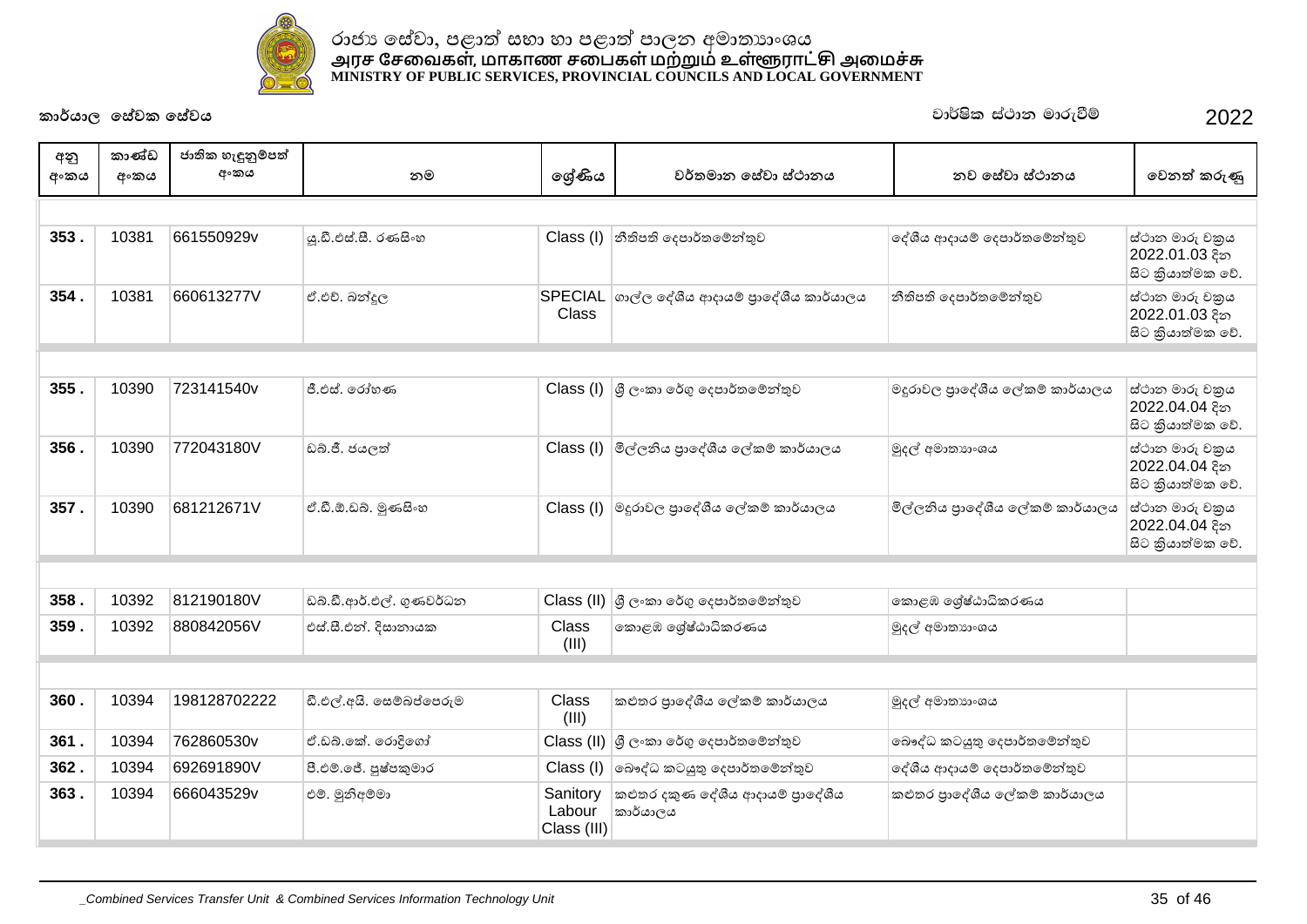

| අනු  | කාණ්ඩ | ජාතික හැඳුනුම්පත් |                                            |                |                                                                           |                                                                              |                                                       |
|------|-------|-------------------|--------------------------------------------|----------------|---------------------------------------------------------------------------|------------------------------------------------------------------------------|-------------------------------------------------------|
| අංකය | අංකය  | අංකය              | නම                                         | ලශ්ණිය         | වර්තමාන සේවා ස්ථානය                                                       | නව සේවා ස්ථානය                                                               | වෙනත් කරුණු                                           |
|      |       |                   |                                            |                |                                                                           |                                                                              |                                                       |
| 364. | 10401 | 706992731V        | ජී.පී.කේ.ජේ. විජයපතිරණ                     | Class          | රත්නපුර රබර් සංවර්ධන පාදේශීය කාර්යාලය                                     | රත්නපුර සහකාර විගණකාධිපති                                                    |                                                       |
|      |       |                   |                                            | (III)          |                                                                           | කාර්යාලය                                                                     |                                                       |
| 365. | 10401 | 838482147v        | ඩුබු එම්. ඒ. එම්. විජේරත්න                 |                | $Class$ (II) රත්නපුර සහකාර විගණකාධිපති කාර්යාලය                           | රත්නපුර රබර් සංවර්ධන පාදේශීය<br>කාර්යාලය                                     |                                                       |
|      |       |                   |                                            |                |                                                                           |                                                                              |                                                       |
| 366. | 10404 | 753301879V        | එම්.එම්.ජේ. පෙරේරා                         |                | Class (I) ලද්ශීය ආදායම් දෙපාර්තමේන්තුව                                    | රජයේ පුවෘත්ති දෙපාර්තමේන්තුව                                                 | ස්ථාන මාරු චකුය<br>2022.06.14 දින<br>සිට කියාත්මක වේ. |
| 367. | 10404 | 833065157V        | බී.එස්. චන්දපාල                            | Class<br>(III) | රජයේ පුවෘත්ති දෙපාර්තමේන්තුව                                              | දේශීය ආදායම් දෙපාර්තමේන්තුව                                                  | ස්ථාන මාරු චකුය<br>2022.06.14 දින<br>සිට කියාත්මක වේ. |
|      |       |                   |                                            |                |                                                                           |                                                                              |                                                       |
| 368. | 10406 | 808153823V        | එච්.ඩබ්.එස්.එස්. ධනවර්ධන                   | Class<br>(III) | රත්නපුර දිස්තික් ලේකම් කාර්යාලය                                           | රත්තපුර ගොවිජන සංවර්ධන දිස්තික්<br>කාර්යාලය                                  |                                                       |
| 369. | 10406 | 927480697V        | එච්.එල්.පී. ජයවර්ධන                        | Class<br>(III) | රත්තපුර ගොවිජන සංවර්ධන දිස්තික්<br>කාර්යාලය                               | රත්නපුර දිස්තික් ලේකම් කාර්යාලය                                              |                                                       |
|      |       |                   |                                            |                |                                                                           |                                                                              |                                                       |
| 370. | 10407 | 803650543V        | පී.කේ.එස්.කේ. ද සිල්වා                     | Class<br>(III) | වැලිගම පුාදේශීය ලේකම් කාර්යාලය                                            | ගාල්ල ඉඩම් හිමිකම් නිරවුල් කිරීමේ<br>කාර්යාලය                                |                                                       |
| 371. | 10407 | 198977500716      | ජේ එම් සමරතායක                             | Class<br>(III) | ගාල්ල ඉඩම් හිමිකම් නිරවූල් කිරීමේ<br>කාර්යාලය                             | වැලිගම පාදේශීය ලේකම් කාර්යාලය                                                |                                                       |
|      |       |                   |                                            |                |                                                                           |                                                                              |                                                       |
| 372. | 10423 | 922261970V        | පී.ඒ.ආර්. මධුරංග                           | Class<br>(III) | ලද්ශීය ආදායම් දෙපාර්තමේන්තුව                                              | ආහාර කොමසාරිස් දෙපාර්තමේන්තුව                                                |                                                       |
| 373. | 10423 | 902290133V        | ජී.බී.ඩබ්.එම්.ටී.එස්.එස්.ඩී.<br>බණ්ඩාරනායක | Class<br>(III) | ආහාර කොමසාරිස් දෙපාර්තමේන්තුව                                             | නිපුණතා සංවර්ධන, වෘත්තීය අධාහපන,<br>පර්යේෂණ හා නව නිපැයුම් රාජා<br>අමාතාහංශය |                                                       |
| 374. | 10423 | 936043160v        | ඒ.ජී.බී.එච්. ගලප්පත්ති                     | Class<br>(III) | නිපුණතා සංවර්ධන, වෘත්තීය අධාහපන,<br>පර්යේෂණ හා නව නිපැයුම් රාජා අමාතාහංශය | දේශීය ආදායම් දෙපාර්තමේන්තුව                                                  |                                                       |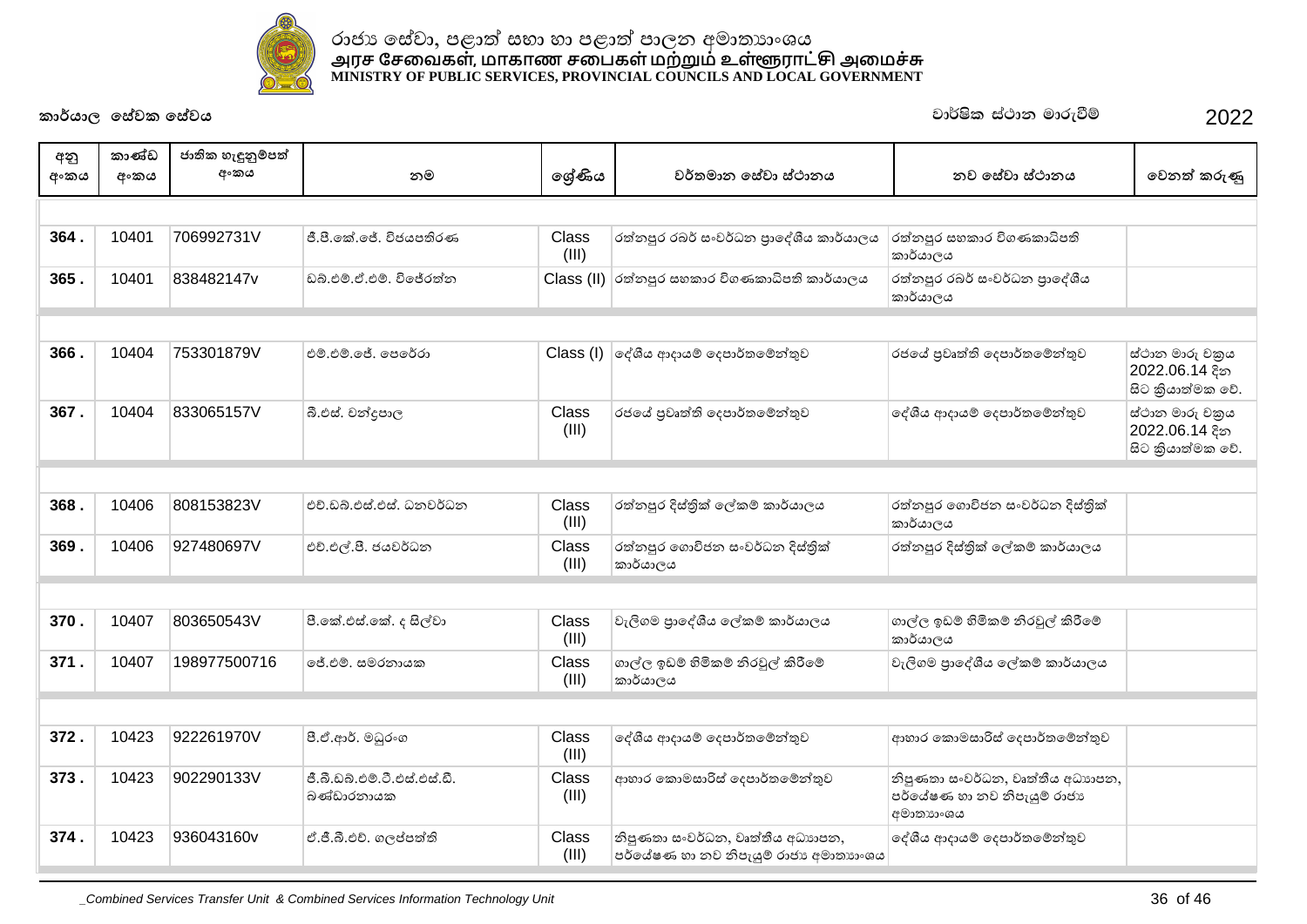

| අනු<br>අංකය | කාණ්ඩ<br>අංකය | ජාතික හැඳුනුම්පත්<br>අංකය | නම                             | ලශ්ණිය         | වර්තමාන සේවා ස්ථානය                           | නව සේවා ස්ථානය                                | වෙනත් කරුණු                                           |
|-------------|---------------|---------------------------|--------------------------------|----------------|-----------------------------------------------|-----------------------------------------------|-------------------------------------------------------|
|             |               |                           |                                |                |                                               |                                               |                                                       |
| 375.        | 10426         | 951031968V                | ඩබ්.එම්.සී. ලක්ෂාන්            | Class<br>(III) | දේශීය ආදායම් දෙපාර්තමේන්තුව                   | ඉඩම් හිමිකම් නිරවූල් කිරීමේ<br>දෙපාර්තමේන්තුව |                                                       |
| 376.        | 10426         | 921340893v                | පී.ජී.එ්.එම්. විමලසේත          | Class<br>(III) | ඉඩම් හිමිකම් නිරවුල් කිරීමේ<br>දෙපාර්තමේන්තුව | දේශීය ආදායම් දෙපාර්තමේන්තුව                   |                                                       |
|             |               |                           |                                |                |                                               |                                               |                                                       |
| 377.        | 10431         | 947471236V                | එච්.පී.පී.ඩී. පෙරේරා           | Class<br>(III) | අලුත්කඩේ මහේස්තුාත් අධිකරණය                   | විගණකාධිපති දෙපාර්තමේන්තුව                    |                                                       |
| 378.        | 10431         | 941281133v                | එම්.ආර්.එම්. රිෂ්මි            | Class<br>(III) | විගණකාධිපති දෙපාර්තමේන්තුව                    | දේශීය ආදායම් දෙපාර්තමේන්තුව                   |                                                       |
| 379.        | 10431         | 961600367v                | ආර්.ජී.එම්.පී. බණ්ඩාර          | Class<br>(III) | දේශීය ආදායම් දෙපාර්තමේන්තුව                   | අලුත්කඩේ මහේස්තුාත් අධිකරණය                   |                                                       |
|             |               |                           |                                |                |                                               |                                               |                                                       |
| 380.        | 10433         | 842853923V                | ඩබ්.එම්.ඒ. සමීර                | Class<br>(III) | අනුරාධපුර දිස්තික් කම්කරු කාර්යාලය            | අනුරාධපුර සහකාර විගණකාධිපති<br>කාර්යාලය       |                                                       |
| 381.        | 10433         | 780950307V                | එස්.ඩබ්.එම්.එස්.එස්. බුලන්කුලම | Class<br>(III) | අනුරාධපුර සහකාර විගණකාධිපති කාර්යාලය          | අනුරාධපුර දිස්තික් කම්කරු කාර්යාලය            |                                                       |
|             |               |                           |                                |                |                                               |                                               |                                                       |
| 382.        | 10435         | 873441267v                | ටී.පී.ආර්.ටී.එච්. පතිරණ        | Class<br>(III) | පුරාවිදාහ දෙපාර්තමේන්තුව                      | රජයේ මුදුණ දෙපාර්තමේන්තුව                     |                                                       |
| 383.        | 10435         | 740040634V                | එන්.ආර්. හෙට්ටිආරච්චි          | Class<br>(III) | රජයේ මුදුණ දෙපාර්තමේන්තුව                     | දේශීය ආදායම් දෙපාර්තමේන්තුව                   |                                                       |
| 384.        | 10435         | 198134204193              | වී.පී.එස්. කුමාර               | Class<br>(III) | දේශීය ආදායම් දෙපාර්තමේන්තුව                   | පුරාවිදාහ දෙපාර්තමේන්තුව                      |                                                       |
|             |               |                           |                                |                |                                               |                                               |                                                       |
| 385.        | 10438         | 199167200327              | එච්.ඩී.ආර්.පී. ජයවිකුම         | Class<br>(III) | වත්තල මහේස්තුාත් අධිකරණය                      | ශී ලංකා විහාග දෙපාර්තමේන්තුව                  | ස්ථාන මාරු චකුය<br>2022.03.14 දින<br>සිට කියාත්මක වේ. |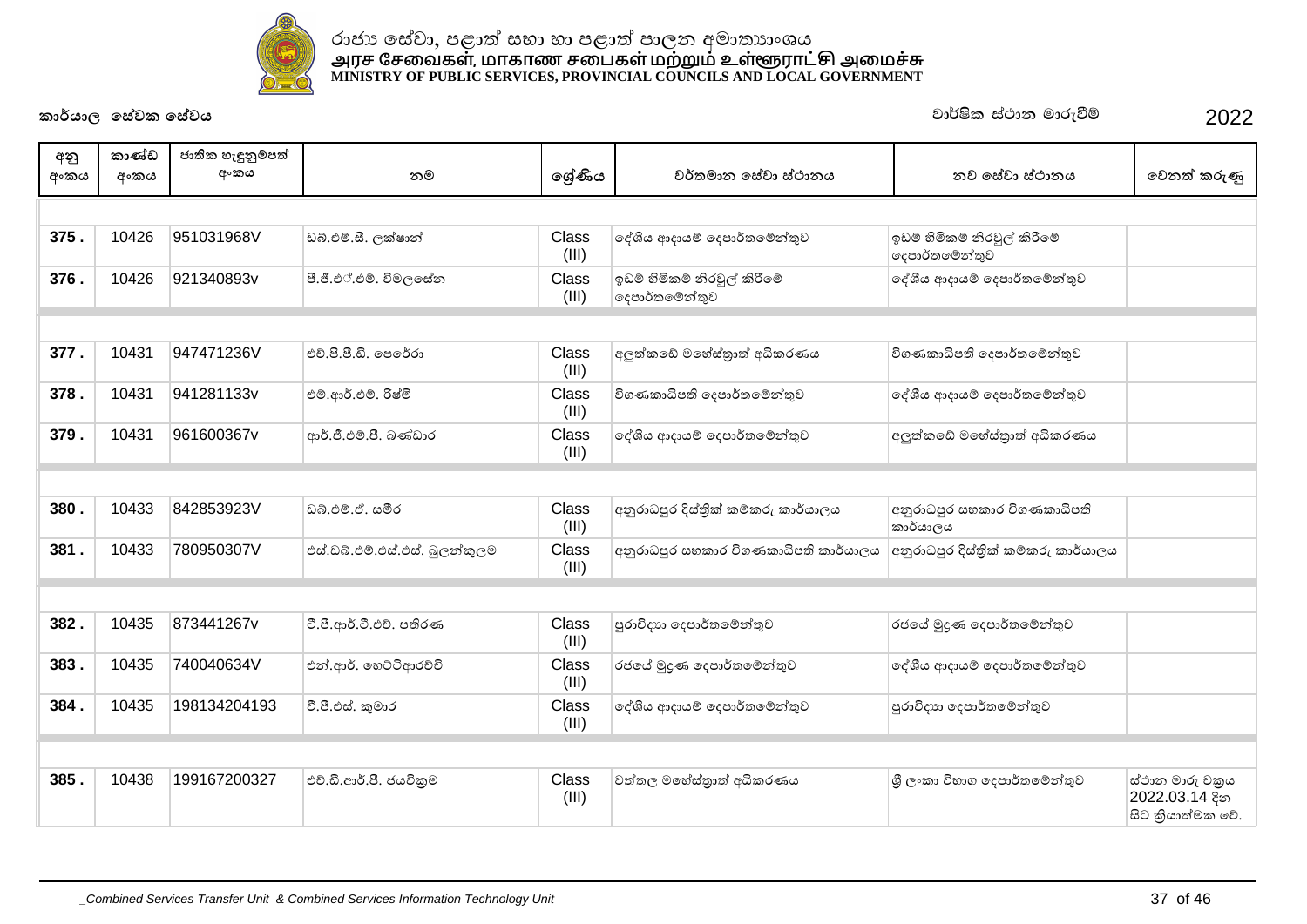

| අනු<br>අංකය | කාණ්ඩ<br>අංකය | ජාතික හැඳුනුම්පත්<br>අංකය | නම                        | ලශ්ණිය         | වර්තමාන සේවා ස්ථානය                       | නව සේවා ස්ථානය                            | වෙනත් කරුණු                                           |
|-------------|---------------|---------------------------|---------------------------|----------------|-------------------------------------------|-------------------------------------------|-------------------------------------------------------|
| 386.        | 10438         | 917391181V                | කේ.එම්.ඩී.ඩී. හාගාහ       | Class<br>(III) | ශී ලංකා විහාග දෙපාර්තමේන්තුව              | දේශීය ආදායම් දෙපාර්තමේන්තුව               | ස්ථාන මාරු චකුය<br>2022.03.14 දින<br>සිට කියාත්මක වේ. |
| 387.        | 10438         | 670502694V                | එස්.කේ. ලක්ෂ්මන්          | Class (I)      | ලද්ශීය ආදායම් දෙපාර්තමේන්තුව              | වත්තල මහේස්තුාත් අධිකරණය                  | ස්ථාන මාරු චකුය<br>2022.03.14 දින<br>සිට කියාත්මක වේ. |
|             |               |                           |                           |                |                                           |                                           |                                                       |
| 388.        | 10442         | 893284281V                | ඩබ්.ඒ.ඩී.ආර්. වන්නිආරච්චි | Class<br>(III) | ශී ලංකා විහාග දෙපාර්තමේන්තුව              | දේශීය ආදායම් දෙපාර්තමේන්තුව               |                                                       |
| 389.        | 10442         | 952191250v                | යු.ඒ.එස්.ආර්. ලක්මාල්     | Class<br>(III) | දේශීය ආදායම් දෙපාර්තමේන්තුව               | ස∘ස්කෘතික කටයුතු දෙපාර්තමේන්තුව           |                                                       |
| 390.        | 10442         | 930673110v                | කේ.ජී.අයි.එම්. කුමාර      | Class<br>(III) | ස∘ස්කෘතික කටයුතු ලදපාර්තමේන්තුව           | ශී ලංකා විහාග දෙපාර්තමේන්තුව              |                                                       |
|             |               |                           |                           |                |                                           |                                           |                                                       |
| 391.        | 10444         | 198813001865              | ඩබ්.ඒ.ඩී.එල්. විතානආරච්චි | Class<br>(III) | කොළඹ අභියාචනාධිකරණය                       | මුදල් අමාතාහංශය                           |                                                       |
| 392.        | 10444         | 763491340V                | ඩබ්.කේ.ඩී. සම්පත්         | Class (II)     | මුදල් අමාතනංශය                            | කොළඹ අභියාචනාධිකරණය                       |                                                       |
|             |               |                           |                           |                |                                           |                                           |                                                       |
| 393.        | 10446         | 896081756v                | එල්.ඒ.එල්.එම්. ලියනආරච්චි | Class<br>(III) | හංවැල්ල/සීතාවක පුාදේශීය ලේකම්<br>කාර්යාලය | ශී ලංකා විහාග දෙපාර්තමේන්තුව              | ස්ථාන මාරු චකුය<br>2022.05.02 දින<br>සිට කියාත්මක වේ. |
| 394.        | 10446         | 196508802717              | ජී.බී.ඩී.පී. අමරසිරි      | Class (I)      | රත්නපුර දේශීය ආදායම් පාදේශීය කාර්යාලය     | හංවැල්ල/සීතාවක පුාදේශීය ලේකම්<br>කාර්යාලය | ස්ථාන මාරු චකුය<br>2022.05.02 දින<br>සිට කියාත්මක වේ. |
| 395.        | 10446         | 199166003835              | ඩබ්.සී.එල්. බොතේජු        | Class<br>(III) | ශී ලංකා විහාග දෙපාර්තමේන්තුව              | දේශීය ආදායම් දෙපාර්තමේන්තුව               | ස්ථාන මාරු චකුය<br>2022.05.02 දින<br>සිට කියාත්මක වේ. |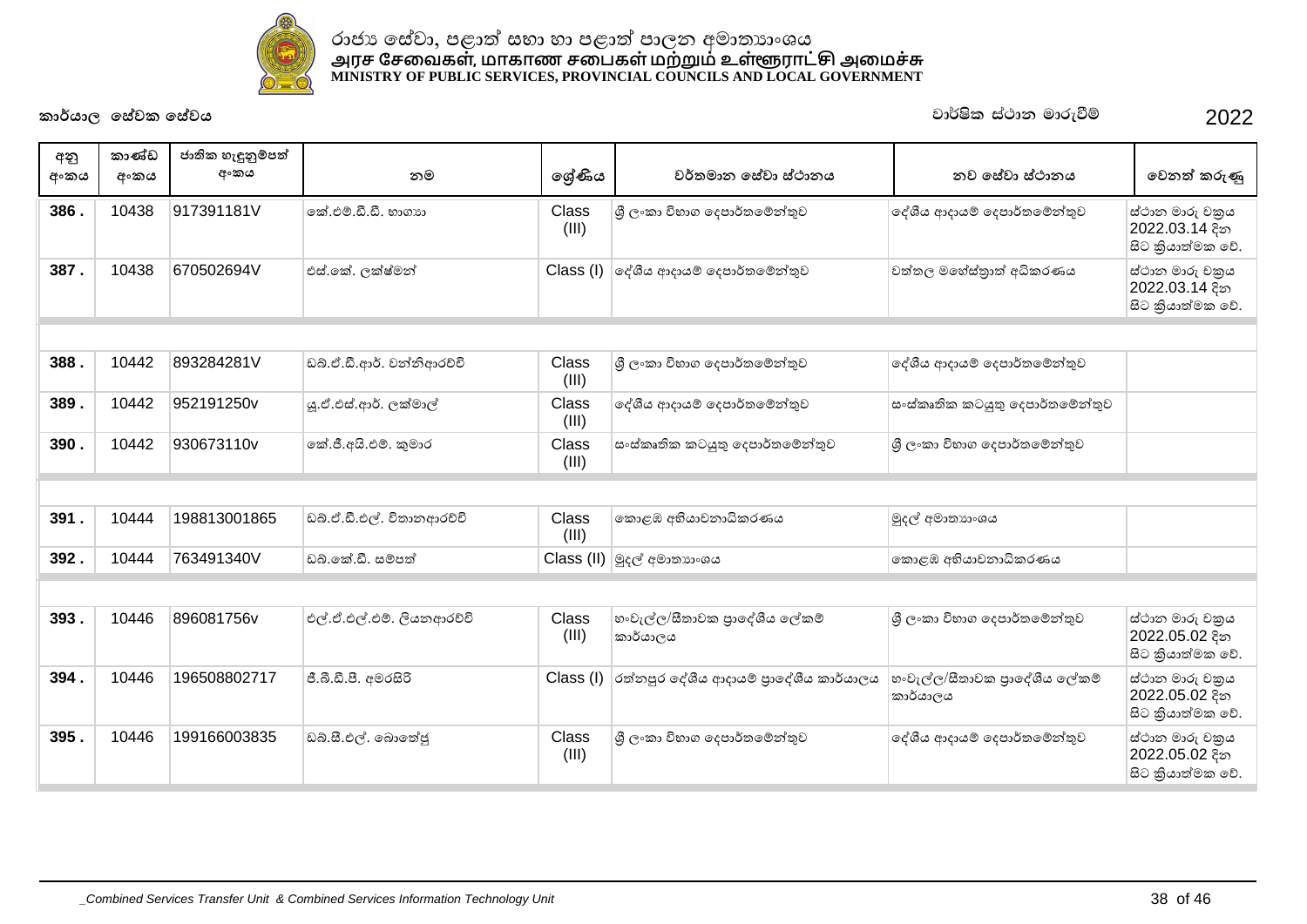

# ˡ˫ˉɕ˳˦ʢˣ˫˚˨˫Ʈ˦˝˫˧˫˚˨˫Ʈ˚˫ˢ˘ʯ˞˫˔ɕ˫ʭˤˠ <u>அ</u>ரச சேவைகள், மாகாண சபைகள் மற்றும் உள்ளூராட்சு அமைச்சு **MINISTRY OF PUBLIC SERVICES, PROVINCIAL COUNCILS AND LOCAL GOVERNMENT**

**ˁ˫əˠ˫ˢ˳˦ʢˣˁ˳˦ʢˣˠ** jd¾Isl ia:dk udreùï 2022

**396 .** 10451 876783029V බී.වී.ආර්.පී. පේමචන්ද (III) පුද්ගලයන් ලියාපදිංචි කිරීමේ ේදෙපාර්තමේන්තුව ʯ˗ɕ˫˚˘ʯ˞˫˔ɕʭˤˠ ˦˪˕˫˘˞˫ɞˇĀˠ  $2022.01.03$  දින සිට කියාත්මක වේ. **397 .** 10451 860621371v ʰəș'Ʊ˥˫ˡ Class (III) ʯ˗ɕ˫˚˘ʯ˞˫˔ɕʭˤˠ ˳NJɵˠʰ˖˫ˠȼ˳˖˚˫ə˔˳ȼǦƱˣ ˦˪˕˫˘˞˫ɞˇĀˠ  $2022.01.03$  දින ේසිට කියාත්මක වේ. **398 . | 10451 |670522040V |** එව.ශ.ඒ. බසීර් Class (I) | දේශීය ආදායම් දෙපාර්තමේන්තුව | පුද්ගලයන් ලියාපදිංචි කිරීමේ ේගදපාර්තමේන්තුව ් ස්ථාන මාරු චකුය  $2022.01.03$  දින සිට කියාත්මක වේ. අනු අංකය කාණ්ඩ අංකය ජාතික හැඳුනුම්පත් **ʯʭˁˠ ˘˞ ˳ɹʢƝˠ ˣə˔˞˫˘˳˦ʢˣ˫˦˪˕˫˘ˠ ˘ˣ˳˦ʢˣ˫˦˪˕˫˘ˠ ˳ˣ˘ƮˁɞƟ**

| 399. | 10452 | 198954900121 | ඩබ්.කේ.කේ. පුනාන්දු | Class<br>(III) | පුද්ගලයන් ලියාපදිංචි කිරීමේ<br> දෙපාර්තමේන්තුව | අධාහපන අමාතාගයෙ                                | ස්ථාන මාරු චකුය<br> 2022.02.17 දින<br>සිට කියාත්මක වේ. |
|------|-------|--------------|---------------------|----------------|------------------------------------------------|------------------------------------------------|--------------------------------------------------------|
| 400. | 10452 | 871620059V   | ශු.එම්. මෙන්ඩිස්    | Class<br>(III) | අධාහපන අමාතා ශය                                | ලද්ශීය ආදායම් දෙපාර්තමේන්තුව                   | ස්ථාන මාරු චකුය<br>2022.02.17 දින<br>සිට කියාත්මක වේ.  |
| 401. | 10452 | 881060388V   | වයි.එන්. පියශාන්ත   | Class<br>(III) | ලද්ශීය ආදායම් දෙපාර්තමේන්තුව                   | පුද්ගලයන් ලියාපදිංචි කිරීමේ<br> දෙපාර්තමේන්තුව | ස්ථාන මාරු චකුය<br>2022.02.17 දින<br>සිට කියාත්මක වේ.  |

| 402. | 10457 | 853153885V | ඩබ්.අයි.එම්. පෙරේරා      | Class<br>(III) | නොළඹ ශේෂ්ඨාධිකරණය                              | ුශී ලංකා විහාග දෙපාර්තමේන්තුව                             |
|------|-------|------------|--------------------------|----------------|------------------------------------------------|-----------------------------------------------------------|
| 403  | 10457 | 927201666v | ආර්.එම්.එස්.එන්. රත්නායක | Class<br>(III) | ු ිල∘කා විහාග දෙපාර්තමේන්තුව                   | දේශීය ආදායම් දෙපාර්තමේන්තුව                               |
| 404  | 10457 | 831930640V | ශු.එච්.එස්.බී. හේවගේ     | Class<br>(III) | කුරුණෑගල දකුණ දේශීය ආදායම් පාදේශීය<br>කාර්යාලය | නොළඹ ශේෂ්ඨාධිකරණය                                         |
|      |       |            |                          |                |                                                |                                                           |
| 405  | 10458 | 783272822V | ආර්.එම්.අයි.ආර්. රත්නායක | Class<br>(III) | නුවරඑළිය මහාධිකරණය                             | බදුල්ල දිස්තික් කර්මාන්තශාලා<br>පරීක්ෂක ඉංජිනේරු කාර්යාලය |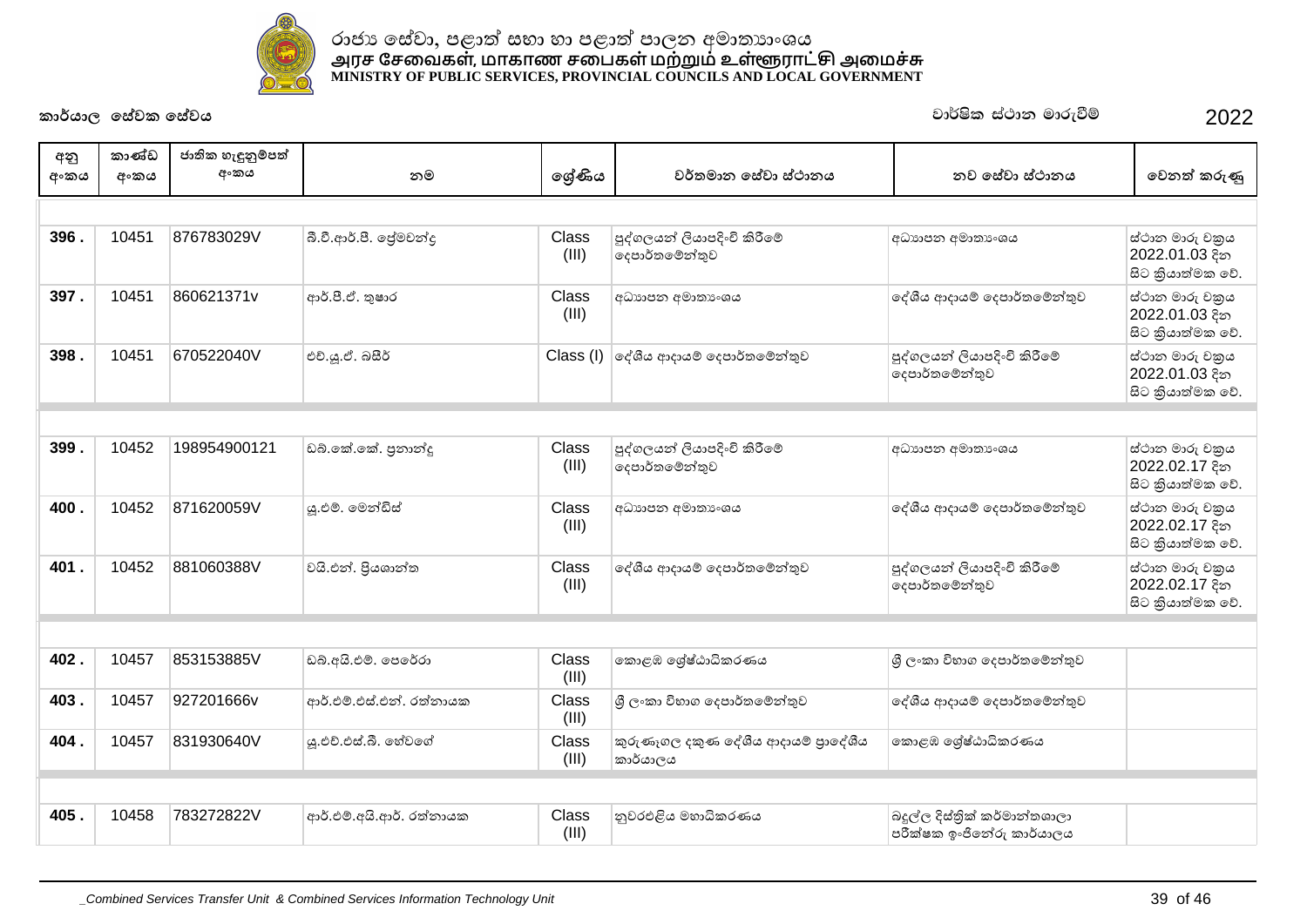

| අනු<br>අංකය | කාණ්ඩ<br>අංකය | ජාතික හැඳුනුම්පත්<br>අංකය | නම                      | ලේණිය                 | වර්තමාන සේවා ස්ථානය                                        | නව සේවා ස්ථානය                                                                    | වෙනත් කරුණු                                           |
|-------------|---------------|---------------------------|-------------------------|-----------------------|------------------------------------------------------------|-----------------------------------------------------------------------------------|-------------------------------------------------------|
| 406.        | 10458         | 790291824V                | ජී.ඒ.එම්.එන්. විජේසිරි  | Class<br>(III)        | බදුල්ල දිස්තිුක් කර්මාන්තශාලා පරීක්ෂක<br>ඉංජිනේරු කාර්යාලය | නුවරඑළිය මහාධිකරණය                                                                |                                                       |
|             |               |                           |                         |                       |                                                            |                                                                                   |                                                       |
|             |               |                           |                         |                       |                                                            |                                                                                   |                                                       |
| 407.        | 10459         | 850992274V                | එස්.ඊ. වනිගාබදු         | Class<br>(III)        | දේශීය ආදායම් දෙපාර්තමේන්තුව                                | අධිකරණ අමාතාහංශය                                                                  |                                                       |
| 408.        | 10459         | 882390829V                | ටී.ජේ. සූරියආරච්චි      | <b>Class</b><br>(III) | අධිකරණ අමාතාහංශය                                           | අධාහපන අමාතා ංශය                                                                  |                                                       |
| 409.        | 10459         | 841860896V                | ජේ.ඒ.එස්.එල්. සුමනදාස   | <b>Class</b><br>(III) | අධාහපන අමාතා ංශය                                           | දේශීය ආදායම් දෙපාර්තමේන්තුව                                                       |                                                       |
|             |               |                           |                         |                       |                                                            |                                                                                   |                                                       |
| 410.        | 10460         | 913170032V                | එස්.කේ. පියන්ත          | Class<br>(III)        | අධාහපන අමාතා ෙශය                                           | දේශීය ආදායම් දෙපාර්තමේන්තුව                                                       |                                                       |
| 411.        | 10460         | 902780947V                | ඩබ්.කේ.ආර්. මධුසංඛ      | <b>Class</b><br>(III) | දේශීය ආදායම් දෙපාර්තමේන්තුව                                | අධිකරණ අමාතාහංශය                                                                  |                                                       |
| 412.        | 10460         | 871230161v                | කේ.එම්.ඩී.බී. කන්දෙගෙදර | <b>Class</b><br>(III) | අධිකරණ අමාතාහංශය                                           | අධාහපන අමාතා ංශය                                                                  |                                                       |
|             |               |                           |                         |                       |                                                            |                                                                                   |                                                       |
| 413.        | 10463         | 891581076v                | ටී.එන්.ඩී. ජයසිරි       | Class<br>(III)        | අධාහපන අමාතා ෙශය                                           | දේශීය ආදායම් දෙපාර්තමේන්තුව                                                       |                                                       |
| 414.        | 10463         | 971241500V                | එච්.ජී.ජී.එස්. බණ්ඩාර   | Class<br>(III)        | දේශීය ආදායම් දෙපාර්තමේන්තුව                                | අලුත්කඩේ මහේස්තුාත් අධිකරණය                                                       |                                                       |
| 415.        | 10463         | 916240082V                | බී.ඒ.ඩී. දිල්රුක්ෂණි    | Class<br>(III)        | අලුත්කඩේ මහේස්තුාත් අධිකරණය                                | අධාහපන අමාතා ංශය                                                                  |                                                       |
|             |               |                           |                         |                       |                                                            |                                                                                   |                                                       |
| 416.        | 10468         | 916603835v                | ඩබ්.සී.එල්. බොතේජු      | <b>Class</b><br>(III) | ශී ලංකා විහාග දෙපාර්තමේන්තුව                               | දේශීය ආදායම් දෙපාර්තමේන්තුව                                                       | ස්ථාන මාරු චකුය<br>2022.05.09 දින<br>සිට කියාත්මක වේ. |
| 417.        | 10468         | 651473209V                | ඩබ්.එස්. චන්දුදාස       | Class (I)             | දේශීය ආදායම් දෙපාර්තමේන්තුව                                | ගුාමීය නිවාස සහ ඉදිකිරීම් හා<br>ගොඩනැගිලි දුවා කර්මාන්ත පුවර්ධන<br>රාජා අමාතාගංශය | ස්ථාන මාරු චකුය<br>2022.05.09 දින<br>සිට කියාත්මක වේ. |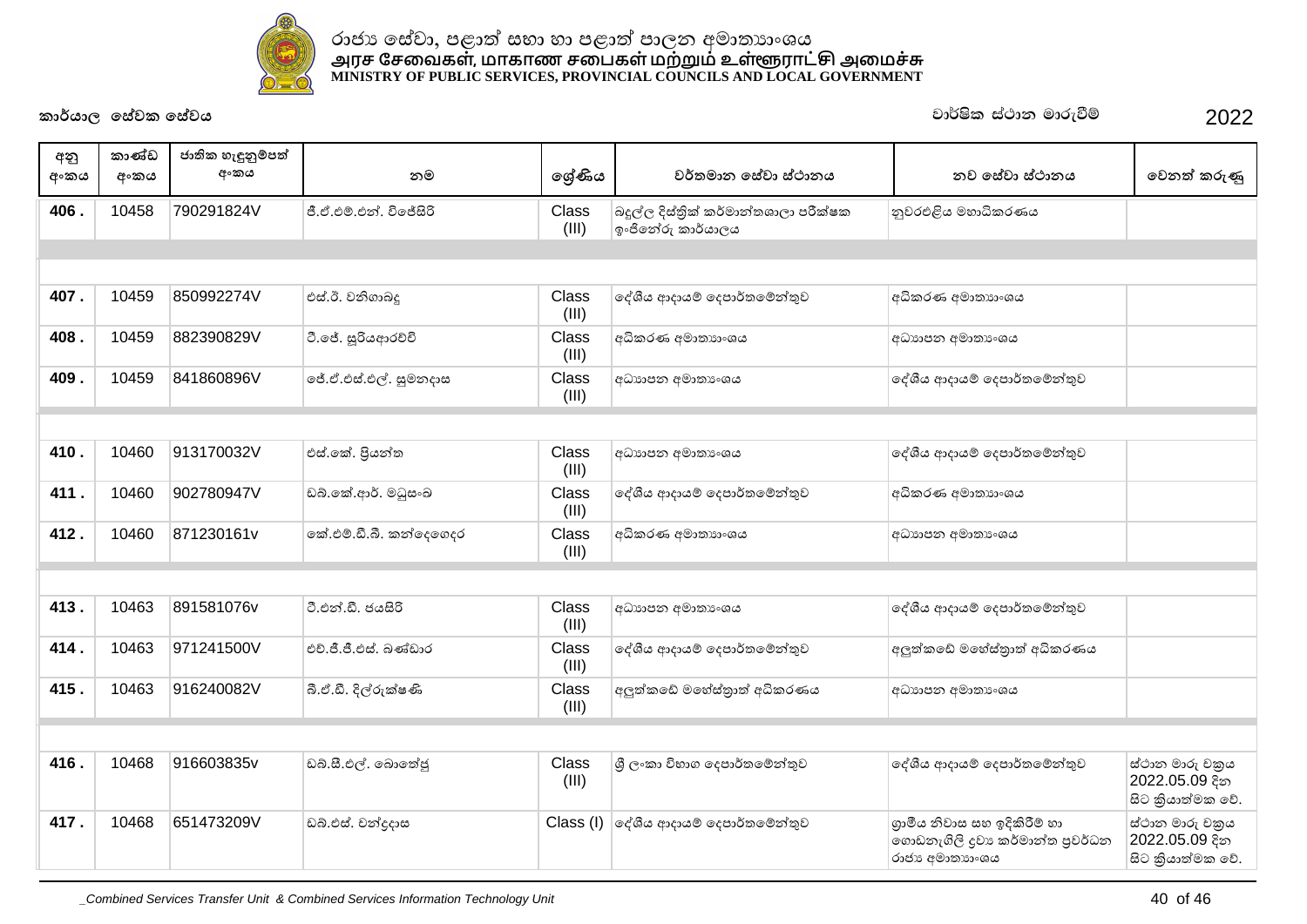

| අනු<br>අංකය | කාණ්ඩ<br>අංකය | ජාතික හැඳුනුම්පත්<br>අංකය | නම                        | ලශ්ණිය         | වර්තමාන සේවා ස්ථානය                                                            | නව සේවා ස්ථානය                        | වෙනත් කරුණු                                           |
|-------------|---------------|---------------------------|---------------------------|----------------|--------------------------------------------------------------------------------|---------------------------------------|-------------------------------------------------------|
| 418.        | 10468         | 891353308v                | කේ.ඒ.ශූ. චන්නක            | Class<br>(III) | ගුාමීය නිවාස සහ ඉදිකිරීම් හා ගොඩනැගිලි<br>දුවා කර්මාන්ත පුවර්ධන රාජා අමාතාහංශය | ශී ලංකා විහාග දෙපාර්තමේන්තුව          | ස්ථාන මාරු චකුය<br>2022.05.09 දින<br>සිට කියාත්මක වේ. |
|             |               |                           |                           |                |                                                                                |                                       |                                                       |
| 419.        | 10469         | 197515300382              | සී.එස්.එස්. ද සිල්වා      | Class<br>(III) | ජනලේඛන හා සංඛාහලේඛන<br>දෙපාර්තමේන්තුව                                          | දේශීය ආදායම් දෙපාර්තමේන්තුව           | ස්ථාන මාරු චකුය<br>2022.01.03 දින<br>සිට කියාත්මක වේ. |
| 420.        | 10469         | 640721863V                | ආර්.ඒ.එස්. පෙරේරා         | Class (I)      | ජාවත්ත (කොළඹ 07) දේශීය ආදායම්<br>පාදේශීය කාර්යාලය                              | ජනලේඛන හා සංඛාහලේඛන<br>දෙපාර්තමේන්තුව | ස්ථාන මාරු චකුය<br>2022.01.03 දින<br>සිට කියාත්මක වේ. |
|             |               |                           |                           |                |                                                                                |                                       |                                                       |
| 421.        | 10470         | 901002673v                | එච්.එම්.පී.ඩබ්. විජයසිරි  | Class<br>(III) | තරුණ හා කීඩා අමාතාහංශය                                                         | ශී ලංකා විහාග දෙපාර්තමේන්තුව          | ස්ථාන මාරු චකුය<br>2022.05.16 දින<br>සිට කියාත්මක වේ. |
| 422.        | 10470         | 926610600V                | ඩබ්.ආර්.ඒ.ආර්. ශීමාලි     | Class<br>(III) | ශී ලංකා විහාග දෙපාර්තමේන්තුව                                                   | දේශීය ආදායම් දෙපාර්තමේන්තුව           | ස්ථාන මාරු චකුය<br>2022.05.16 දින<br>සිට කියාත්මක වේ. |
| 423.        | 10470         | 713092517V                | වී.එච්.ජේ. විදානගේ        | Class<br>(III) | දේශීය ආදායම් දෙපාර්තමේන්තුව                                                    | කොළඹ 12 දිසා අධිකරණය                  | ස්ථාන මාරු චකුය<br>2022.05.16 දින<br>සිට කියාත්මක වේ. |
| 424.        | 10470         | 197459903656              | පී.ඩී. මනෝරි              | Class<br>(III) | කොළඹ 12 දිසා අධිකරණය                                                           | තරුණ හා කීඩා අමාතාහංශය                | ස්ථාන මාරු චකුය<br>2022.05.16 දින<br>සිට කියාත්මක වේ. |
|             |               |                           |                           |                |                                                                                |                                       |                                                       |
| 425.        | 10471         | 751110490V                | ඩබ්.පී.එම්.එන්. විජේසූරිය | Class<br>(III) | කෑගල්ල දේශීය ආදායම් පාදේශීය කාර්යාලය                                           | හෝමාගම මහේස්තුාත් අධිකරණය             | ස්ථාන මාරු චකුය<br>2022.01.03 දින<br>සිට කියාත්මක වේ. |
| 426.        | 10471         | 796223197v                | කේ.කේ. අතුරුසිංහ          | Class<br>(III) | හෝමාගම මහේස්තාත් අධිකරණය                                                       | ශී ලංකා විහාග දෙපාර්තමේන්තුව          | ස්ථාන මාරු චකුය<br>2022.01.03 දින<br>සිට කියාත්මක වේ. |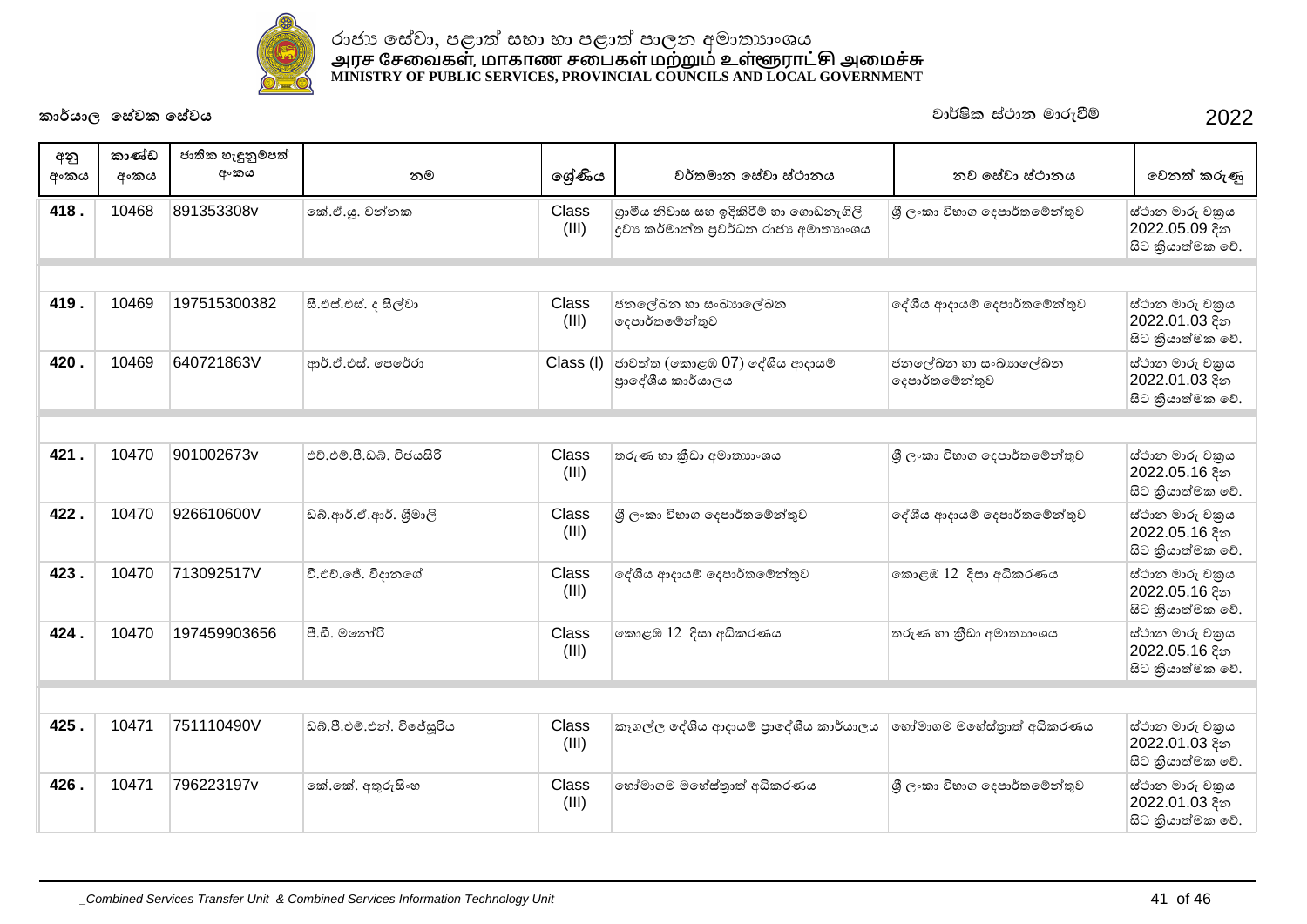

| අනු<br>අංකය | කාණ්ඩ<br>අංකය | ජාතික හැඳුනුම්පත්<br>අංකය | නම                 | ලශ්ණිය                  | වර්තමාන සේවා ස්ථානය                  | නව සේවා ස්ථානය               | වෙනත් කරුණු                                           |
|-------------|---------------|---------------------------|--------------------|-------------------------|--------------------------------------|------------------------------|-------------------------------------------------------|
| 427.        | 10471         | 890371370V                | ඒ.ඒ.එස්. නිරෝෂන්   | Class<br>(III)          | ශී ලංකා විහාග දෙපාර්තමේන්තුව         | දේශීය ආදායම් දෙපාර්තමේන්තුව  | ස්ථාන මාරු චකුය<br>2022.01.03 දින<br>සිට කියාත්මක වේ. |
|             |               |                           |                    |                         |                                      |                              |                                                       |
| 428.        | 10474         | 199031102581              | සී.කේ. චතුරංග      | Class<br>(III)          | ආරක්ෂක අමාතාහංශය                     | අධාහපන අමාතා ශය              |                                                       |
| 429.        | 10474         | 822120148v                | එන්.එස්. සුරියගොඩ  | Class<br>(III)          | අධාහපන අමාතා ශය                      | දේශීය ආදායම් දෙපාර්තමේන්තුව  |                                                       |
| 430.        | 10474         | 812023241V                | ආර්.ඩී. රුවන්      | Class<br>(III)          | දේශීය ආදායම් දෙපාර්තමේන්තුව          | ආරක්ෂක අමාතාහංශය             |                                                       |
|             |               |                           |                    |                         |                                      |                              |                                                       |
| 431.        | 10476         | 930993018v                | එන්.එම්. සංජය      | Class<br>(III)          | ශී ලංකා විහාග දෙපාර්තමේන්තුව         | පරිසර අමාතාහංශය              |                                                       |
| 432.        | 10476         | 840410633V                | ජේ.ඒ.ජී. දසන්තලාල් | Class<br>(III)          | පරිසර අමාතාහංශය                      | ශී ලංකා විහාග දෙපාර්තමේන්තුව |                                                       |
|             |               |                           |                    |                         |                                      |                              |                                                       |
| 433.        | 10478         | 900223293v                | ඩී.ජී.සී.පී. කුමාර | Class<br>(III)          | අධාහපන අමාතා ශය                      | දේශීය ආදායම් දෙපාර්තමේන්තුව  |                                                       |
| 434.        | 10478         | 875173235v                | එම්.ජී.ඩී. උදානි   | Class<br>(III)          | දේශීය ආදායම් දෙපාර්තමේන්තුව          | කොළඹ 12 දිසා අධිකරණය         |                                                       |
| 435.        | 10478         | 856671275V                | එම්.එම්.පී. පෙරේරා | Class<br>(III)          | කොළඹ 12 දිසා අධිකරණය                 | අධාහපන අමාතා ශය              |                                                       |
|             |               |                           |                    |                         |                                      |                              |                                                       |
| 436.        | 10480         | 680080461V                | ඒ.කේ. චන්දපාල      | <b>SPECIAL</b><br>Class | ගාල්ල දේශීය ආදායම් පුාදේශීය කාර්යාලය | විගණකාධිපති දෙපාර්තමේන්තුව   | ස්ථාන මාරු චකුය<br>2022.05.16 දින<br>සිට කියාත්මක වේ. |
| 437.        | 10480         | 892843732v                | ඩබ්.ඩී.එස්. රුදිගෝ | Class<br>(III)          | විගණකාධිපති දෙපාර්තමේන්තුව           | දේශීය ආදායම් දෙපාර්තමේන්තුව  | ස්ථාන මාරු චකුය<br>2022.05.16 දින<br>සිට කියාත්මක වේ. |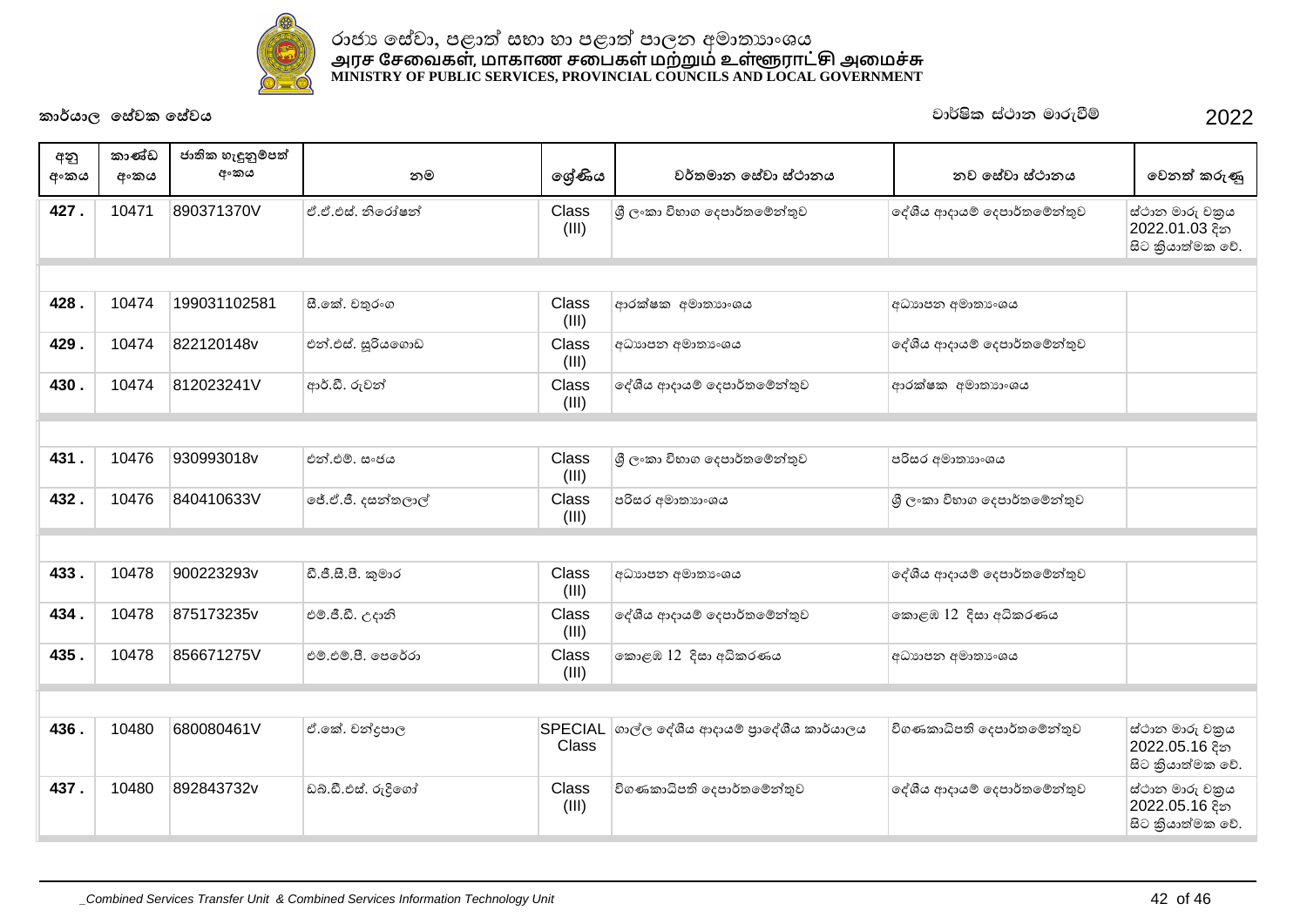

| අනු  | කාණ්ඩ | ජාතික හැඳුනුම්පත් |                          |                                |                                                 |                              |                                                       |
|------|-------|-------------------|--------------------------|--------------------------------|-------------------------------------------------|------------------------------|-------------------------------------------------------|
| අංකය | අංකය  | අංකය              | නම                       | ලශ්ණිය                         | වර්තමාන සේවා ස්ථානය                             | නව සේවා ස්ථානය               | වෙනත් කරුණු                                           |
|      |       |                   |                          |                                |                                                 |                              |                                                       |
| 438. | 10483 | 951080667V        | ඒ.ආර්.වී. සිල්වා         | Class<br>(III)                 | අධිකරණ අමාතාහංශය                                | ශී ලංකා විහාග දෙපාර්තමේන්තුව | ස්ථාන මාරු චකුය<br>2022.04.04 දින<br>සිට කියාත්මක වේ. |
| 439. | 10483 | 922073511v        | පී.ජේ. සම්පත්            | Class<br>(III)                 | ශී ලංකා විහාග දෙපාර්තමේන්තුව                    | දේශීය ආදායම් දෙපාර්තමේන්තුව  | ස්ථාන මාරු චකුය<br>2022.04.04 දින<br>සිට කියාත්මක වේ. |
| 440. | 10483 | 710082154V        | කේ.ඩී.ටී.කේ. දිසානායක    | <b>SPECIAL</b><br><b>Class</b> | කුරුණෑගල දකුණ දේශීය ආදායම් පුාදේශීය<br>කාර්යාලය | අධිකරණ අමාතාහංශය             | ස්ථාන මාරු චකුය<br>2022.04.04 දින<br>සිට කියාත්මක වේ. |
|      |       |                   |                          |                                |                                                 |                              |                                                       |
| 441. | 10485 | 832191795V        | ඩබ්.ඩී.එම්. බොතේජු       | Class<br>(III)                 | කොළඹ 12 දිසා අධිකරණය                            | අධාහපන අමාතා ංශය             | ස්ථාන මාරු චකුය<br>2022.05.02 දින<br>සිට කියාත්මක වේ. |
| 442. | 10485 | 871451630v        | ඩබ්.අයි. විජේකුමාර       | Class<br>(III)                 | අධාහපන අමාතා ෙශය                                | දේශීය ආදායම් දෙපාර්තමේන්තුව  | ස්ථාන මාරු චකුය<br>2022.05.02 දින<br>සිට කියාත්මක වේ. |
| 443. | 10485 | 693362075V        | එච්.එල්. පියන්ත          | Class (I)                      | ගාල්ල දේශීය ආදායම් පාදේශීය කාර්යාලය             | කොළඹ 12 දිසා අධිකරණය         | ස්ථාන මාරු චකුය<br>2022.05.02 දින<br>සිට කියාත්මක වේ. |
|      |       |                   |                          |                                |                                                 |                              |                                                       |
| 444. | 10486 | 731280754V        | අයි.ආර්. මල්වත්තගේ       | Class (I)                      | පුවාහන අමාතාහංශය                                | දේශීය ආදායම් දෙපාර්තමේන්තුව  |                                                       |
| 445. | 10486 | 761382926V        | එම්.පී. පියරත්න          | Class<br>(III)                 | මාතර දේශීය ආදායම් පුාදේශීය කාර්යාලය             | පුවාහන අමාතාහංශය             |                                                       |
|      |       |                   |                          |                                |                                                 |                              |                                                       |
| 446. | 10488 | 937471009V        | ඒ.ඒ.ඩී. ඉරේෂිකා          | Class<br>(III)                 | ධීවර අමාතාහංශය                                  | ආරක්ෂක අමාතාහංශය             |                                                       |
| 447. | 10488 | 935240719V        | අයි.පී.අයි.එම්. ඉලංගරත්න | Class<br>(III)                 | ආරක්ෂක අමාතාහංශය                                | ධීවර අමාතාගංශය               |                                                       |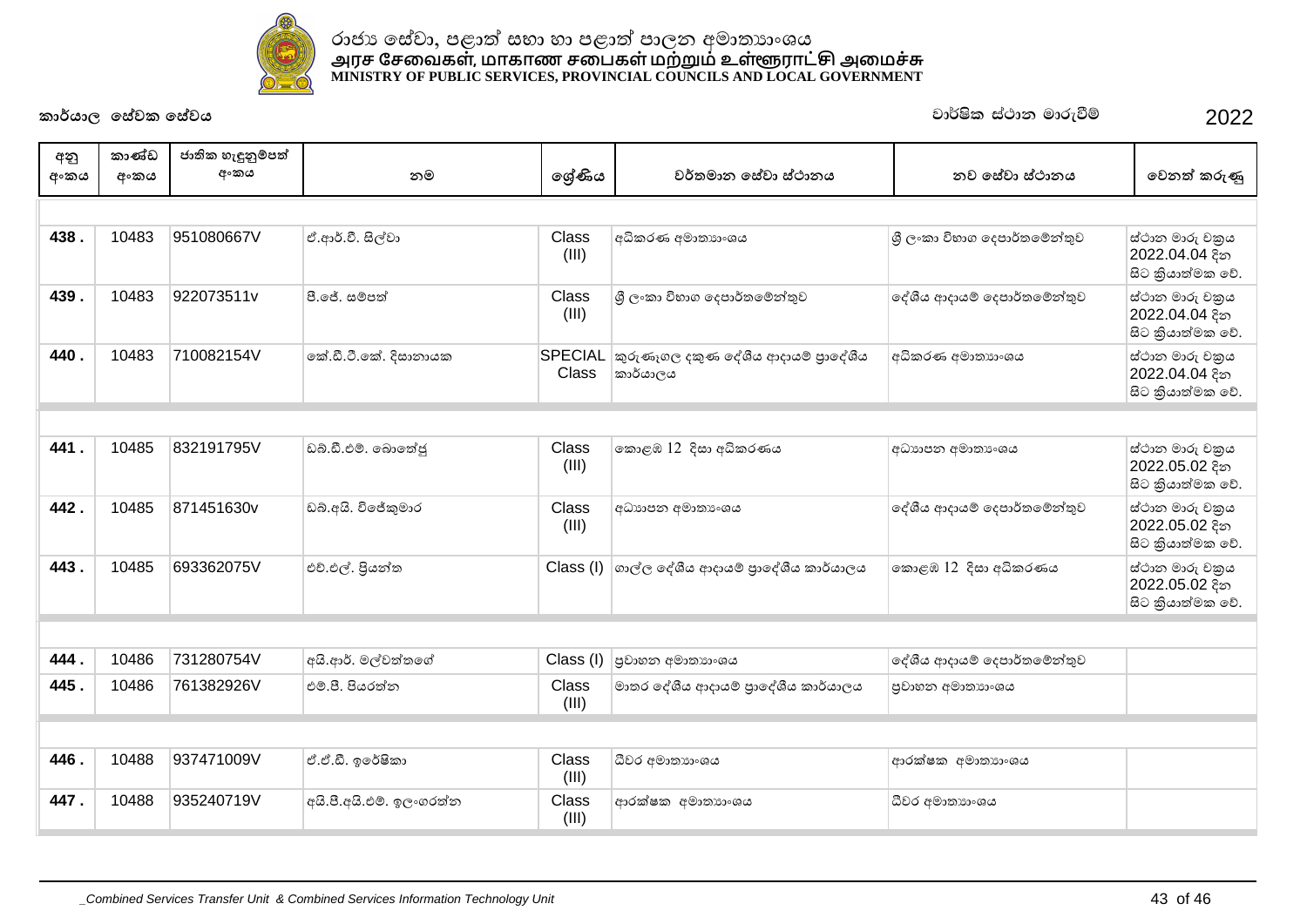

| අනු  | කාණ්ඩ | ජාතික හැඳුනුම්පත් |                          |                |                                               |                                               |                                                       |
|------|-------|-------------------|--------------------------|----------------|-----------------------------------------------|-----------------------------------------------|-------------------------------------------------------|
| අංකය | අංකය  | අංකය              | නම                       | ලශ්ණිය         | වර්තමාන සේවා ස්ථානය                           | නව සේවා ස්ථානය                                | වෙනත් කරුණු                                           |
|      |       |                   |                          |                |                                               |                                               |                                                       |
| 448. | 10489 | 631641903V        | ටී.ඩබ්. පෙරේරා           | Class (I)      | ආගමන හා විගමන දෙපාර්තමේන්තුව                  | කම්කරු දෙපාර්තමේන්තුව                         | ස්ථාන මාරු චකුය<br>2022.01.03 දින<br>සිට කියාත්මක වේ. |
| 449. | 10489 | 853224456V        | ආර්.ජී.බී.ජී. විජේරත්ත   | Class<br>(III) | කම්කරු දෙපාර්තමේන්තුව                         | මුදල් අමාතාගංශය                               | ස්ථාන මාරු චකුය<br>2022.01.03 දින<br>සිට කියාත්මක වේ. |
| 450. | 10489 | 720784513V        | පී.එස්.කේ. පෙරේරා        |                | Class (II) මුදල් අමාතාගයෙ                     | වාරිමාර්ග අමාතාහංශය                           | ස්ථාන මාරු චකුය<br>2022.01.03 දින<br>සිට කියාත්මක වේ. |
| 451. | 10489 | 955302974V        | කේ.ඩබ්.වයි. හසරංගිකා     | Class<br>(III) | වාරිමාර්ග අමාතාහංශය                           | පුද්ගලයන් ලියාපදිංචි කිරීමේ<br>දෙපාර්තමේන්තුව | ස්ථාන මාරු චකුය<br>2022.01.03 දින<br>සිට කියාත්මක වේ. |
| 452. | 10489 | 878321243V        | ඩී.ඩී.ජී.පී. දූනුසිංහ    | Class<br>(III) | පුද්ගලයන් ලියාපදිංචි කිරීමේ<br>දෙපාර්තමේන්තුව | ආගමන හා විගමන දෙපාර්තමේන්තුව                  | ස්ථාන මාරු චකුය<br>2022.01.03 දින<br>සිට කියාත්මක වේ. |
|      |       |                   |                          |                |                                               |                                               |                                                       |
| 453. | 10491 | 812831062v        | ඒ.එම්.ජී. අබේසිංහ        | Class<br>(III) | තරුණ හා කීඩා අමාතාගංශය                        | කැස්බෑව මහේස්තුාත් අධිකරණය                    |                                                       |
| 454. | 10491 | 198405101634      | පී.එච්.එල්. සංජීව        | Class<br>(III) | කැස්බෑව මහේස්තාත් අධිකරණය                     | තරුණ හා කීඩා අමාතාහංශය                        |                                                       |
|      |       |                   |                          |                |                                               |                                               |                                                       |
| 455. | 10673 | 198160902604      | ජේ.එල්.පී. සුජානි        | Class<br>(III) | මාතර දේශීය ආදායම් පුාදේශීය කාර්යාලය           | නීතිපති දෙපාර්තමේන්තුව                        |                                                       |
| 456. | 10673 | 933090698V        | ඩී.එන්. ජයතිලක           | Class<br>(III) | නීතිපති දෙපාර්තමේන්තුව                        | අනුරාධපුර කම්කරු විනිශ් වය<br>සභාව(අංක 27)    |                                                       |
| 457. | 10673 | 953624060v        | එම්.ඒ.එල්.ඩී.ඩී. මූණසිංහ | Class<br>(III) | අනුරාධපුර කම්කරු විනිශ් වය සභාව(අංක27)        | දේශීය ආදායම් දෙපාර්තමේන්තුව                   |                                                       |
|      |       |                   |                          |                |                                               |                                               |                                                       |
| 458. | 10674 | 810491590v        | සී.පී. ජයසේත             | Class<br>(III) | තිරප්පතේ පාදේශීය ලේකම් කාර්යාලය               | දේශීය ආදායම් දෙපාර්තමේන්තුව                   |                                                       |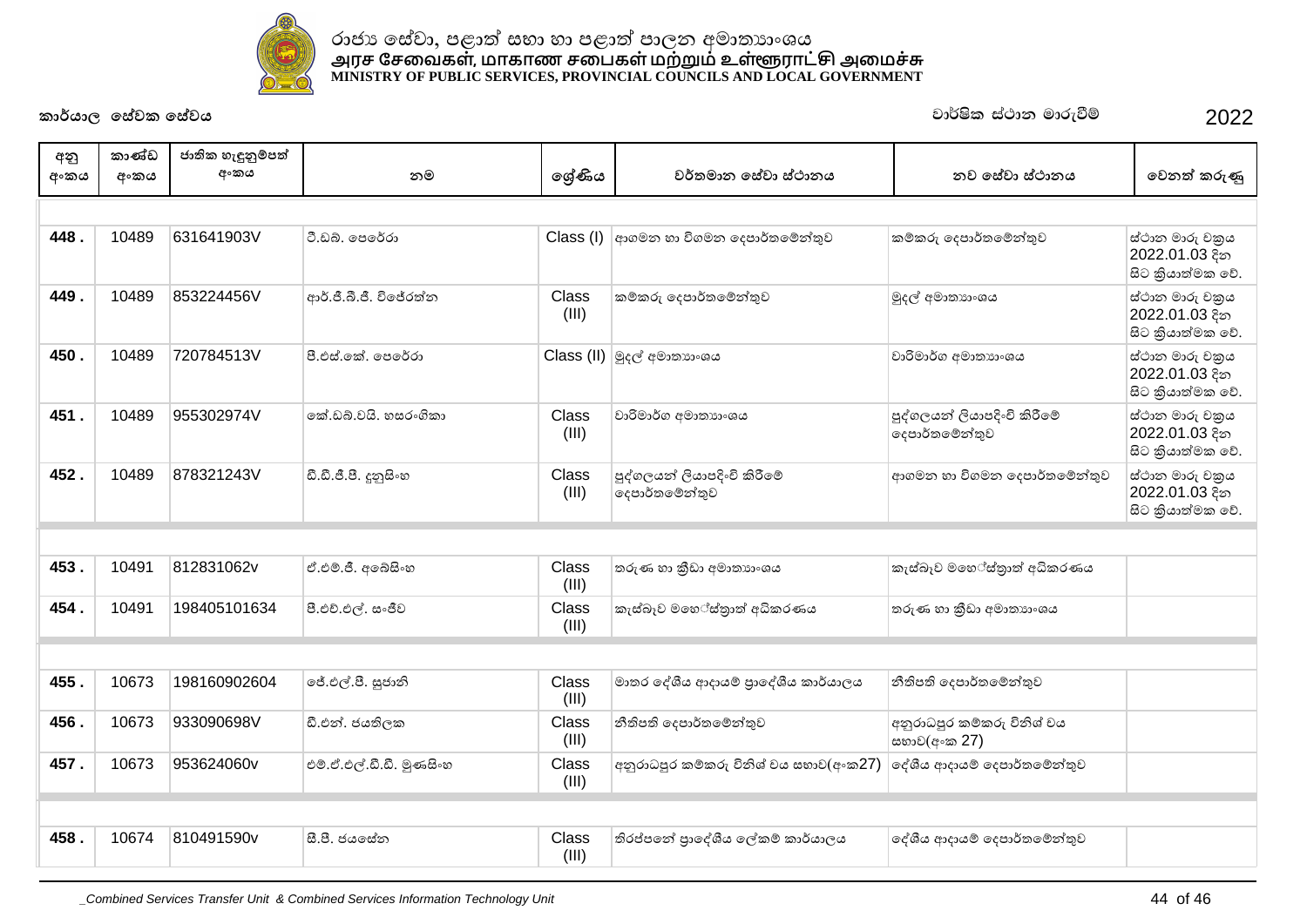

| අනු<br>අංකය | කාණ්ඩ<br>අංකය | ජාතික හැඳුනුම්පත්<br>අංකය | නම                            | ලශ්ණිය         | වර්තමාන සේවා ස්ථානය                                      | නව සේවා ස්ථානය                                | වෙනත් කරුණු                                           |
|-------------|---------------|---------------------------|-------------------------------|----------------|----------------------------------------------------------|-----------------------------------------------|-------------------------------------------------------|
| 459.        | 10674         | 876152282V                | ඩී.ඩී.ඩී. සිල්වා              | Class<br>(III) | දේශීය ආදායම් දෙපාර්තමේන්තුව                              | කම්කරු දෙපාර්තමේන්තුව                         |                                                       |
| 460.        | 10674         | 887723222V                | එච්.එම්.අයි.එල්. ගුණසිංහ      | Class<br>(III) | කම්කරු දෙපාර්තමේන්තුව                                    | ඉඩම් හිමිකම් නිරවූල් කිරීමේ<br>දෙපාර්තමේන්තුව |                                                       |
| 461.        | 10674         | 907880915V                | එච්.එන්. හෙට්ටිආරච්චි         | Class<br>(III) | ඉඩම් හිමිකම් නිරවූල් කිරීමේ<br>දෙපාර්තමේන්තුව            | නීතිපති දෙපාර්තමේන්තුව                        |                                                       |
| 462.        | 10674         | 960340566V                | කේ.පී.අයි.ඒ. රත්නසිරි         | Class<br>(III) | නීතිපති දෙපාර්තමේන්තුව                                   | තිරප්පතේ පාදේශීය ලේකම් කාර්යාලය               |                                                       |
|             |               |                           |                               |                |                                                          |                                               |                                                       |
| 463.        | 10686         | 920020305V                | එන්, වීරසිංහ                  | Class<br>(III) | කොළඹ අභියාචනාධිකරණය                                      | විගණකාධිපති දෙපාර්තමේන්තුව                    |                                                       |
| 464.        | 10686         | 878412265V                | ඒ.එම්.එන්.එල්. වීරකෝන්        | Class<br>(III) | විගණකාධිපති දෙපාර්තමේන්තුව                               | දේශීය ආදායම් දෙපාර්තමේන්තුව                   |                                                       |
| 465.        | 10686         | 922482772V                | එන්.ඒ.එම්. කුමාරතුංග          | Class<br>(III) | දේශීය ආදායම් දෙපාර්තමේන්තුව                              | කොළඹ අභියාචනාධිකරණය                           |                                                       |
|             |               |                           |                               |                |                                                          |                                               |                                                       |
| 466.        | 10754         | 811020125V                | ඒ.ඒ.එච්.පී. ඩයස්              | Class (I)      | ආරක්ෂක අමාතාහංශය                                         | රජයේ මුදුණ දෙපාර්තමේන්තුව                     | ස්ථාන මාරු චකුය<br>2022.01.04 දින<br>සිට කියාත්මක වේ. |
| 467.        | 10754         | 782974807V                | ඒ.ජේ.එම්.අයි.ඒ.බී. අවිරුප්පොල | Class<br>(III) | රජයේ මුදණ දෙපාර්තමේන්තුව                                 | දේශීය ආදායම් දෙපාර්තමේන්තුව                   | ස්ථාන මාරු චකුය<br>2022.01.04 දින<br>සිට කියාත්මක වේ. |
| 468.        | 10754         | 691443671V                | එම්.ආර්.කේ. කුමාර             | Class (I)      | මහරගම දේශීය ආදායම් පුාදේශීය කාර්යාලය<br>(මහරගම නැගෙනහිර) | ආරක්ෂක අමාතාහංශය                              | ස්ථාන මාරු චකුය<br>2022.01.04 දින<br>සිට කියාත්මක වේ. |
|             |               |                           |                               |                |                                                          |                                               |                                                       |
| 469.        | 10755         | 900992246V                | පී.ඒ.ටී.එස්. පොන්නම්පෙරුම     | Class<br>(III) | රජයේ මුදුණ දෙපාර්තමේන්තුව                                | දේශීය ආදායම් දෙපාර්තමේන්තුව                   |                                                       |
| 470.        | 10755         | 817413757V                | එන්.එච්. විනෝදහේවා            | Class<br>(III) | ගාල්ල දේශීය ආදායම් පාදේශීය කාර්යාලය                      | පුද්ගලයන් ලියාපදිංචි කිරීමේ<br>දෙපාර්තමේන්තුව |                                                       |